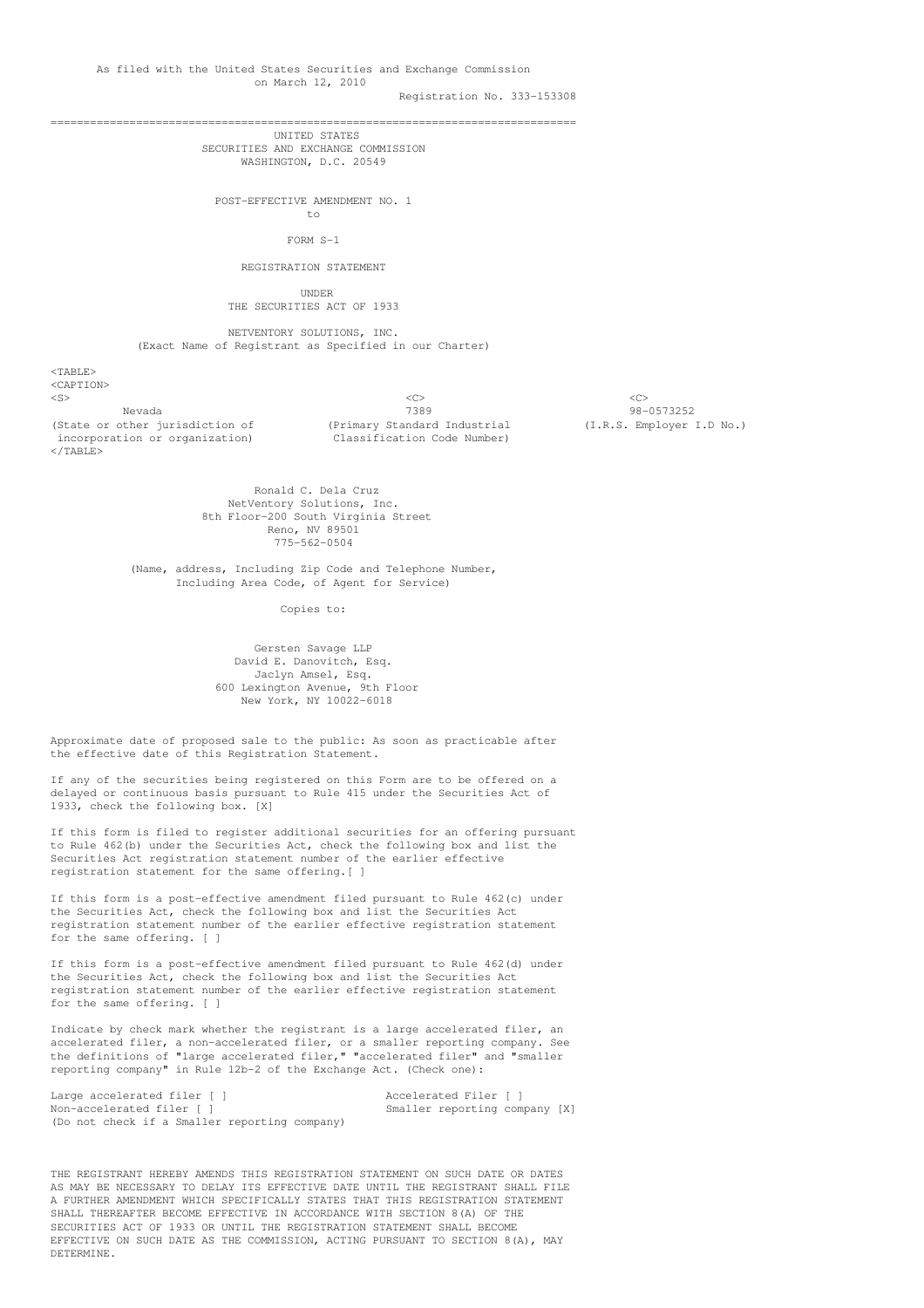## EXPLANATORY NOTE

This Post-Effective Amendment No. 1 (this "Post-Effective Amendment") relates to the registration statement on Form S-1 of NetVentory Solutions, Inc. (the "Company," "we," "us," or "our") pertaining to 640,000 shares of common stock, par value \$0.001 per share, which was filed with the Securities and Exchange Commission on September 3, 2008 (Registration No. 333-153308), as amended and supplemented, and was declared effective by the Securities and Exchange Commission on September 11, 2008 (the "Registration Statement"). This Post-Effective Amendment is being filed to update certain financial and other information contained in the prospectus in accordance with Section 10(a)(3) of the Securities Act of 1933, as amended (the "Securities Act"), and includes the financial statements and the notes thereto included in our Annual Report on Form 10-K, for the fiscal year ended July 31, 2009, the financial statements and the notes thereto included in our Quarterly Report on Form 10-Q for the three and six month periods ended January 31, 2010, and certain other updated information. No additional securities are being registered under this Post-Effective Amendment. All applicable registration fees were paid at the time of the original filing of the Registration Statement.

PROSPECTUS

## NETVENTORY SOLUTIONS, INC.

640,000 SHARES OF COMMON STOCK

This prospectus relates to the resale by certain selling shareholders of up to 640,000 shares of our common stock, par value \$0.001 per share.

The selling shareholders named in this prospectus are offering all of the shares of common stock offered through this prospectus. Our Common Stock is quoted on the over-the-counter market and prices are reported on the OTC Bulletin Board under the symbol "NTVS." On March 9, 2010, a closing price was not available on the OTC Bulletin Board because there have been no reported trades.

The selling shareholders will sell our shares at prevailing market prices or privately negotiated prices. The expenses of the offering are estimated at \$25,301.26 and will be paid by us.

INVESTING IN OUR COMMON STOCK INVOLVES A HIGH DEGREE OF RISK. CONSIDER CAREFULLY THE "RISK FACTORS" DETAILED ON PAGE 4 OF THIS PROSPECTUS BEFORE INVESTING.

NEITHER THE SECURITIES AND EXCHANGE COMMISSION NOR ANY STATE SECURITIES COMMISSION HAS APPROVED OR DISAPPROVED OF THESE SECURITIES OR DETERMINED IF THIS PROSPECTUS IS TRUTHFUL OR COMPLETE. ANY REPRESENTATION TO THE CONTRARY IS A CRIMINAL OFFENSE.

You should rely only on the information contained in this Prospectus and the information we have referred you to. We have not authorized any person to provide you with any information about this offering, NetVentory Solutions, Inc., or the shares of our Common Stock offered hereby that is different from the information included in this prospectus. If anyone provides you with different information, you should not rely on it.

The date of this prospectus is \_\_\_\_\_\_, 2010

# TABLE OF CONTENTS

|                                                   | Page  |
|---------------------------------------------------|-------|
|                                                   |       |
| GLOSSARY OF TERMS                                 |       |
| GENERAL                                           | 2     |
| PROSPECTUS SUMMARY                                | 2     |
| RISK FACTORS                                      | 4     |
| SPECIAL NOTE REGARDING FORWARD LOOKING STATEMENTS | 9     |
| TAX CONSIDERATIONS                                | 9     |
| USE OF PROCEEDS                                   | 9     |
| DETERMINATION OF OFFERING PRICE                   | 9     |
| <b>DILUTION</b>                                   | 10    |
| SHARES ELIGIBLE FOR RESALE                        | 10    |
| SELLING SHAREHOLDERS                              | 10    |
| PLAN OF DISTRIBUTION                              | 13    |
| DESCRIPTION OF SECURITIES                         | 14    |
| INTERESTS OF NAMED EXPERTS AND COUNSEL            | 14    |
| LEGAL REPRESENTATION                              | 14    |
| <b>EXPERTS</b>                                    | 14    |
| TRANSFER AGENT                                    | 14    |
| DESCRIPTION OF BUSINESS                           | 1.5   |
| FINANCIAL STATEMENTS                              | $F-1$ |
| SPECIAL NOTE REGARDING FORWARD LOOKING STATEMENTS | 19    |
| MANAGEMENT'S DISCUSSION AND PLAN OF OPERATION     | 19    |
| RESULTS OF OPERATIONS                             | 2.1   |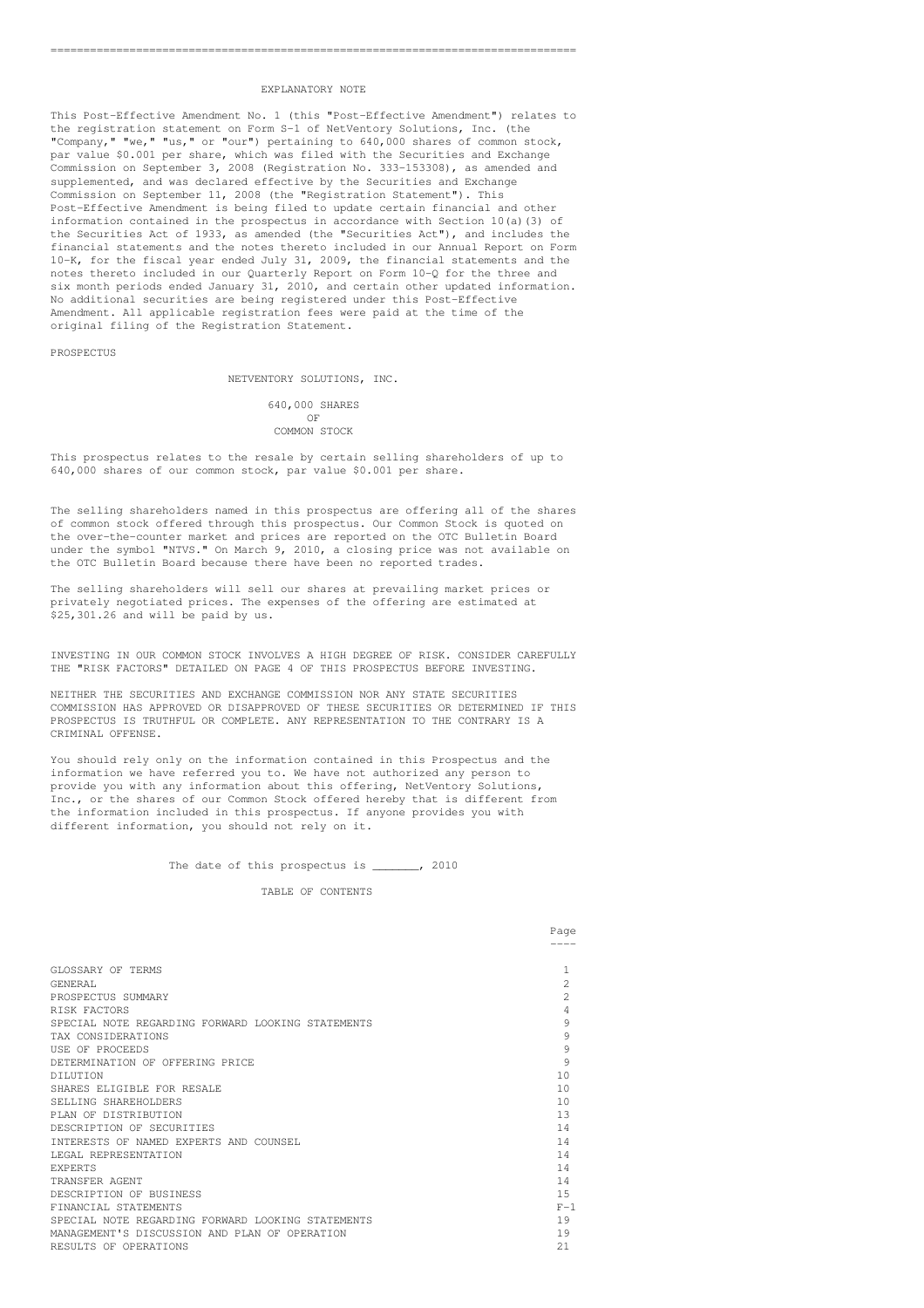| LIOUIDITY AND CAPITAL RESOURCES                                     | 22   |
|---------------------------------------------------------------------|------|
| CHANGES IN AND DISAGREEMENTS WITH ACCOUNTANTS ON ACCOUNTING AND     |      |
| FINANCIAL DISCLOSURE                                                | 22.2 |
| DIRECTORS AND EXECUTIVE OFFICERS                                    | 23   |
| EXECUTIVE COMPENSATION                                              | 2.4  |
| SECURITY OWNERSHIP OF CERTAIN BENEFICIAL OWNERS AND MANAGEMENT      | 2.5  |
| CERTAIN RELATIONSHIPS AND RELATED TRANSACTIONS                      | 2.5  |
| DISCLOSURE OF COMMISSION POSITION OF INDEMNIFICATION FOR SECURITIES |      |
| ACT LIABILITIES                                                     | 26   |
| WHERE YOU CAN FIND ADDITIONAL INFORMATION                           | 26   |

YOU SHOULD RELY ONLY ON THE INFORMATION CONTAINED IN THIS DOCUMENT OR TO WHICH WE HAVE REFERRED YOU. WE HAVE NOT AUTHORIZED ANYONE TO PROVIDE YOU WITH INFORMATION THAT IS DIFFERENT. THIS DOCUMENT MAY ONLY BE USED WHERE IT IS LEGAL TO SELL THESE SECURITIES. THE INFORMATION IN THIS DOCUMENT MAY ONLY BE ACCURATE ON THE DATE OF THIS DOCUMENT.

#### i GLOSSARY OF TERMS AND ABBREVIATIONS

Within this document, the following terms and abbreviations have specific meanings:

ASP stands for Application Service Provider, an organization that hosts software applications on its own servers within its own facilities.

CRM stands for Customer Relationship Management, an integrated information system that is used to schedule, plan and control the pre-sales and post-sales activities within an organization. CRM embraces all aspects of dealing with prospects and customers, including call centers, sales force, marketing, technical support and field service.

C++ is an object-oriented programming language widely used to develop enterprise and commercial applications

ERP stands for Enterprise Resource Planning, an integrated information system that serves all departments within an enterprise. It implies the use of packaged software rather than proprietary software written by or for one customer.

JAVA refers to a programming language expressly designed for use in the distributed environment of the Internet. It can be used to create complete applications that run on a single computer or may be distributed among servers and clients in a single network.

MYSLQ refers to a relational database management system based on based on Structured Query Language.

PHP refers to a computer scripting language designed for producing web pages.

POSTGRESQL is a full featured, open source database management system.

SMB stands for Small and Medium Businesses.

1 GENERAL

As used in this Prospectus, references to the "NetVentory," "Company," "we," "our," "ours" and "us" refer to NetVentory Solutions, Inc., unless the context otherwise requires. In addition, references to our "financial statements" are to our financial statements except as the context otherwise requires and any references to "fiscal year" refers to our fiscal year ending July 31. Unless otherwise indicated, the term "common stock" refers to shares of the Company's common stock.

## PROSPECTUS SUMMARY

The following summary highlights some of the information in this prospectus. It may not contain all of the information that is important to you. To understand this offering fully, you should read the entire prospectus carefully, including the risk factors and our financial statements and the notes accompanying the financial statements appearing elsewhere in this prospectus.

THE COMPANY

WHERE YOU CAN FIND US

Our principal executive offices are located at 8th Floor-200 South Virginia Street, Reno, NV 89501. Our telephone number is (775) 562-0504. Our website address is http://www.net-ventory.com.

The information on our website is not a part of this prospectus.

CORPORATE BACKGROUND

We were incorporated in the state of Nevada in February 8, 2008 under the name NetVentory Solutions, Inc. and are engaged in providing online inventory services to small and medium sized companies. Our goal is to offer comprehensive inventory management and product fulfillment services to our customers. Our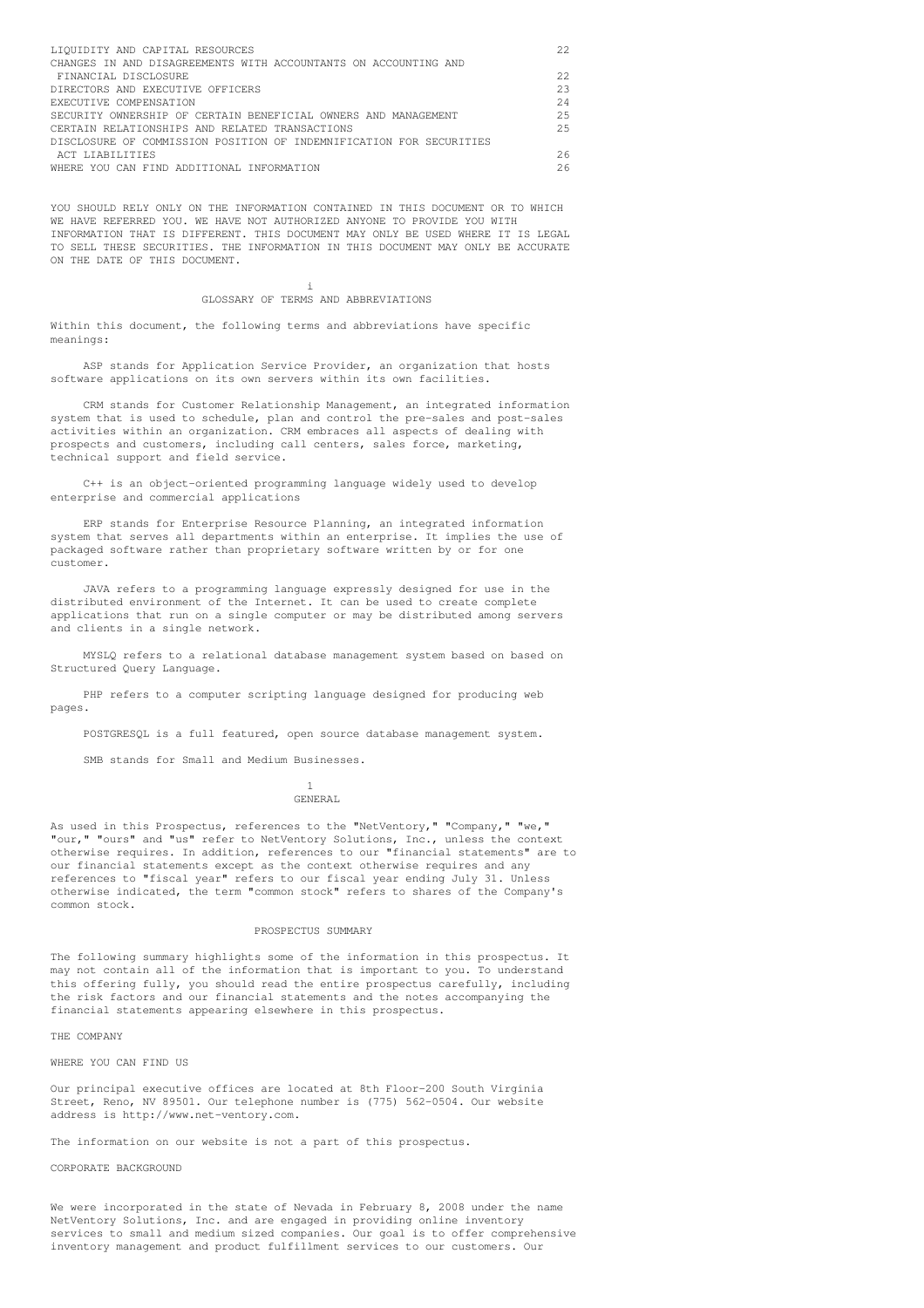target clientele will include small to medium sized business owners who demand convenient and cost effective ways to monitor and control their company's inventory.

In order to satisfy global demand for online inventory services, we plan to develop a network of international and domestic resellers, and also retain a foreign sales force that manages various call centers, which develop client networks and contact potential customers.

As the popularity of the Internet continues to surge, we plan to capitalize on the continually maturing marketplace for online inventory management services. Automated inventory services are becoming an increasingly necessary tool to reduce costs and increase productivity. From scanning the bar codes on products stored in warehouses and storage bins, to tracking the cost of goods sold to customers, inventory management is becoming an essential part of everyday life for many businesses.

We believe that our company has a strategic advantage over our competition because our customers have access to a protected local copy of their inventory at their premises to which they can refer to in the event of a failure in Internet connectivity. By granting our customers a local copy of their inventory that is readily available, our customers have the ability to continue with a project such as an inventory count (despite the lack of internet service), without disruptions. In addition, once Internet connection is restored, the local copy will automatically synch with the client's online inventory system, updating any changes that may have occurred during the interruption. We believe our unique technology will find a comfortable niche in the online inventory system business, and will continue to refine our product and related services in order to meet the needs of small and medium size businesses.

THE OFFERING

| Securities Being Offered                               | Up to 640,000 shares of common stock.                                                                                                                                                                                                                                                                                                                                                                                                                |
|--------------------------------------------------------|------------------------------------------------------------------------------------------------------------------------------------------------------------------------------------------------------------------------------------------------------------------------------------------------------------------------------------------------------------------------------------------------------------------------------------------------------|
| Offering Price                                         | The selling shareholders will sell our shares<br>at prevailing market prices or privately<br>negotiated prices.                                                                                                                                                                                                                                                                                                                                      |
| Terms of the Offering                                  | The selling shareholders will determine when<br>and how they will sell the common stock<br>offered in this prospectus.                                                                                                                                                                                                                                                                                                                               |
| Termination of the Offering                            | The offering will conclude when all of the<br>640,000 shares of common stock have been sold<br>or we, in our sole discretion, decide to<br>terminate the registration of the shares. We<br>may decide to terminate the registration if it<br>is no longer necessary due to the operation of<br>the resale provisions of Rule 144 promulgated<br>under the Securities Act of 1933. We also may<br>terminate the offering for no reason<br>whatsoever. |
| Risk Factors                                           | $\mathfrak{D}$<br>The securities offered hereby involve a high<br>degree of risk and should not be purchased by<br>investors who cannot afford the loss of their<br>entire investment. See "Risk Factors"<br>beginning on page 4.                                                                                                                                                                                                                    |
| Common Stock Issued and<br>Outstanding Before Offering | 2,140,000 shares of our common stock are<br>issued and outstanding as of the date of this<br>prospectus. All of the common stock to be sold<br>under this prospectus will be sold by our<br>existing shareholders.                                                                                                                                                                                                                                   |
| Common Stock Issued and<br>Outstanding After Offering  | 2,140,000 shares.                                                                                                                                                                                                                                                                                                                                                                                                                                    |
| Use of Proceeds                                        | We will not receive any proceeds from the sale<br>of the common stock by the selling<br>shareholders.                                                                                                                                                                                                                                                                                                                                                |

SUMMARY CONSOLIDATED FINANCIAL AND OTHER DATA

The following table presents summary financial and other data and has been derived from our audited financial statements for the period from inception to July 31, 2009 and our unaudited financial statements from the period from inception to January 31, 2010. The information below should be read in conjunction with "Selected Historical Financial and Other Data," "Management's Discussion and Plan of Operations" and our financial statements and the notes to our financial statements, each of which is included in another section of this prospectus.

|              | $UULY - JLI$ | valluat y |
|--------------|--------------|-----------|
| (US Dollars) | 2009         | 2010      |

July 31, January 31, -------- --------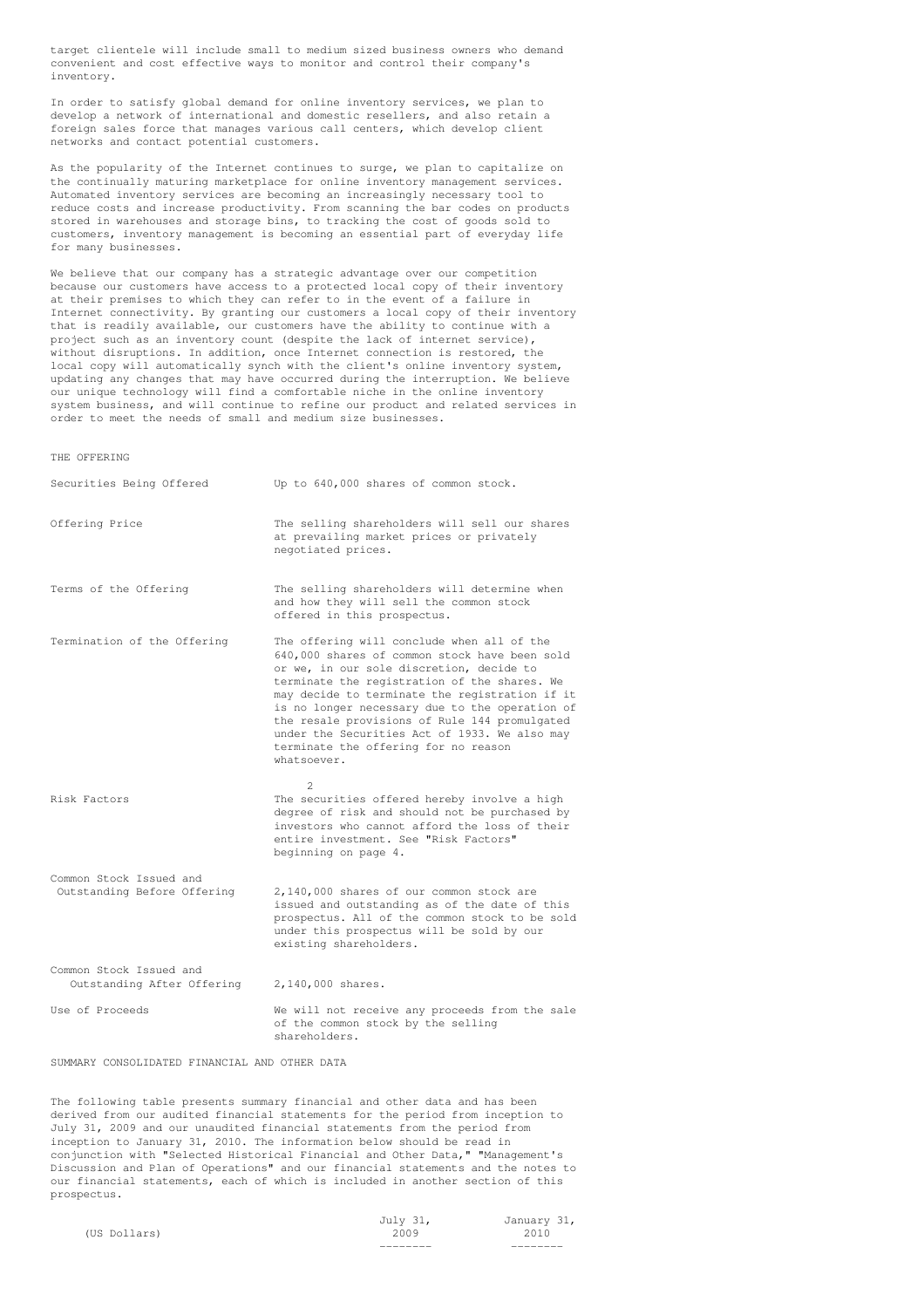| STATEMENT OF OPERATIONS DATA:        |                         |              |
|--------------------------------------|-------------------------|--------------|
| Revenues                             | \$<br>$\qquad \qquad -$ | \$           |
| Total Operating Expenses             | \$40,901                | \$50,448     |
|                                      |                         |              |
| Net (loss)                           | \$(40, 901)             | \$ (50, 448) |
| CONSOLIDATED BALANCE SHEET DATA:     |                         |              |
| Cash and Cash Equivalents            | \$15,366                | \$3,437      |
|                                      |                         |              |
| Total Assets                         | \$24,366                | \$12,437     |
| Total Liabilities                    | \$15,534                | \$15,885     |
|                                      |                         |              |
| Total Stockholders' Equity (Deficit) | S.<br>8,832             | \$(3, 448)   |

#### 3 RISK FACTORS

The securities offered hereby involve a substantial risk of loss. Prospective investors should carefully consider the risks and uncertainties described below before making an investment in our securities. The risks and uncertainties described below are those which management currently believes may significantly affect us.

## RISKS RELATED TO OUR BUSINESS

WE INCURRED HISTORICAL LOSSES AS A RESULT, WE MAY NOT BE ABLE TO GENERATE PROFITS, SUPPORT OUR OPERATIONS, OR ESTABLISH A RETURN ON INVESTED CAPITAL.

We incurred net losses from our inception, February 8, 2008, to our fiscal year ended July 31, 2009 in the amount of \$40,901 and from inception to our fiscal quarter ended January 31, 2010 in the amount of \$50,448. In addition, we expect to increase our operating expenses to fund our anticipated growth. We cannot assure you that any of our business strategies will be successful or that significant revenues or profitability will ever be achieved or, if they are achieved, that they can be consistently sustained or increased on a quarterly or annual basis.

## WE EXPECT OUR OPERATING LOSSES TO CONTINUE

We expect to incur increased operating expenses during the next year. The amount of net losses and the time required for us to reach and sustain profitability are uncertain. The likelihood of our success must be considered in light of the problems, expenses, difficulties, and delays frequently encountered in connection with our business, including, but not limited to the increase in costs to be incurred for research and development, protection of our intellectual property and the marketing and delivery of our product. There can be no assurance that we will ever generate revenue or achieve profitability at all or on any substantial basis.

BECAUSE WE PROVIDE A SUITE OF ON-DEMAND APPLICATIONS THAT MANY OF OUR CUSTOMERS USE TO MANAGE THEIR CRITICAL BUSINESS PROCESSES, THE MARKET FOR OUR SERVICE MAY DEVELOP MORE SLOWLY THAN WE EXPECT.

Our success will depend, to a large extent, on the willingness of SMBs to accept on-demand services for applications that they view as critical to the success of their business. Many companies have invested substantial effort and financial resources to integrate traditional enterprise software into their businesses and may be reluctant or unwilling to switch to a different application or to migrate these applications to on-demand services. Other factors that may affect market acceptance of our application include:

- the security capabilities, reliability and availability of on-demand services;
- customer concerns with entrusting a third party to store and manage their data, especially confidential or sensitive data;
- our ability to minimize the time and resources required to implement our suite;
- our ability to maintain high levels of customer satisfaction;
- our ability to implement upgrades and other changes to our software without disrupting our service;
- the level of customization or configuration we offer;
- our ability to provide rapid response time during periods of intense activity on customer websites; and
- \* the price, performance and availability of competing products and services.

The market for these services may not develop further, or it may develop more slowly than we expect, either of which would harm our business.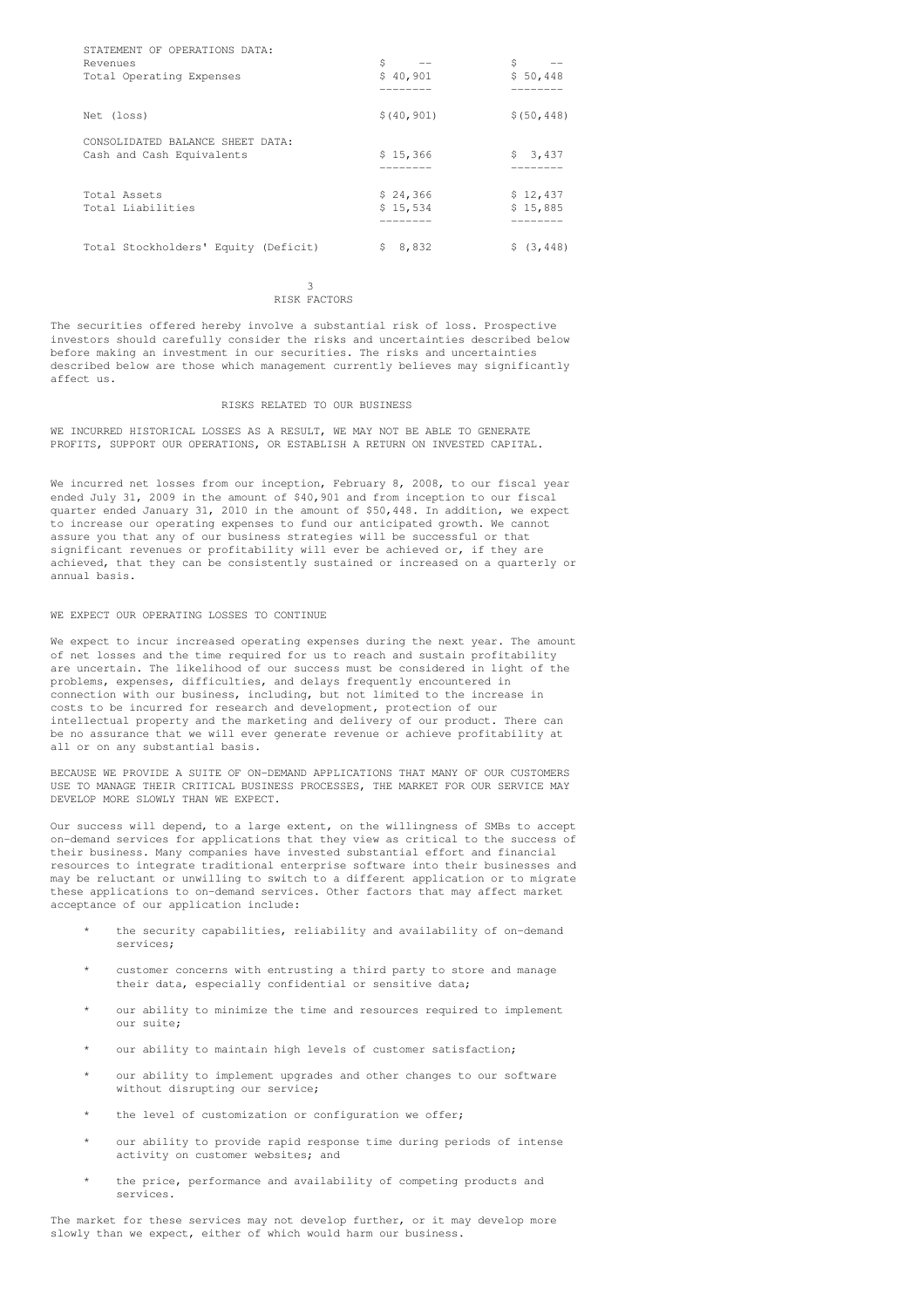OUR CUSTOMERS ARE SMALL AND MEDIUM-SIZED BUSINESSES, WHICH CAN BE CHALLENGING TO COST-EFFECTIVELY REACH, ACQUIRE AND RETAIN.

We plan to market and sell our application suite to SMBs. To grow our revenue quickly, we must add new customers, sell additional services to existing customers and encourage existing customers to renew their subscriptions. However, selling to and retaining SMBs can be more difficult than selling to and retaining large enterprises because SMB customers:

- are more price sensitive:
- are more difficult to reach with traditional marketing campaigns; 4
- have high churn rates in part because of the nature of their businesses;
- may lack the staffing to benefit fully from our application suite's rich feature set;
- often require higher sales, marketing and support expenditures by vendors that sell to them per revenue dollar; and
- are more vulnerable to negative changes in the general economic environment that may disrupt continued business operations.

If we are unable to cost-effectively market and sell our service to our target customers, our ability to grow our revenue quickly and become profitable will be harmed.

OUR LIMITED OPERATING HISTORY MAKES IT DIFFICULT TO EVALUATE OUR CURRENT BUSINESS AND FUTURE PROSPECTS, AND MAY INCREASE THE RISK OF YOUR INVESTMENT.

Our company has been in existence only since early 2008. Our limited operating history will make it difficult to evaluate our current business and our future prospects. We have encountered and will continue to encounter risks and difficulties frequently experienced by growing companies in rapidly changing industries. If we do not address these risks successfully, our business will be harmed, which may increase the risk to an investment in our securities.

OUR BUSINESS DEPENDS SUBSTANTIALLY ON CUSTOMERS RENEWING, UPGRADING AND EXPANDING THEIR SUBSCRIPTIONS FOR OUR SERVICES. ANY DECLINE IN OUR CUSTOMER RENEWALS, UPGRADES AND EXPANSIONS WOULD HARM OUR FUTURE OPERATING RESULTS.

We will sell our application suite pursuant to service agreements that have a specific term and are not automatically renewable. Our ability to grow will be dependent in part on customers purchasing additional subscriptions after the term of their initial subscriptions. Our customers' renewal rates may decline or fluctuate because of several factors, including their satisfaction or dissatisfaction with our services, the prices of our services, the prices of services offered by our competitors or reductions in our customers' spending levels. If our customers do not renew their subscriptions for our services, renew on less favorable terms, or do not purchase additional functionality or subscriptions, our revenue may grow more slowly than expected or decline and our profitability and gross margins may be harmed.

IF OUR SECURITY MEASURES ARE BREACHED AND UNAUTHORIZED ACCESS IS OBTAINED TO A CUSTOMER'S DATA, WE MAY INCUR SIGNIFICANT LIABILITIES, OUR SERVICE MAY BE PERCEIVED AS NOT BEING SECURE AND CUSTOMERS MAY CURTAIL OR STOP USING OUR SUITE.

The services we plan to offer will involve the storage of large amounts of our customers' sensitive and proprietary information. If our security measures are breached as a result of third-party action, employee error, malfeasance or otherwise, and someone obtains unauthorized access to our customers' data, we could incur significant liability to our customers and to individuals or businesses whose information was being stored by our customers, our business may suffer and our reputation will be damaged. Because techniques used to obtain unauthorized access to, or to sabotage, systems change frequently and generally are not recognized until launched against a target, we may be unable to anticipate these techniques or to implement adequate preventive measures. If an actual or perceived breach of our security occurs, the market perception of the effectiveness of our security measures could be harmed and we could lose sales and customers. We do not have, and are likely not to have for the foreseeable future, insurance that will adequately cover any liability to a customer under these circumstances.

THE MARKET FOR OUR SERVICES IS INTENSELY COMPETITIVE, AND IF WE DO NOT COMPETE EFFECTIVELY, OUR OPERATING RESULTS MAY BE HARMED.

The markets for online inventory solutions are intensely competitive and rapidly changing with relatively low barriers to entry. With the introduction of new technologies and market entrants, we expect competition to intensify in the future. In addition, pricing pressures and increased competition generally could result in reduced sales, reduced margins or the failure of our service to achieve or maintain more widespread market acceptance. We expect to compete to sell our application suite against existing systems that our potential customers have already made significant expenditures to install. Competition in our market is based principally upon service breadth and functionality; service performance, security and reliability; ability to tailor and customize services for a specific company, vertical or industry; ease of use of the service; speed and ease of deployment, integration and configuration; total cost of ownership, including price and implementation and support costs; professional services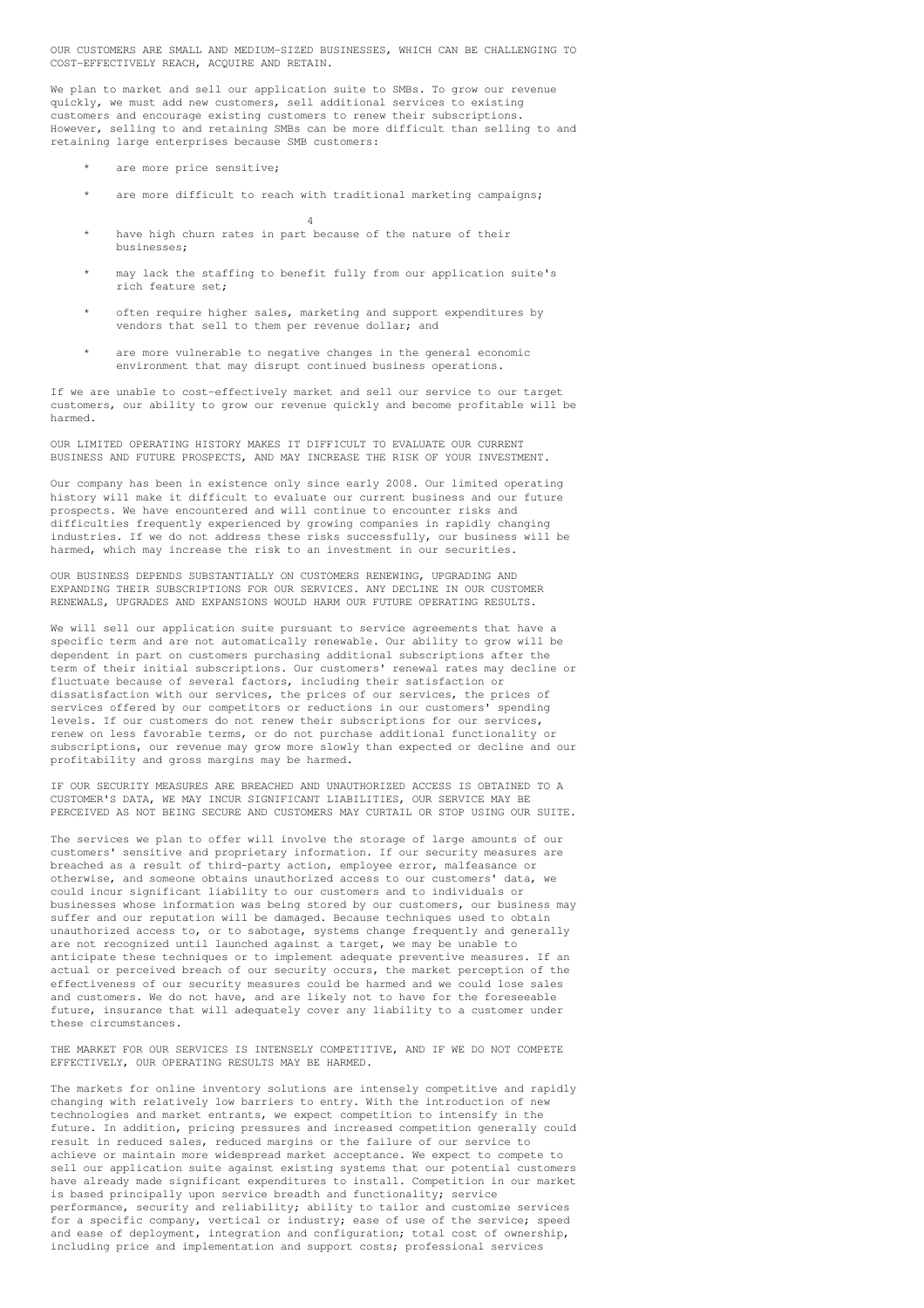implementation; and financial resources of the vendor.

Many of our actual and potential competitors enjoy substantial competitive advantages over us, such as greater name recognition, longer operating histories, more varied products and services and larger marketing budgets, as well as substantially greater financial, technical and other resources. In addition, many of our competitors have established marketing relationships and access to larger customer bases, and have major distribution agreements with consultants, system integrators and resellers. If we are not able to compete effectively, our operating results will be harmed.

5 THE MARKET FOR OUR SERVICES IS PRICE SENSITIVE, AND IF THE PRICES WE CHARGE FOR OUR SERVICES ARE UNACCEPTABLE TO OUR CUSTOMERS, OUR OPERATING RESULTS WILL SUFFER.

Many of our potential customers are price sensitive, and we have limited experience with respect to determining the appropriate prices for our services. As the market for our services matures, or as new competitors introduce new products or services that compete with ours, we may be unable to renew our agreements with existing customers or attract new customers at the same price or based on the same pricing model that we may have previously used. As a result, it is possible that competitive dynamics in our market may require us to change our pricing model or reduce our prices, which could negatively impact our revenue, gross margin and operating results.

IF WE DO NOT EFFECTIVELY BUILD AND TRAIN OUR DIRECT SALES FORCE AND OUR SERVICES AND SUPPORT TEAMS, OUR FUTURE OPERATING RESULTS WILL SUFFER.

We plan to build our direct sales force and our services and support teams both domestically and internationally to increase our customer base and revenue. We believe that there is significant competition for direct sales, service and support personnel with the skills and technical knowledge that we require. Our ability to achieve significant revenue growth will depend, in large part, on our success in recruiting, training and retaining sufficient numbers of personnel to support our growth. New hires require significant training and, in most cases, take significant time before they achieve full productivity. Our recent hires and planned hires may not become as productive as we expect, and we may be unable to hire or retain sufficient numbers of qualified individuals in the markets where we do business. If our efforts to build a direct sales force are not successful or do not generate a corresponding increase in revenue, our business will be harmed.

IF WE ARE UNABLE TO DEVELOP NEW SERVICES OR SELL OUR SERVICES INTO NEW MARKETS, OUR REVENUE WILL NOT GROW AS EXPECTED.

Our ability to attract new customers and increase revenue from existing customers will depend in large part on our ability to enhance and improve our existing application suite and to introduce new services and sell into new markets. The success of any enhancement or new service depends on several factors, including the timely completion, introduction and market acceptance of the enhancement or service. Any new service we develop or acquire may not be introduced in a timely or cost-effective manner and may not achieve the broad market acceptance necessary to generate significant revenue. Any new markets, into which we attempt to sell our application, including new vertical markets and new countries or regions, may not be receptive. If we are unable to successfully develop or acquire new services, enhance our existing services to meet customer requirements or sell our services into new markets, our revenue will not grow as expected.

BECAUSE WE PLAN TO DEVELOP A GLOBAL ORGANIZATION AND OUR LONG-TERM SUCCESS DEPENDS, IN PART, ON OUR ABILITY TO EXPAND THE SALES OF OUR SERVICES TO CUSTOMERS LOCATED OUTSIDE OF THE UNITED STATES, OUR BUSINESS IS SUSCEPTIBLE TO RISKS ASSOCIATED WITH INTERNATIONAL SALES AND OPERATIONS.

We currently maintain offices outside of the United States and plan to have sales personnel or independent consultants in several countries throughout the world. Managing a global organization will be difficult, time consuming and expensive. In addition, conducting international operations subjects us to risks that not generally faced in the United States. These risks include:

- localization of our services, including translation into foreign languages and adaptation for local practices and regulatory requirements;
- lack of familiarity with and unexpected changes in foreign regulatory requirements;
- longer accounts receivable payment cycles and difficulties in collecting accounts; receivable;
- difficulties in managing and staffing international operations;
- fluctuations in currency exchange rates;
- potentially adverse tax consequences, including the complexities of foreign value added tax systems and restrictions on the repatriation of earnings;
- dependence on certain third parties, including channel partners with whom we do not have extensive experience;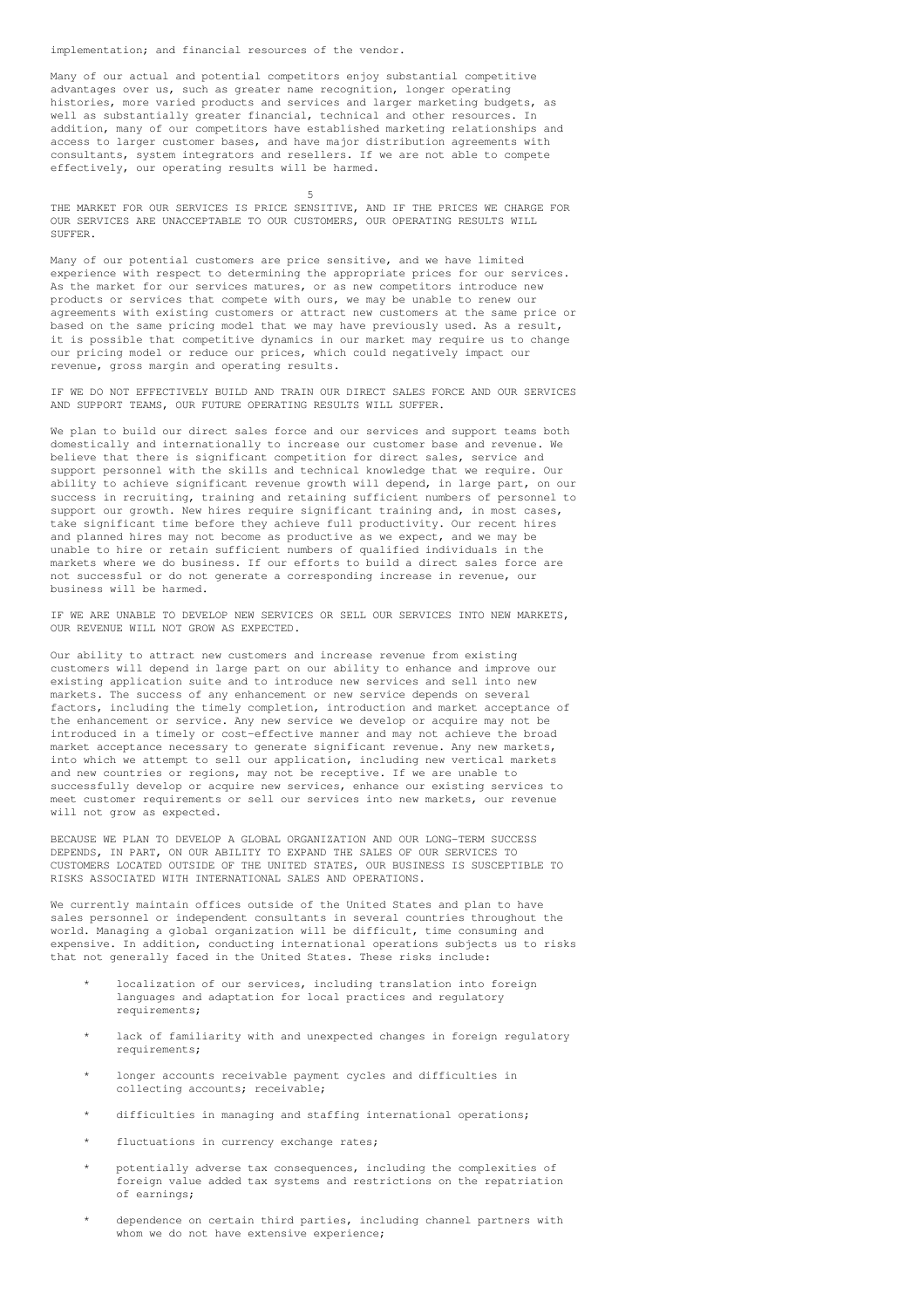- the burdens of complying with a wide variety of foreign laws and legal standards;
- increased financial accounting and reporting burdens and complexities;
- \* political, social and economic instability abroad, terrorist related risks and security concerns in general; and
- reduced or varied protection for intellectual property rights in some countries.

Operating in international markets also requires significant management attention and financial resources. The investment and additional resources required to establish operations and manage growth in other countries may not produce desired levels of revenue or profitability.

6

ASSERTIONS BY A THIRD PARTY THAT WE INFRINGE ITS INTELLECTUAL PROPERTY, WHETHER SUCCESSFUL OR NOT, COULD SUBJECT US TO COSTLY AND TIME-CONSUMING LITIGATION OR EXPENSIVE LICENSES.

The software and technology industries are characterized by the existence of a large number of patents, copyrights, trademarks and trade secrets and by frequent litigation based on allegations of infringement or other violations of intellectual property rights. As we face increasing competition and become a publicly traded company, the possibility of intellectual property rights claims against us may grow. Our technologies may not be able to withstand any third-party claims or rights against their use. Additionally, although we have licensed from other parties proprietary technology covered by patents, we cannot be certain that any such patents will not be challenged, invalidated or circumvented. Furthermore, many of our service agreements require us to indemnify our customers for certain third-party intellectual property infringement claims, which could increase our costs as a result of defending such claims and may require that we pay damages if there were an adverse ruling related to any such claims. These types of claims could harm our relationships with our customers, may deter future customers from subscribing to our services or could expose us to litigation for these claims. Even if we are not a party to any litigation between a customer and a third party, an adverse outcome in any such litigation could make it more difficult for us to defend our intellectual property in any subsequent litigation in which we are a named party.

Any intellectual property rights claim against us or our customers, with or without merit, could be time-consuming, expensive to litigate or settle and could divert management attention and financial resources. An adverse determination also could prevent us from offering our suite to our customers and may require that we procure or develop substitute services that do not infringe.

For any intellectual property rights claim against us or our customers, we may have to pay damages or stop using technology found to be in violation of a third party's rights. We may have to seek a license for the technology, which may not be available on reasonable terms, if at all, may significantly increase our operating expenses or may require us to restrict our business activities in one or more respects. As a result, we may also be required to develop alternative non-infringing technology, which could require significant effort and expense.

MATERIAL DEFECTS OR ERRORS IN THE SOFTWARE WE USE TO DELIVER OUR SERVICES COULD HARM OUR REPUTATION, MAY CAUSE US TO BECOME LIABLE TO OUR CUSTOMERS, MAY RESULT IN THE LOSS OF EXISTING CUSTOMERS, OR MAY RESULT IN A SIGNIFICANT COSTS TO US AND IMPAIR OUR ABILITY TO SELL OUR SERVICES.

The software applications underlying our services are inherently complex and may contain material defects or errors, particularly when first introduced or when new versions or enhancements are released. We have from time to time found defects in our service, and new errors in our existing service may be detected in the future. Any defects that cause interruptions to the availability of our services could result in:

- a reduction in sales or delay in market acceptance of our services;
- sales credits or refunds to our customers:
- loss of existing customers and difficulty in attracting new customers;
- diversion of development resources;
- harm to our reputation; and
- increased warranty and insurance costs.

Since customers that will use our suite will do so to manage critical aspects of their business, any errors, defects, disruptions in service or other performance problems with our suite, whether in connection with the day-to-day operation of our suite, upgrades or otherwise, could damage our customers' businesses. Any errors, defects, disruptions in service or other performance related issues regarding our suite may result in customers electing to terminate or to not renew any existing subscriptions, or delay or withhold payment to us which may result in a significant loss for the Company. Customers may also make warranty claims against us, which could result in an increase in our provision for doubtful accounts, an increase in collection cycles for accounts receivable or costly litigation. We do not maintain and do not expect to maintain in the foreseeable future, insurance to adequately cover these risks.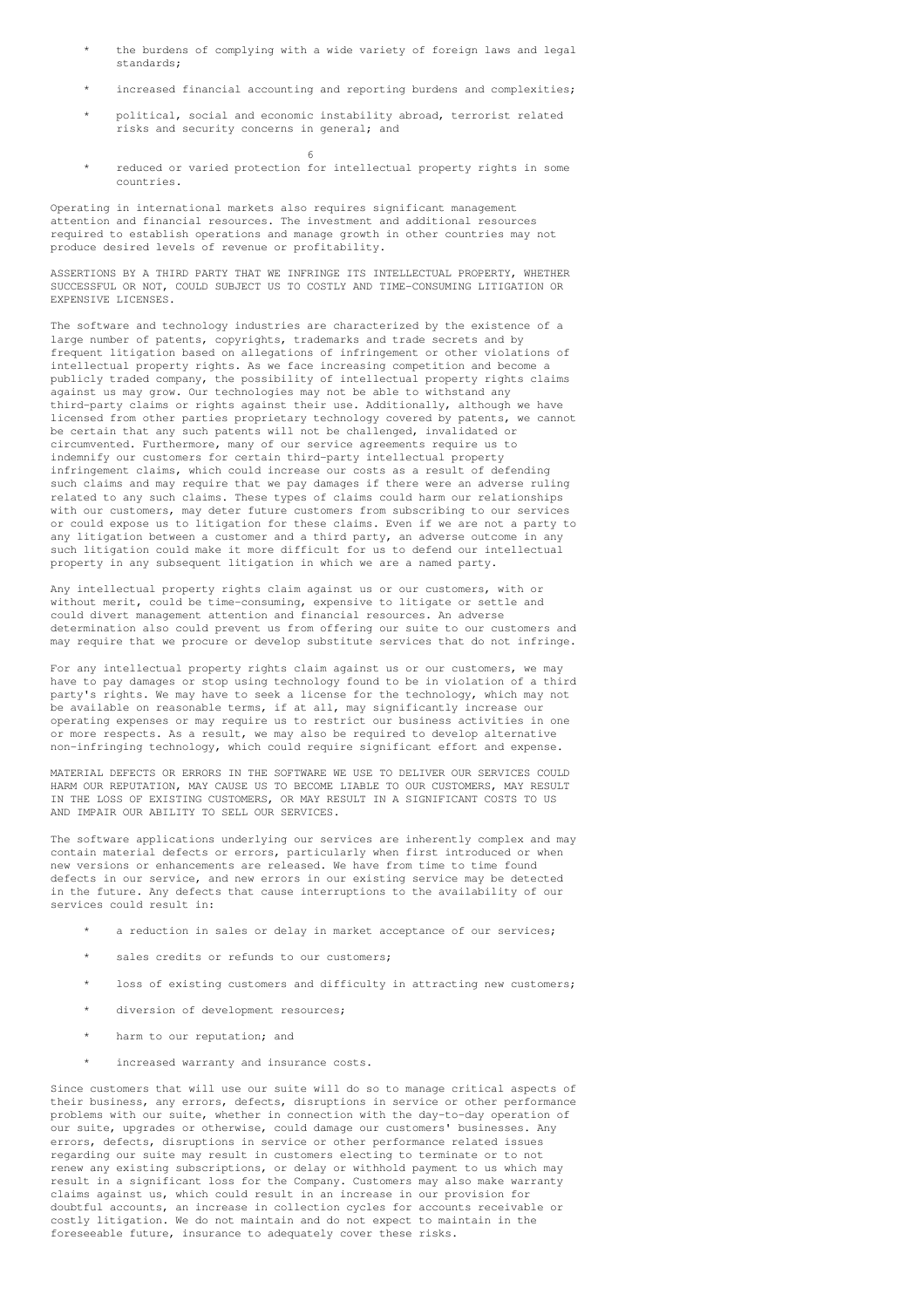GOVERNMENT REGULATION OF THE INTERNET AND E-COMMERCE IS EVOLVING, AND UNFAVORABLE CHANGES OR OUR FAILURE TO COMPLY WITH REGULATIONS COULD HARM OUR BUSINESS AND OPERATING RESULTS.

7

As Internet commerce continues to evolve, increasing regulation by federal, state or foreign agencies may become more likely. For example, the need for increased regulation in the area of data privacy, and laws and regulations applying to the solicitation, collection, processing or use of personal or consumer information has been suggested by a number of politicians and if  $e$  consumer information has seen suggested  $s<sub>f</sub>$  a namber of portionance and  $r<sub>f</sub>$  and  $r<sub>f</sub>$  and  $r<sub>f</sub>$  and  $r<sub>f</sub>$  and  $r<sub>f</sub>$  and  $r<sub>f</sub>$  and  $r<sub>f</sub>$  and  $r<sub>f</sub>$  and  $r<sub>f</sub>$  and  $r<sub>f</sub>$  and reducing demand for ERP, CRM and e-commerce solutions and restricting our ability to store, process and share our customers' data. Any regulation imposing greater fees for Internet use or restricting information exchange over the Internet could result in a decline in the use of the Internet and the viability of Internet-based services, which could harm our business and operating results.

WE RELY ON OUR MANAGEMENT TEAM AND NEED ADDITIONAL PERSONNEL TO GROW OUR BUSINESS, AND THE LOSS OF ONE OR MORE KEY EMPLOYEES OR OUR INABILITY TO ATTRACT AND RETAIN QUALIFIED PERSONNEL COULD HARM OUR BUSINESS.

Our success and future growth depends to a significant degree on the skills and continued services of our management team, especially Ronald C. Dela Cruz, our President. Our future success also depends on our ability to attract, retain and motivate highly skilled technical, managerial, sales, marketing and service and support personnel, including members of our management team. Competition for sales, marketing and technology development personnel is particularly intense in the software and technology industries. As a result, we may be unable to successfully attract or retain qualified personnel. Our inability to attract and retain the necessary personnel could harm our business. We have no employment agreement or insurance policy insuring the life of our president and thus we are at risk should he become incapacitated, die, or otherwise voluntarily leave our employ.

#### RISKS RELATING TO OUR COMMON STOCK

BECAUSE OUR DIRECTORS AND OFFICERS OWN 70% OF OUR OUTSTANDING COMMON STOCK, THEY CAN EXERT SIGNIFICANT INFLUENCE OVER CORPORATE DECISIONS THAT MAY BE DISADVANTAGEOUS TO MINORITY SHAREHOLDERS.

Our directors and officer collectively own approximately 70% of the outstanding shares of our common stock. Accordingly, they can exert significant influence in determining the outcome of all corporate transactions or other matters, including the election of directors, mergers, consolidations, the sale of all or substantially all of our assets, and a change in control. The interests of our directors and officers may differ from the interests of our other shareholders and thus result in corporate decisions that are disadvantageous to our other shareholders.

OUR COMMON STOCK IS QUOTED ON THE OVER THE COUNTER BULLETIN BOARD BUT HAS NOT TRADED, AND THERE IS NO ASSURANCE THAT A VIABLE, LIQUID MARKET WITH LOW VOLATILITY WILL EVER DEVELOP.

Our common stock is quoted on the Over the Counter Bulletin Board (the "OTC Bulletin Board") under the symbol "NTVS," however, our shares have not yet traded. A viable public market has not and may never materialize. Even if we are  $s$ uccessful in developing a public market, there may not be enough liquidity in such market to enable shareholders to sell their stock. If a viable public market for our common stock does not develop, investors may not be able to re-sell the shares of our common stock that they have purchased, rendering their shares effectively worthless and resulting in a complete loss of their investment.

In addition, our common stock is unlikely to be followed by any market analysts, and there may be few institutions acting as market makers for the common stock. Either of these factors could adversely affect the liquidity and trading price of our common stock. Until our common stock is fully distributed and an orderly market develops in our common stock, if ever, the price at which it trades is likely to fluctuate significantly. Prices for our common stock will be determined in the marketplace and may be influenced by many factors, including the depth and liquidity of the market for shares of our common stock, developments affecting our business, including the impact of the factors referred to elsewhere in these Risk Factors, investor perception of the Company, and general economic and market conditions. No assurances can be given that an orderly or liquid market will ever develop for the shares of our common stock.

BECAUSE WE ARE SUBJECT TO "PENNY STOCK" RULES, THE LEVEL OF TRADING ACTIVITY IN OUR STOCK MAY BE REDUCED.

Broker-dealer practices in connection with transactions in "penny stocks" are regulated by penny stock rules adopted by the Securities and Exchange Commission. Penny stocks generally are equity securities with a price of less than \$5.00 (other than securities registered on some national securities exchanges or quoted on NASDAQ). The penny stock rules require a broker-dealer, prior to a transaction in a penny stock not otherwise exempt from the rules, to deliver a standardized risk disclosure document that provides information about penny stocks and the nature and level of risks in the penny stock market. The broker-dealer also must provide the customer with current bid and offer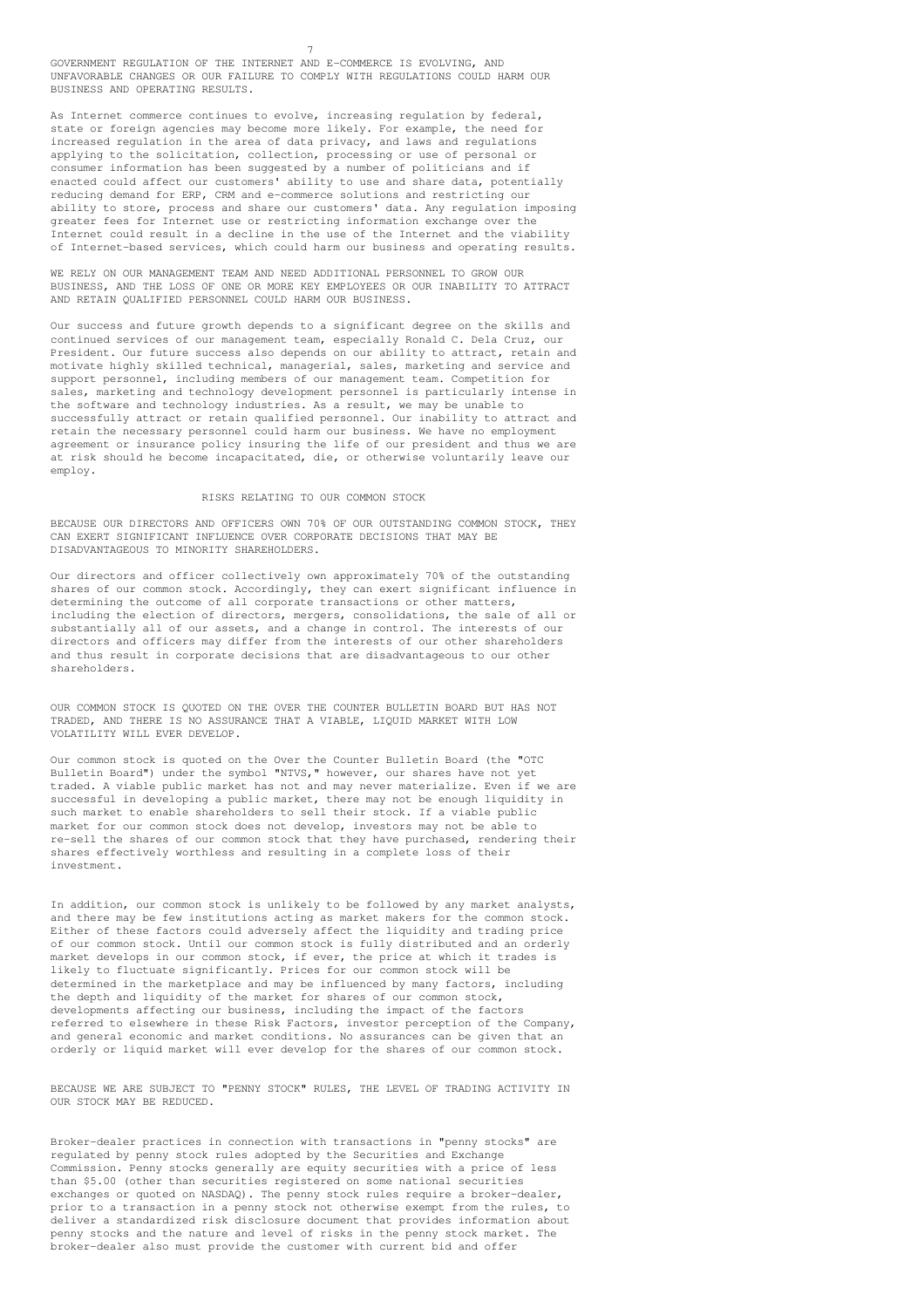quotations for the penny stock, the compensation of the broker-dealer and its salesperson in the transaction, and, if the broker-dealer is the sole market maker, the broker-dealer must disclose this fact and the broker-dealer's presumed control over the market, and monthly account statements showing the market value of each penny stock held in the customer's account. In addition, broker-dealers who sell these securities to persons other than established

8

customers and "accredited investors" must make a special written determination that the penny stock is a suitable investment for the purchaser and receive the purchaser's written agreement to the transaction. Consequently, these requirements may have the effect of reducing the level of trading activity, if any, in the secondary market for a security subject to the penny stock rules, and investors in our common stock may find it difficult to sell their shares.

WE MAY BE EXPOSED TO POTENTIAL RISKS RESULTING FROM REQUIREMENTS UNDER SECTION 404 OF THE SARBANES-OXLEY ACT OF 2002.

Pursuant to Section 404 of the Sarbanes-Oxley Act of 2002, we were required, beginning with our fiscal year ending July 31, 2009, to include in our annual report our assessment of the effectiveness of our internal control over financial reporting as of the end of fiscal 2009. Furthermore, our independent registered public accounting firm will be required to attest to whether our assessment of the effectiveness of our internal control over financial reporting is fairly stated in all material respects and separately report on whether it believes we have maintained, in all material respects, effective internal control over financial reporting. We have incurred and expect to incur additional expenses and diversion of management's time as a result of performing the system and process evaluation, testing and remediation required in order to comply with the management certification and auditor attestation requirements. Further, during the course of our testing, we identified deficiencies that existed in the design or option of our internal control over financial reporting that may be considered to be material weaknesses. If we fail to remediate these deficiencies, or fail to maintain the adequacy of our internal controls, as such standards are modified, supplemented or amended from time to time, we may not be able to ensure that we can conclude on an ongoing basis that we have effective internal controls over financial reporting in accordance with Section 404 of the Sarbanes-Oxley Act. Moreover, effective internal controls, particularly those related to revenue recognition, are necessary for us to produce reliable financial reports and are important to help prevent financial fraud. If we cannot provide reliable financial reports or prevent fraud, our business and operating results could be harmed, investors could lose confidence in our reported financial information, and the trading price of our common stock, if a market ever develops, could drop significantly.

# SPECIAL NOTE REGARDING FORWARD LOOKING STATEMENTS

THIS PROSPECTUS CONTAINS "FORWARD-LOOKING STATEMENTS" AND INFORMATION RELATING TO OUR BUSINESS THAT ARE BASED ON OUR BELIEFS AS WELL AS ASSUMPTIONS MADE BY US OR BASED UPON INFORMATION CURRENTLY AVAILABLE TO US. WHEN USED IN THIS<br>PROSPECTUS THE WORDS "ANTICIPATE " "RELIEVE " "ESTIMATE " "EXPECT " "INTEND PROSPECTUS, THE WORDS "ANTICIPATE," "BELIEVE," "ESTIMATE," "EXPECT," "MAY," "PLAN," "PROJECT," "SHOULD" AND SIMILAR EXPRESSIONS ARE INTENDED TO IDENTIFY FORWARD-LOOKING STATEMENTS. THESE FORWARD-LOOKING STATEMENTS INCLUDE, BUT ARE NOT LIMITED TO, STATEMENTS RELATING TO OUR PERFORMANCE IN "BUSINESS" AND "MANAGEMENT'S DISCUSSION AND ANALYSIS OF FINANCIAL CONDITION AND RESULTS OF OPERATIONS." THESE STATEMENTS REFLECT OUR CURRENT VIEWS AND ASSUMPTIONS WITH RESPECT TO FUTURE EVENTS AND ARE SUBJECT TO RISKS AND UNCERTAINTIES. ACTUAL AND FUTURE RESULTS AND TRENDS COULD DIFFER MATERIALLY FROM THOSE SET FORTH IN SUCH STATEMENTS DUE TO VARIOUS FACTORS. SUCH FACTORS INCLUDE, AMONG OTHERS: GENERAL ECONOMIC AND BUSINESS CONDITIONS; INDUSTRY CAPACITY; INDUSTRY TRENDS; COMPETITION; CHANGES IN BUSINESS STRATEGY OR DEVELOPMENT PLANS; PROJECT PERFORMANCE; AVAILABILITY, TERMS, AND DEPLOYMENT OF CAPITAL; AND AVAILABILITY OF QUALIFIED PERSONNEL. THESE FORWARD-LOOKING STATEMENTS SPEAK ONLY AS OF THE DATE OF THIS PROSPECTUS. SUBJECT AT ALL TIMES TO RELEVANT SECURITIES LAW DISCLOSURE REQUIREMENTS, WE EXPRESSLY DISCLAIM ANY OBLIGATION OR UNDERTAKING TO DISSEMINATE ANY UPDATE OR REVISIONS TO ANY FORWARD-LOOKING STATEMENT CONTAINED HEREIN TO REFLECT ANY CHANGE IN OUR EXPECTATIONS WITH REGARD THERETO OR ANY CHANGES IN EVENTS, CONDITIONS OR CIRCUMSTANCES ON WHICH ANY SUCH STATEMENT IS BASED. IN ADDITION, WE CANNOT ASSESS THE IMPACT OF EACH FACTOR ON OUR BUSINESS OR THE EXTENT TO WHICH ANY FACTOR, OR COMBINATION OF FACTORS, MAY CAUSE ACTUAL RESULTS TO DIFFER MATERIALLY FROM THOSE CONTAINED IN ANY FORWARD-LOOKING STATEMENTS.

#### TAX CONSIDERATIONS

We are not providing any tax advice as to the acquisition, holding or disposition of the securities offered herein. In making an investment decision, investors are strongly encouraged to consult their own tax advisor to determine the U.S. federal, state and any applicable foreign tax consequences relating to their investment in our securities.

# USE OF PROCEEDS

We will not receive any proceeds from the sale of the common stock offered through this prospectus by the selling shareholders.

## DETERMINATION OF OFFERING PRICE

The selling shareholders will sell our shares at prevailing market prices or privately negotiated prices.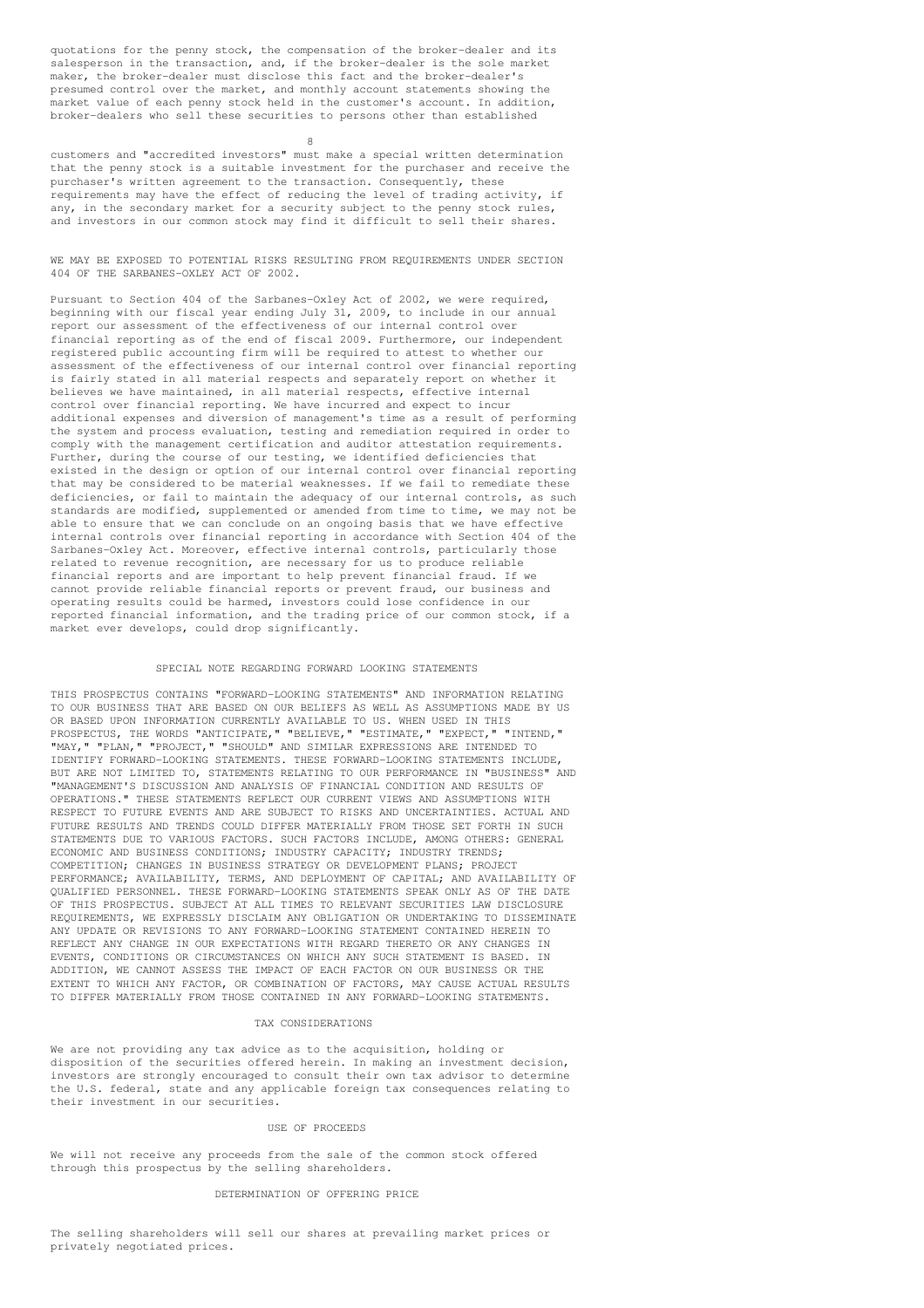Since becoming eligible for quotation on the OTC Bulletin Board, there have been no reported trades of our common stock.

## $\alpha$ DILUTION

The common stock to be sold by the selling shareholders in this Offering is common stock that is currently issued and outstanding. Accordingly, there will be no dilution to our existing shareholders.

#### SHARES ELIGIBLE FOR RESALE

The shares of our common stock sold by the selling shareholder in this offering will generally be freely transferable without restriction or further registration under the Securities Act, except that any shares of our common stock held by an "affiliate" of ours may not be resold publicly except in compliance with the registration requirements of the Securities Act or under an exemption under Rule 144 or otherwise. Rule 144 generally provides that a person who is an affiliate of ours, or has been an affiliate of ours at any time during the three months preceding a sale, who has beneficially owned restricted shares of common stock for at least six months would be entitled to sell their securities provided that they sell only a number of securities that does not exceed the greater of either of the following:

- 1.0% of the number of shares of our common stock then outstanding; and
- if the shares of common stock are listed on a national securities exchange, the average weekly trading volume of the shares during the four calendar weeks preceding the filing of a notice on Form 144 with respect to the sale.

Sales under Rule 144 are also limited by manner of sale provisions and notice requirements and to the availability of current public information about us.

Rule 144 also provides that a person who is not deemed to have been an affiliate of ours at any time during the three months preceding a sale, and who has for at least six months beneficially owned shares of our common stock that are restricted securities, will be entitled to freely sell such shares of our common stock subject only to the availability of current public information regarding us. A person who is not deemed to have been an affiliate of ours at any time during the three months preceding a sale, and who has beneficially owned for at least one year shares of our common stock that are restricted securities, will be entitled to freely sell such shares of our common stock under Rule 144 without regard to the current public information requirements of Rule 144.

## SELLING SHAREHOLDERS

The table below sets forth certain information regarding the beneficial ownership of the common stock by the selling shareholders and as adjusted to give effect to the sale of the shares offered in this prospectus. The holders listed below all acquired or were granted the shares in the ordinary course of business. They were issued either as part of our financings or for services provided to the Company either financially or otherwise.

<TABLE> <CAPTION>

| Name $(1)$                                                                                               | Shares<br>Owned    | Shares to<br>be Sold<br>in this<br>Offering | Number of<br>Shares to Be<br>Beneficially<br>Owned after<br>the Offering | Percentage of<br>Shares to Be<br>Beneficially<br>Owned after<br>the Offering |  |
|----------------------------------------------------------------------------------------------------------|--------------------|---------------------------------------------|--------------------------------------------------------------------------|------------------------------------------------------------------------------|--|
| $<$ S $>$                                                                                                | -----<br>$<\infty$ | --------<br>$\langle$ C>                    | $<\infty$                                                                | ----------<br>$\langle$ C>                                                   |  |
| Rommel Navida<br>0857 MRB 8 PH Pilot Drive Brqy<br>Commonwealth, Quezon City<br>Philippines              | 20,000             | 20,000                                      | $\circ$                                                                  | $- -$                                                                        |  |
| Samuel Centeno<br>3 Road 5 Manggahan St<br>Tanong, Marikina City<br>Philippines                          | 20,000             | 20,000                                      | 0                                                                        |                                                                              |  |
| Eimerson Santos<br>6 Anonas St. Brgy. San Juan<br>Taytay, Rizal<br>Philippines                           | 20,000             | 20,000                                      | 0                                                                        |                                                                              |  |
| Ferdinand Gatapia<br>75 Rosario St. Brgy. San Juan,<br>Taytay, Rizal<br>Philippines<br>$\langle$ /TABLE> | 20,000             | 20,000                                      | 0                                                                        | --                                                                           |  |

Ownership after Offering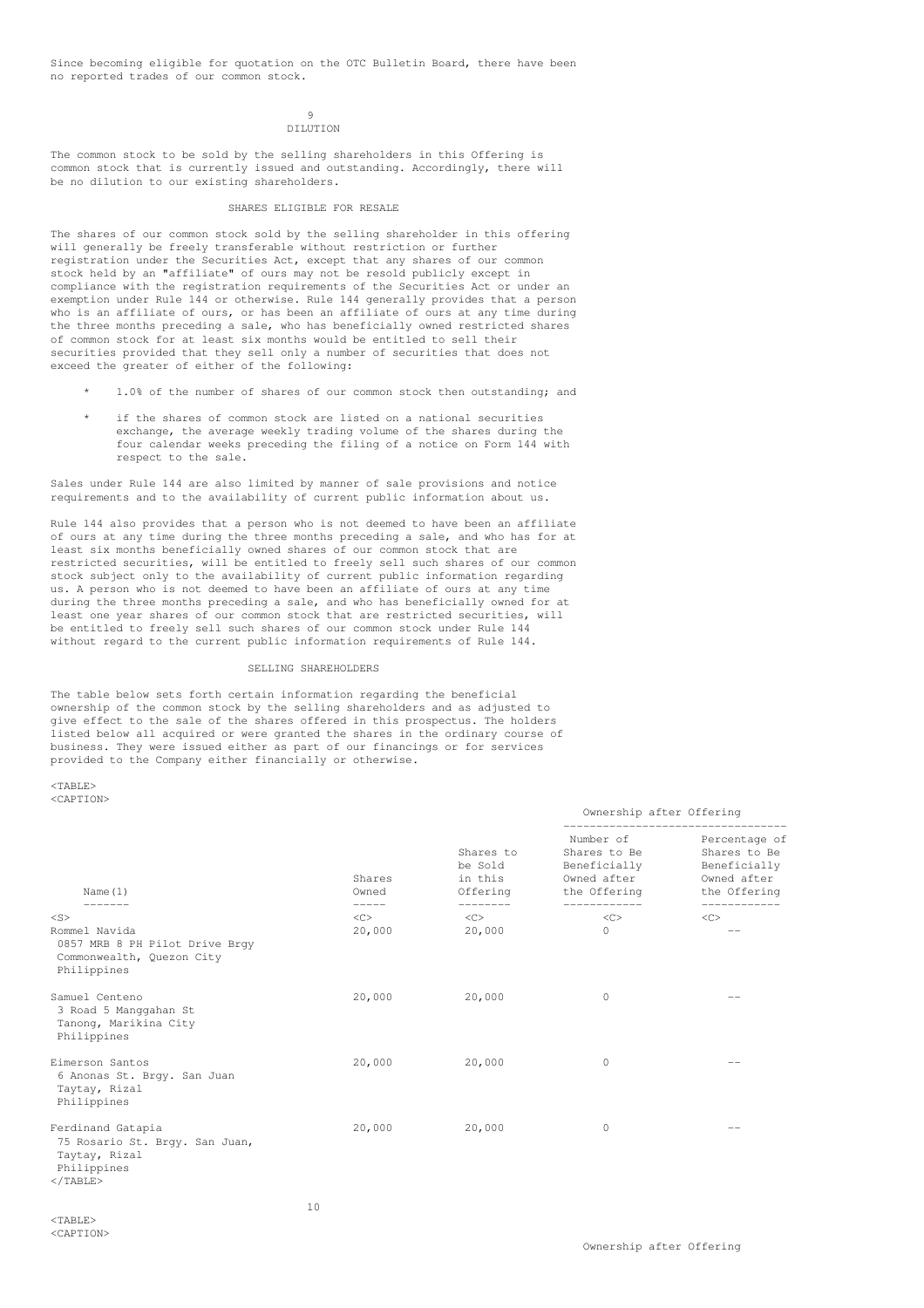| Name $(1)$                                                                                                                                                                                                                                                                                                                                                                                                                                                                                     | Shares<br>Owned                                                                                                                                                                                                                                                                                                                                                                                                                                                                                   | Shares to<br>be Sold<br>in this<br>Offering | Number of<br>Shares to Be<br>Beneficially<br>Owned after<br>the Offering | Percentage of<br>Shares to Be<br>Beneficially<br>Owned after<br>the Offering |
|------------------------------------------------------------------------------------------------------------------------------------------------------------------------------------------------------------------------------------------------------------------------------------------------------------------------------------------------------------------------------------------------------------------------------------------------------------------------------------------------|---------------------------------------------------------------------------------------------------------------------------------------------------------------------------------------------------------------------------------------------------------------------------------------------------------------------------------------------------------------------------------------------------------------------------------------------------------------------------------------------------|---------------------------------------------|--------------------------------------------------------------------------|------------------------------------------------------------------------------|
| $\begin{tabular}{cccccc} \multicolumn{2}{c}{} & \multicolumn{2}{c}{} & \multicolumn{2}{c}{} & \multicolumn{2}{c}{} & \multicolumn{2}{c}{} & \multicolumn{2}{c}{} & \multicolumn{2}{c}{} & \multicolumn{2}{c}{} & \multicolumn{2}{c}{} & \multicolumn{2}{c}{} & \multicolumn{2}{c}{} & \multicolumn{2}{c}{} & \multicolumn{2}{c}{} & \multicolumn{2}{c}{} & \multicolumn{2}{c}{} & \multicolumn{2}{c}{} & \multicolumn{2}{c}{} & \multicolumn{2}{c}{} & \multicolumn{2}{c}{} & \mult$<br>$<$ S> | $\begin{tabular}{cccccc} \multicolumn{2}{c}{} & \multicolumn{2}{c}{} & \multicolumn{2}{c}{} & \multicolumn{2}{c}{} & \multicolumn{2}{c}{} & \multicolumn{2}{c}{} & \multicolumn{2}{c}{} & \multicolumn{2}{c}{} & \multicolumn{2}{c}{} & \multicolumn{2}{c}{} & \multicolumn{2}{c}{} & \multicolumn{2}{c}{} & \multicolumn{2}{c}{} & \multicolumn{2}{c}{} & \multicolumn{2}{c}{} & \multicolumn{2}{c}{} & \multicolumn{2}{c}{} & \multicolumn{2}{c}{} & \multicolumn{2}{c}{} & \mult$<br>$<\infty$ | ---------<br>$<\infty$                      | ------------<br><<                                                       | ------------<br>$<\infty$                                                    |
| Rosabel Carreos<br>124 Cinco De Junio St<br>Pasay City<br>Philippines                                                                                                                                                                                                                                                                                                                                                                                                                          | 20,000                                                                                                                                                                                                                                                                                                                                                                                                                                                                                            | 20,000                                      | 0                                                                        | $ -$                                                                         |
| Mariequeta Domingo<br>39 Col. S. Cruz St. Balite<br>Rodriguez Rizal<br>Philippines                                                                                                                                                                                                                                                                                                                                                                                                             | 20,000                                                                                                                                                                                                                                                                                                                                                                                                                                                                                            | 20,000                                      | 0                                                                        |                                                                              |
| Candelaria Carreon<br>745 F. Gatmaitan St<br>Tondo, Manila<br>Philippines                                                                                                                                                                                                                                                                                                                                                                                                                      | 20,000                                                                                                                                                                                                                                                                                                                                                                                                                                                                                            | 20,000                                      | 0                                                                        |                                                                              |
| Gloria Carreon<br>745 F. Gatmaitan St<br>Tondo, Manila<br>Philippines                                                                                                                                                                                                                                                                                                                                                                                                                          | 20,000                                                                                                                                                                                                                                                                                                                                                                                                                                                                                            | 20,000                                      | 0                                                                        | $- -$                                                                        |
| Dolores Negrite<br>2482 A. Crisolita St<br>San Andres Bukid, Manila<br>Philippines                                                                                                                                                                                                                                                                                                                                                                                                             | 20,000                                                                                                                                                                                                                                                                                                                                                                                                                                                                                            | 20,000                                      | 0                                                                        | $- -$                                                                        |
| Gerald Aligada<br>606 G, Manalo St<br>Pateros, Metro Manila<br>Philippines                                                                                                                                                                                                                                                                                                                                                                                                                     | 20,000                                                                                                                                                                                                                                                                                                                                                                                                                                                                                            | 20,000                                      | 0                                                                        | $-$                                                                          |
| Maria Teresa Garcia<br>126 Brgy. Lucap<br>Alaminos, Pangasinan<br>Philippines                                                                                                                                                                                                                                                                                                                                                                                                                  | 20,000                                                                                                                                                                                                                                                                                                                                                                                                                                                                                            | 20,000                                      | 0                                                                        | $-$                                                                          |
| Winelyn Binas<br>Saint Jupiter St. Wilfareville Cmpd<br>Bgy Addistion, Mandaluyong City<br>Philippines                                                                                                                                                                                                                                                                                                                                                                                         | 20,000                                                                                                                                                                                                                                                                                                                                                                                                                                                                                            | 20,000                                      | 0                                                                        | $- -$                                                                        |
| Shiela Escorel<br>2486 Arellano St<br>Sta. Ana, Manila<br>Philippines                                                                                                                                                                                                                                                                                                                                                                                                                          | 20,000                                                                                                                                                                                                                                                                                                                                                                                                                                                                                            | 20,000                                      | 0                                                                        | $- -$                                                                        |
| Maria Bituin Preclaro<br>44 Matatag St<br>Pinyahan, Quezon City<br>Philippines                                                                                                                                                                                                                                                                                                                                                                                                                 | 20,000                                                                                                                                                                                                                                                                                                                                                                                                                                                                                            | 20,000                                      | $\mathbb O$                                                              | $-$                                                                          |
| Eleanor Gonzales<br>301D Ampil Extension<br>Sta Mesa, Manila<br>Philippines                                                                                                                                                                                                                                                                                                                                                                                                                    | 20,000                                                                                                                                                                                                                                                                                                                                                                                                                                                                                            | 20,000                                      | $\circ$                                                                  | $-$                                                                          |
| Rollicys Balasbas<br>4210 Dunlangan San Luis<br>Batangas City<br>Philippines                                                                                                                                                                                                                                                                                                                                                                                                                   | 20,000                                                                                                                                                                                                                                                                                                                                                                                                                                                                                            | 20,000                                      | 0                                                                        | $-$                                                                          |
| Sherrymer De Lara<br>2529 Ony St. PH 4 B5-F<br>San Andres Bukid, Manila<br>Philippines                                                                                                                                                                                                                                                                                                                                                                                                         | 20,000                                                                                                                                                                                                                                                                                                                                                                                                                                                                                            | 20,000                                      | 0                                                                        | $\qquad \qquad -$                                                            |
| Rowena Cruz<br>2692 Arellano St<br>Sta. Ana, Manila<br>Philippines                                                                                                                                                                                                                                                                                                                                                                                                                             | 20,000                                                                                                                                                                                                                                                                                                                                                                                                                                                                                            | 20,000                                      | 0                                                                        | $- -$                                                                        |
| Vicente Antonio<br>E. Rodriguez St<br>San Juan, Morong Rizal<br>Philippines<br>$\langle$ /TABLE>                                                                                                                                                                                                                                                                                                                                                                                               | 20,000                                                                                                                                                                                                                                                                                                                                                                                                                                                                                            | 20,000                                      | 0                                                                        | $-$                                                                          |

<TABLE> <CAPTION> 11

Ownership after Offering

----------------------------------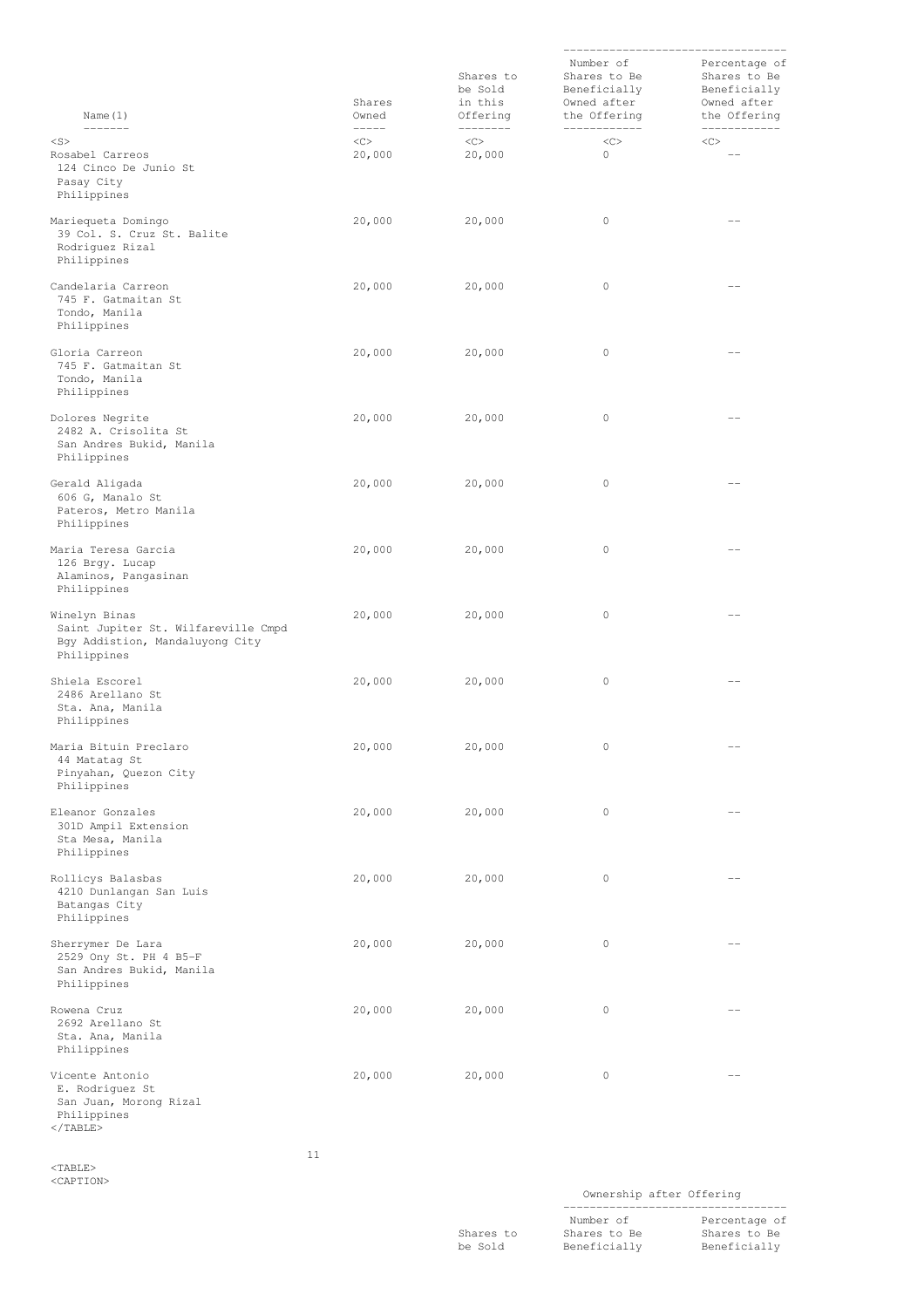| Name $(1)$                                                                                                | Shares<br>Owned<br>$\begin{tabular}{ccccc} - & - & - & - \\ \hline \end{tabular}$ | in this<br>Offering<br>كالمستحدث والمنافذ | Owned after<br>the Offering | Owned after<br>the Offering |
|-----------------------------------------------------------------------------------------------------------|-----------------------------------------------------------------------------------|-------------------------------------------|-----------------------------|-----------------------------|
| $<$ S><br>Gildebrando Dolar<br>1227 Santillan St<br>BGY Pio Del Pilar, Makati City<br>Philippines         | <<<br>20,000                                                                      | $<\infty$<br>20,000                       | <<<br>0                     | $<$ C>                      |
| Guillerma Cortez<br>598 Pambuan<br>Gapan City<br>Philippines                                              | 20,000                                                                            | 20,000                                    | 0                           | $-1$                        |
| Lucena Cabeguin<br>60 E Mateo St<br>Barangay Sta. Ana, Taytay, Rizal<br>Philippines                       | 20,000                                                                            | 20,000                                    | 0                           | $- -$                       |
| Susan Alberto<br>56 E. Mateo St<br>Sta Ana, Taytay, Rizal<br>Philippines                                  | 20,000                                                                            | 20,000                                    | 0                           | $- -$                       |
| Fernando Isidro<br>49 MA. Clara St. BGY. Sta Ana<br>Taytay Riza,<br>Philippines                           | 20,000                                                                            | 20,000                                    | 0                           | --                          |
| Alvin Calderon<br>B34 Floodway<br>BGY San Juan, Taytay, Rizal<br>Philippines                              | 20,000                                                                            | 20,000                                    | 0                           |                             |
| Julieto Austria<br>02317 B34 Bangus St<br>Floodway, Taytay, Rizal<br>Philippines                          | 20,000                                                                            | 20,000                                    | 0                           |                             |
| Fe Marin<br>609 GSIS ST<br>BGY Malanday, San Mateo, Rizal<br>Philippines                                  | 20,000                                                                            | 20,000                                    | 0                           | $- -$                       |
| Elizabeth Cristobal<br>622 GSIS St<br>BGY. Malanday, San Mateo, Rizal<br>Philippines                      | 20,000                                                                            | 20,000                                    | 0                           | $- -$                       |
| Joselito Busano<br>STA. Cecilia St<br>Ibayo Maly, San Mateo, Rizal<br>Philippines                         | 20,000                                                                            | 20,000                                    | 0                           | $\qquad \qquad -$           |
| Noel Tagarino<br>69 Mabini St<br>Burgos Montalban, Rizal<br>Philippines                                   | 20,000                                                                            | 20,000                                    | 0                           |                             |
| Dominador Sarmiento<br>L17 B10 Opal St<br>Goldriverville Subd. Burgos<br>Rodriguez, Rizal,<br>Philippines | 20,000                                                                            | 20,000                                    | 0                           |                             |
| Raymund Hescil Baga<br>B34 L28 Moonwalk Subd<br>Talon Singko, Las Pinas City<br>Philippines               | 20,000                                                                            | 20,000                                    | 0                           |                             |

</TABLE>

- ----------

(1) Unless otherwise indicated, the selling shareholders have sole voting and investment power with respect to their shares of common stock. The inclusion of any shares in this table does not constitute an admission of beneficial ownership for the selling shareholders.

To our knowledge, none of the selling shareholders:

- a. has had a material relationship with the Company (other than as a shareholder) at any time within the past three years; or
- b. has ever been an officer or director of the Company, except as noted above; or

12

c. are related to our sole officer and director, except as noted above.

In recognition of the fact that the selling shareholders may wish to be legally permitted to sell their shares of common stock when they deem appropriate, we agreed with the selling shareholders to file with the SEC, under the Securities Act, a registration statement on Form S-1, of which this prospectus is a part,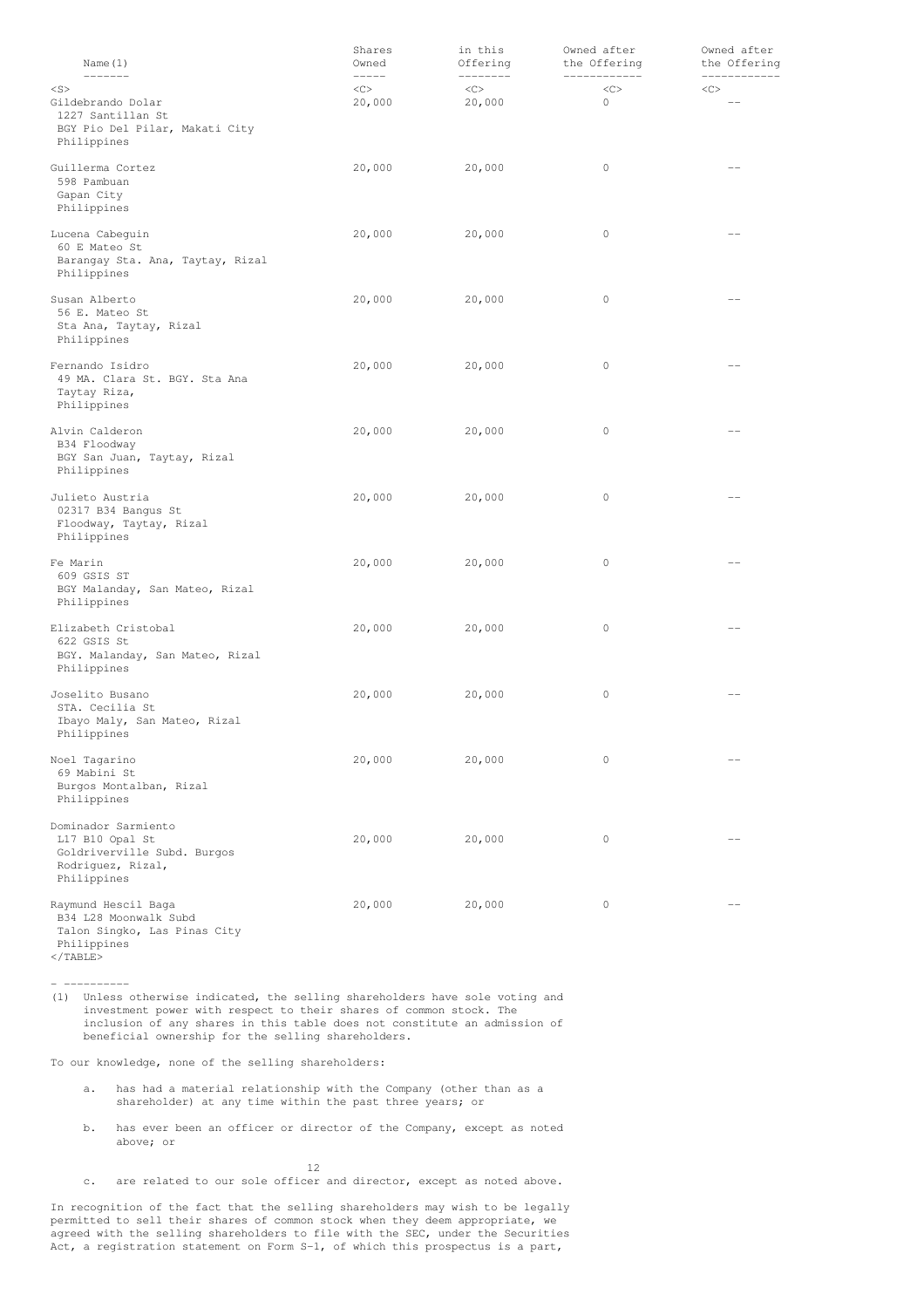with respect to the resale of the shares of common stock, and have agreed to prepare and file such amendments and supplements to the registration statement as may be necessary to keep the registration statement in effect until the shares of common stock are no longer required to be registered for the sale thereof by the selling shareholders. In accordance with the Securities Act, certain of the selling shareholders may not use the shares of our common stock sold under this registration statement to cover short positions taken since this registration statement was filed.

## PLAN OF DISTRIBUTION

The selling shareholders may sell some or all of their common stock in one or more transactions, including block transactions.

Our common stock is quoted on the Over the Counter Bulletin Board (the "OTC Bulletin Board") under the symbol "NTVS." Now that our shares are quoted on the OTC Bulletin Board, the selling shareholders may sell their shares directly into such market.

The selling shareholders will sell our shares at prevailing market prices or privately negotiated prices.

We cannot predict the price at which shares may be sold or whether the common stock will ever trade on any market. The shares may be sold by the selling shareholders, as the case may be, from time to time, in one or more transactions. We do not intend to enter into any arrangements with any securities dealers concerning solicitation of offers to purchase the shares.

The shares may also be sold in compliance with Rule 144 of the Securities Act.

The selling shareholders may also sell their shares directly to market makers acting as principals or brokers or dealers, who may act as agent or acquire the common stock as a principal. Any broker or dealer participating in such transactions as agent may receive a commission from the selling shareholders, or if they act as agent for the purchaser of such common stock, from such purchaser. The selling shareholders will likely pay the usual and customary brokerage fees for such services. Brokers or dealers may agree with the selling shareholders to sell a specified number of shares at a stipulated price per share and, to the extent such broker or dealer is unable to do so acting as agent for the selling shareholders, to purchase, as principal, any unsold shares at the price required to fulfill the respective broker's or dealer's commitment to the selling shareholders. Brokers or dealers who acquire shares as principals may thereafter resell such shares from time to time in transactions in a market or on an exchange, in negotiated transactions or otherwise, at market prices prevailing at the time of sale or at negotiated prices, and in connection with such re-sales may pay or receive commissions to or from the purchasers of such shares. These transactions may involve cross and block transactions that may involve sales to and through other brokers or dealers. If applicable, the selling shareholders may distribute shares to one or more of their partners who are unaffiliated with us. Such partners may, in turn, distribute such shares as described above. We can provide no assurance that all or any of the common stock offered will be sold by the selling shareholders.

We are bearing all costs relating to the registration of the common stock. The selling shareholders, however, will pay any commissions or other fees payable to brokers or dealers in connection with any sale of the common stock.

The selling shareholders must comply with the requirements of the Securities Act of 1933 and the Securities Exchange Act of 1934 in the offer and sale of the common stock. In particular, during such times as the selling shareholders may be deemed to be engaged in a distribution of the common stock, and therefore be considered to be an underwriter, they must comply with applicable law and we have informed them that they may not, among other things:

- 1. engage in any stabilization activities in connection with the shares;
- 2. effect any sale or distribution of the shares until after the prospectus shall have been appropriately amended or supplemented, if required, to describe the terms of the sale or distribution; and
- 3. bid for or purchase any of the shares or rights to acquire the shares or attempt to induce any person to purchase any of the shares or rights to acquire the shares, other than as permitted under the Securities Exchange Act of 1934.

 $13$ 

#### DESCRIPTION OF SECURITIES

GENERAL

Our total authorized capital stock consists of 100,000,000 shares of common stock, par value \$0.001 per share.

## COMMON STOCK

The holders of common stock are entitled to one vote for each share held of record on all matters submitted to a vote of stockholders. Holders of common stock are entitled to share ratably in dividends, as may be declared by our Board of Directors out of funds legally available therefore. In the event we are liquidated, dissolved or wound up, holders of the common stock shall be entitled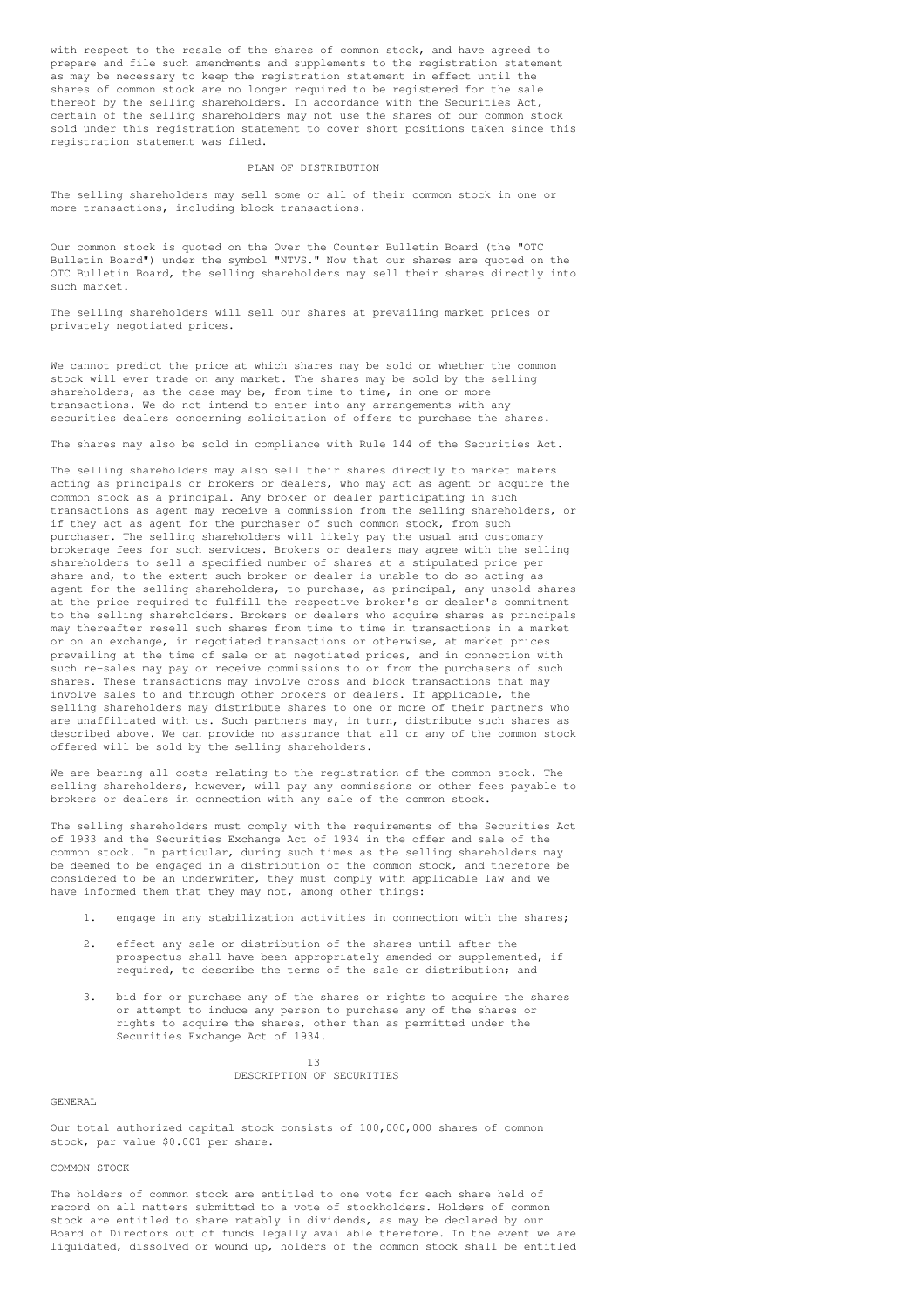to share ratably in all assets remaining, if any, after payment of liabilities, subject to the rights of the holders of preferred stock. Holders of common stock have no preemptive rights and have no rights to convert their shares of common stock into any other securities.

We are authorized to issue up to 100,000,000 shares of common stock, par value \$0.001 per share. As of each of July 31, 2009 and March 9, 2010, there are 2,140,000 common shares outstanding.

## PREFERRED STOCK

We do not have an authorized class of preferred stock.

#### WARRANTS

We have not issued and do not have outstanding any warrants to purchase shares of our common stock.

#### OPTIONS

We have not issued and do not have outstanding any options to purchase shares of our common stock.

#### CONVERTIBLE SECURITIES

We have not issued and do not have outstanding any securities convertible into shares of our common stock or any rights convertible or exchangeable into shares of our common stock.

## INTERESTS OF NAMED EXPERTS AND COUNSEL

No expert or counsel named in this prospectus as having prepared or certified any part of this prospectus or having given an opinion upon the validity of the securities being registered or upon other legal matters in connection with the registration or offering of the common stock was employed on a contingency basis, or had, or is to receive, in connection with the offering, a substantial interest, direct or indirect, in the registrant. Nor was any such person connected with the registrant as a promoter, managing or principal underwriter, voting trustee, director, officer, or employee.

## LEGAL REPRESENTATION

The validity of the issuance of the common stock offered hereby will be passed upon for us by Gersten Savage LLP, at 600 Lexington Avenue, New York, New York 10022.

#### EXPERTS

The financial statements included in this prospectus and the registration statement have been audited by Maddox Ungar Silberstein, PLLC, now known as Silberstein Ungar, PLLC, to the extent and for the periods set forth in their report appearing elsewhere in this document and in the registration statement filed with the SEC, and are included in reliance upon such report given upon the authority of said firm as experts in auditing and accounting.

## TRANSFER AGENT

The transfer agent and registrar for our common stock is Island Stock Transfer, 100 2nd Ave S 705S, St Petersburg FL 33701. Their telephone number is (727) 289-0010.

## 14 DESCRIPTION OF BUSINESS

## GENERAL

We were incorporated in the state of Nevada in February 8, 2008 under the name NetVentory Solutions, Inc. and are engaged in providing online inventory services to small and medium sized companies. Our goal is to offer comprehensive inventory management and product fulfillment services to our customers. Our target clientele will include small to medium sized business owners who demand convenient and cost effective ways to monitor and control their company's inventory.

In order to satisfy global demand for online inventory services, we plan to develop a network of international and domestic resellers, and also retain a foreign sales force that manages various call centers, which develop client networks and contact potential customers.

As the popularity of the Internet continues to surge, we plan to capitalize on the continually maturing marketplace for online inventory management services. Automated inventory services are becoming an increasingly necessary tool to reduce costs and increase productivity. From scanning the bar codes on products stored in warehouses and storage bins, to tracking the cost of goods sold to customers, inventory management is becoming an essential part of everyday life for many businesses.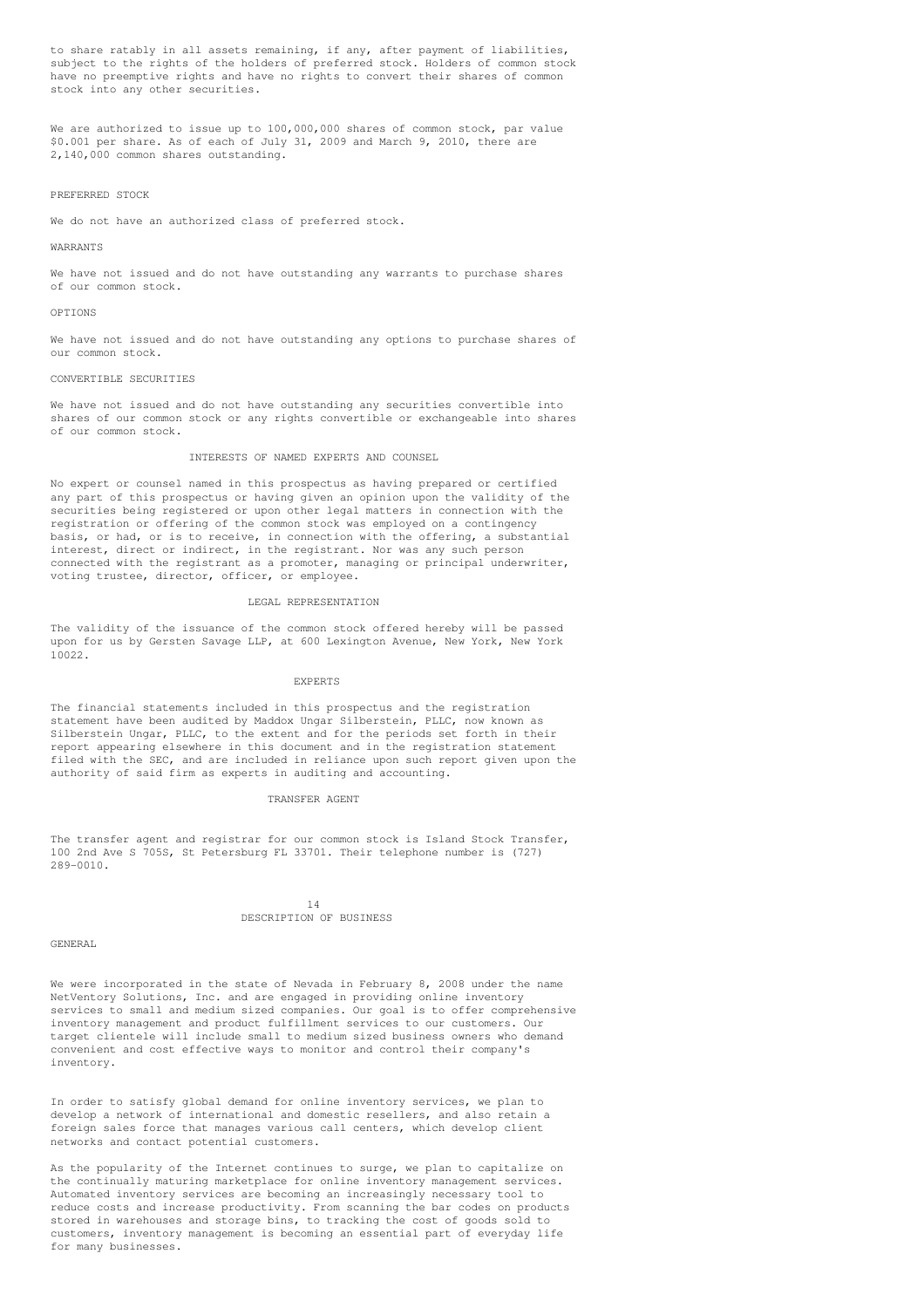We believe that our company has a strategic advantage over our competition because our customers have access to a protected local copy of their inventory at their premises to which they can refer to in the event of a failure in Internet connectivity. By granting our customers a local copy of their inventory that is readily available, our customers have the ability to continue with a project such as an inventory count (despite the lack of internet service), without disruptions. In addition, once Internet connection is restored, the local copy will automatically synch with the client's online inventory system, updating any changes that may have occurred during the interruption. We believe our unique technology will find a comfortable niche in the online inventory system business, and will continue to refine our product and related services in order to meet the needs of small and medium size businesses.

#### **PRODUCTION**

Registered subscribers will be able to log into our web site using the access codes they set up during the registration process. After entering their user name and password the person will be redirected to a designated secure folder that contains their customized inventory management system. The infrastructure of the web site will allow a subscriber to have multiple users online simultaneously with no limitations on the number of hours of use. The subscriber's staff will be able to access the same or different elements of their online inventory management system at the same time if they like. An access code hierarchy will be available to allow an administrator from the subscriber firm, to limit or restrict the rights of users within their own group. In this way sensitive information will be restricted to predetermined members of the subscriber group.

A prominent feature of our online inventory management system will be to the ease of access to a client's information. We plan to design an online system that will be able to harness the growing ubiquity of Internet access. The portability of the user name and password will allow subscribers to access our company's web site from anywhere that they have Internet access. Our subscribers are able to access the inventory via any web-compliant browser on a PC, Laptop or a PDA.

Our product will enable our clients to manage their inventory and related logistics. For example, when a shipment of materials arrives at the loading dock of a client company, the client's staff person can log into the site and enter the incoming items by product description, quantity and include notes such as damaged goods for return. The entry will immediately update the existing inventory for the goods already on hand, change the re-order status and advise the production department that the goods have been received and are now available. In another example, a client's sales representative that is visiting a customer at the customer's office and needs to check the status of a customer order, can check from a remote location to see if an item the customer wants is in stock or to modify an existing order that has not yet shipped. The sales rep will be able to use a wireless device to access the Internet, log in and complete any one of these or other tasks thereby help to increase the level of service the sales rep can give to the customer.

Our online inventory management services will feature a relational database that will be developed using the open source MYSQL, a relational database management system, and the PhP programming language, which is a computer scripting language designed for producing web pages. By using these software development tools we will be able to keep our costs down and still produce a high quality product.

The customer may opt for a local copy of their inventory hosted on a server at their premises. If the Internet fails, the local copy is still available for the customer to use. When the problem is remedied, the local copy will synch with the online inventory system. This option will be available at an additional fee.

#### SALES AND MARKETING STRATEGY

15

The marketing expense will be directed at developing an international and domestic reseller network. To accomplish this we plan to outsource the task to an offshore call center. We anticipate spending 75% of the marketing budget in this manner. The remaining 25% will go towards an online advertising campaign using the Google Adwords cost-per-click advertising program. Our online ads will try to drive traffic to our web site.

## **COMPETITION**

The competition to provide customers with online inventory management systems exists in companies that appear to be at various stages of development and growth. In the section below we highlight some of the firms that have a presence on the internet already and are currently marketing their versions of this type of service.

We believe that there are several categories of software companies offering online inventory management systems. We have divided our industry segment and competition into two distinct categories: one where the software company includes inventory management as part of the larger software product offering; and the second where the software company specializes in offering this type of service. Our firm will be in the second category as an inventory management system specialist.

There are a number of firms that already offer various types of inventory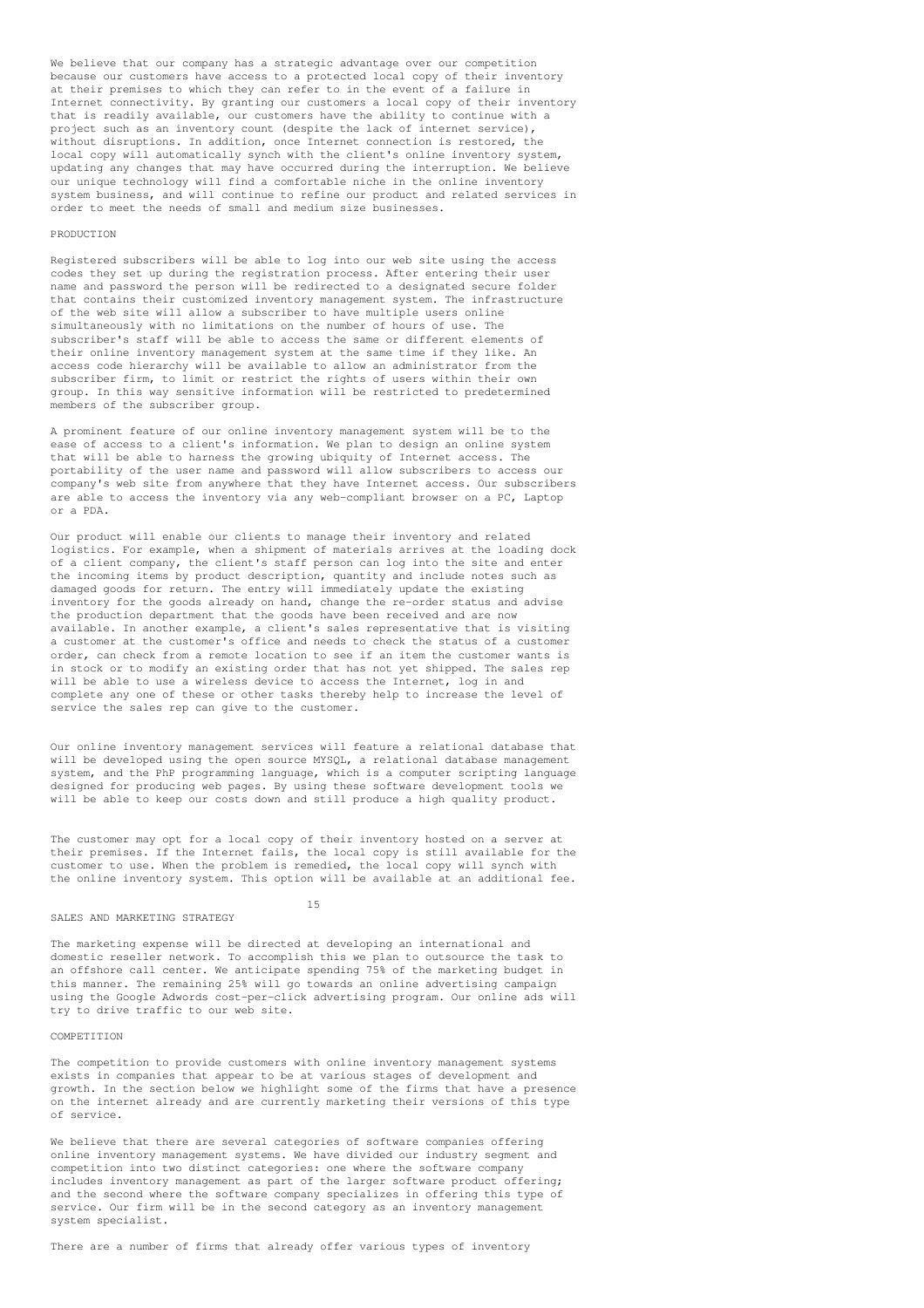management services through their web sites. No one company appears to have been able to establish a dominant position and become the market leader. When we consider the growth of the internet and the suitability of inventory management systems to relational database structures we feel that we will be coming to a market that remains fractured and offers potential for long-term success.

None of these solutions appear to offer the customer the ability to have a local copy of their inventory on an on-site server. If the customer loses access to the internet, it is likely that the company will not be able to fulfill orders resulting in a loss of business. In addition, there is a significant loss of productivity. Our system offers this functionality as an add-on service and we believe that this is a key differentiator between our service and those of our competition.

#### EMPLOYEES

As of the date of this Prospectus, we do not have any employees.

## RESEARCH AND DEVELOPMENT EXPENDITURES

We anticipate research and development expenditures to range from \$10,000 to \$15,000 during fiscal 2010.

#### **SUBSIDIARIES**

None.

PATENTS AND TRADEMARKS

None.

## DESCRIPTION OF PROPERTY

We currently maintain our corporate office at 8th Floor-200 South Virginia Street, Reno, NV, 89501. The Company has not entered into a formal lease agreement with the lessor. We pay a monthly rent of \$100 for this space, and payment for such rent has been advanced by the Company's President.

LEGAL PROCEEDINGS

There are no pending, nor to our knowledge threatened, legal proceedings against us.

MARKET FOR COMMON EQUITY AND RELATED STOCKHOLDER MATTERS

Our Common Stock is quoted on the OTCBB under the symbol "NTVS." On January 31, 2010, the closing price for our Common Stock as reported on the OTCBB was unavailable, as there have been no reported trades of our Common Stock.

The high and the low bid prices for our Common Stock is based on inter-dealer prices, without retail mark-up, markdown or commission, and may not represent actual transactions.

16

The table below sets forth the range of high and low bid information for our Common Shares as quoted on the OTCBB for each of the quarters during the fiscal year ended July 31, 2009 (no quotes are available for the fiscal year ended July 31, 2008, as our stock was not yet quoted on the OTC Bulletin Board at such time) and for the quarters ended October 31, 2009 and January 31, 2010.

| For the Quarter ended: | High | Low |
|------------------------|------|-----|
|                        |      |     |
| October 31, 2008       | N/A  | N/A |
| January 31, 2009       | N/A  | N/A |
| April 30, 2009         | N/A  | N/A |
| July 31, 2009          | N/A  | N/A |
| October 31, 2009       | N/A  | N/A |
| January 31, 2010       | N/A  | N/A |

We cannot assure you that a public market will materialize or if a market materializes, it will be sustained.

The Securities and Exchange Commission has adopted rules that regulate broker-dealer practices in connection with transactions in penny stocks. Penny stocks are generally equity securities with a price of less than \$5.00, other than securities registered on certain national securities exchanges or quoted on the NASDAQ system, provided that current price and volume information with respect to transactions in such securities is provided by the exchange or quotation system. The penny stock rules require a broker-dealer, prior to a transaction in a penny stock, to deliver a standardized risk disclosure document prepared by the Securities and Exchange Commission, that:

(a) contains a description of the nature and level of risk in the market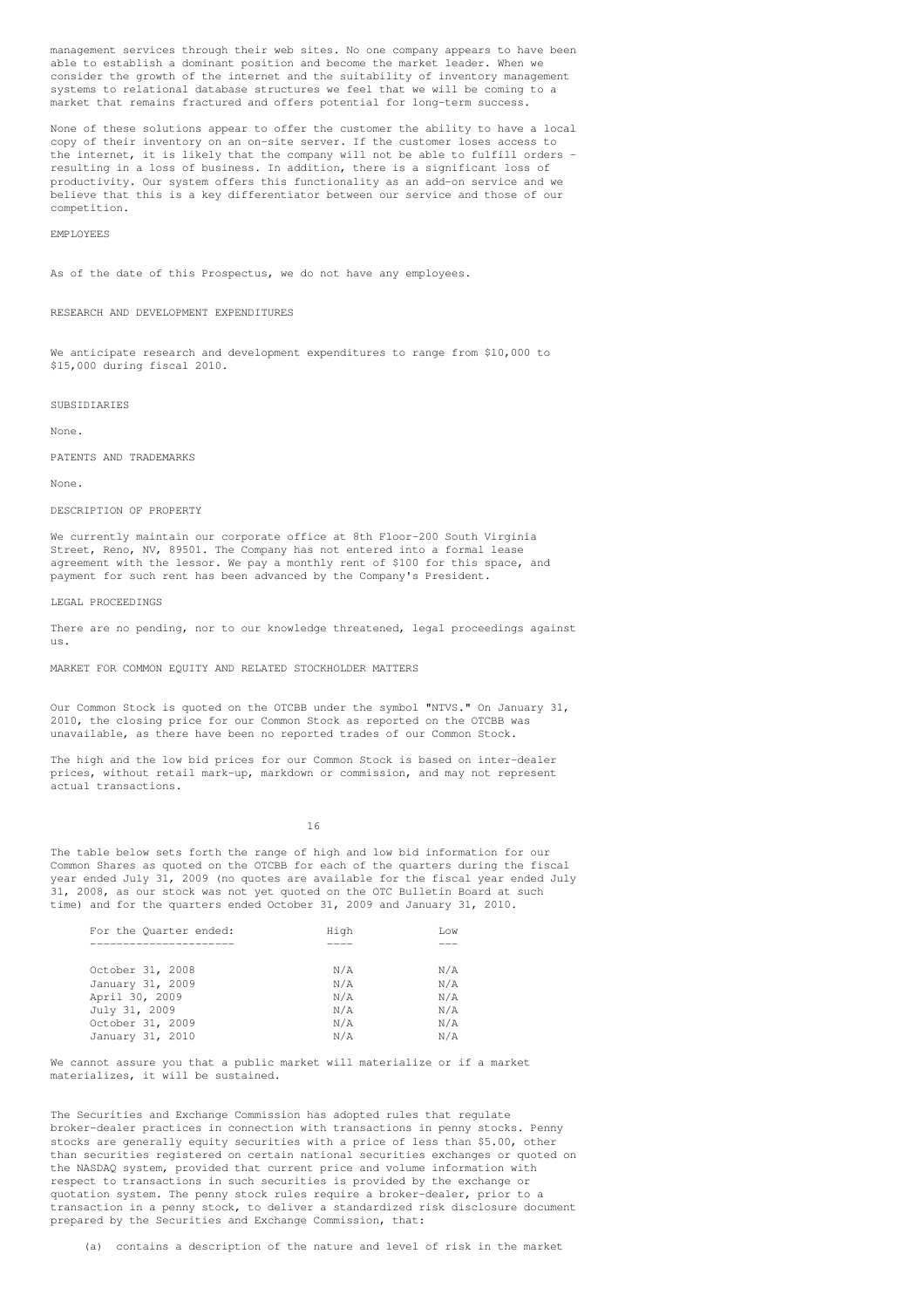for penny stocks in both public offerings and secondary trading;

- (b) contains a description of the broker's or dealer's duties to the customer and of the rights and remedies available to the customer with respect to a violation of such duties or other requirements of the securities laws;
- (c) contains a brief, clear, narrative description of a dealer market, including bid and ask prices for penny stocks and the significance of the spread between the bid and ask price;
- (d) contains a toll-free telephone number for inquiries on disciplinary actions;
- (e) defines significant terms in the disclosure document or in the conduct of trading in penny stocks; and
- (f) contains such other information and is in such form, including language, type, size and format, as the Securities and Exchange Commission shall require by rule or regulation.

The broker or dealer also must provide, prior to effecting any transaction in a penny stock, the customer with:

- bid and offer quotations for the penny stock;
- (b) the compensation of the broker-dealer and its salesperson in the transaction;
- (c) the number of shares to which such bid and ask prices apply, or other comparable information relating to the depth and liquidity of the market for such stock; and
- (d) a monthly account statement showing the market value of each penny stock held in the customer's account.

In addition, the penny stock rules require that prior to a transaction in a penny stock not otherwise exempt from those rules; the broker-dealer must make a special written determination that the penny stock is a suitable investment for the purchaser and receive the purchaser's written acknowledgment of the receipt of a risk disclosure statement, a written agreement to transactions involving penny stocks, and a signed and dated copy of a suitably written statement.

These disclosure requirements may have the effect of reducing the trading activity in the secondary market for our stock. Therefore, if our common stock becomes subject to the penny stock rules, stockholders may have difficulty selling those securities.

17

## HOLDERS OF OUR COMMON STOCK

On March 9, 2010, we had 34 registered shareholders and 2,140,000 shares outstanding.

## DIVIDEND POLICY

We have not paid any cash dividends on our common stock and have no present intention of paying any dividends on the shares of our common stock. Our future dividend policy will be determined from time to time by our board of directors.

SECURITIES AUTHORIZED FOR ISSUANCE UNDER EQUITY COMPENSATION PLANS

As of July 31, 2009, we had not adopted an equity compensation plan and had not granted any stock options.

## RECENT SALES OF UNREGISTERED SECURITIES

During the fiscal year ended July 31, 2009 and during the six months ended January 31, 2010, we did not sell any equity securities not registered under the Securities Act.

## RULE 144 SHARES

There are currently no outstanding warrants for the purchase of shares of common stock and no shares of common stock reserved under any employee stock option plans. As of the date of this prospectus, 2,140,000 shares of common stock are issued and outstanding, including the 640,000 shares of common stock which have been registered for resale in this prospectus. There currently are no shares of common stock or common stock equivalents which can be resold in the public market in reliance upon the safe harbor provisions of Rule 144, as promulgated under the Securities Act of 1933.

As of the date of this prospectus, persons who are our affiliates hold 1,500,000 shares of our outstanding common stock. In general, under Rule 144, as currently in effect, a person who is an affiliate of ours, or has been an affiliate of ours at any time during the three months preceding a sale, and who has beneficially owned shares of our common stock for at least six months would be entitled to sell their securities provided that they sell only a number of securities that does not exceed the greater of either of the following: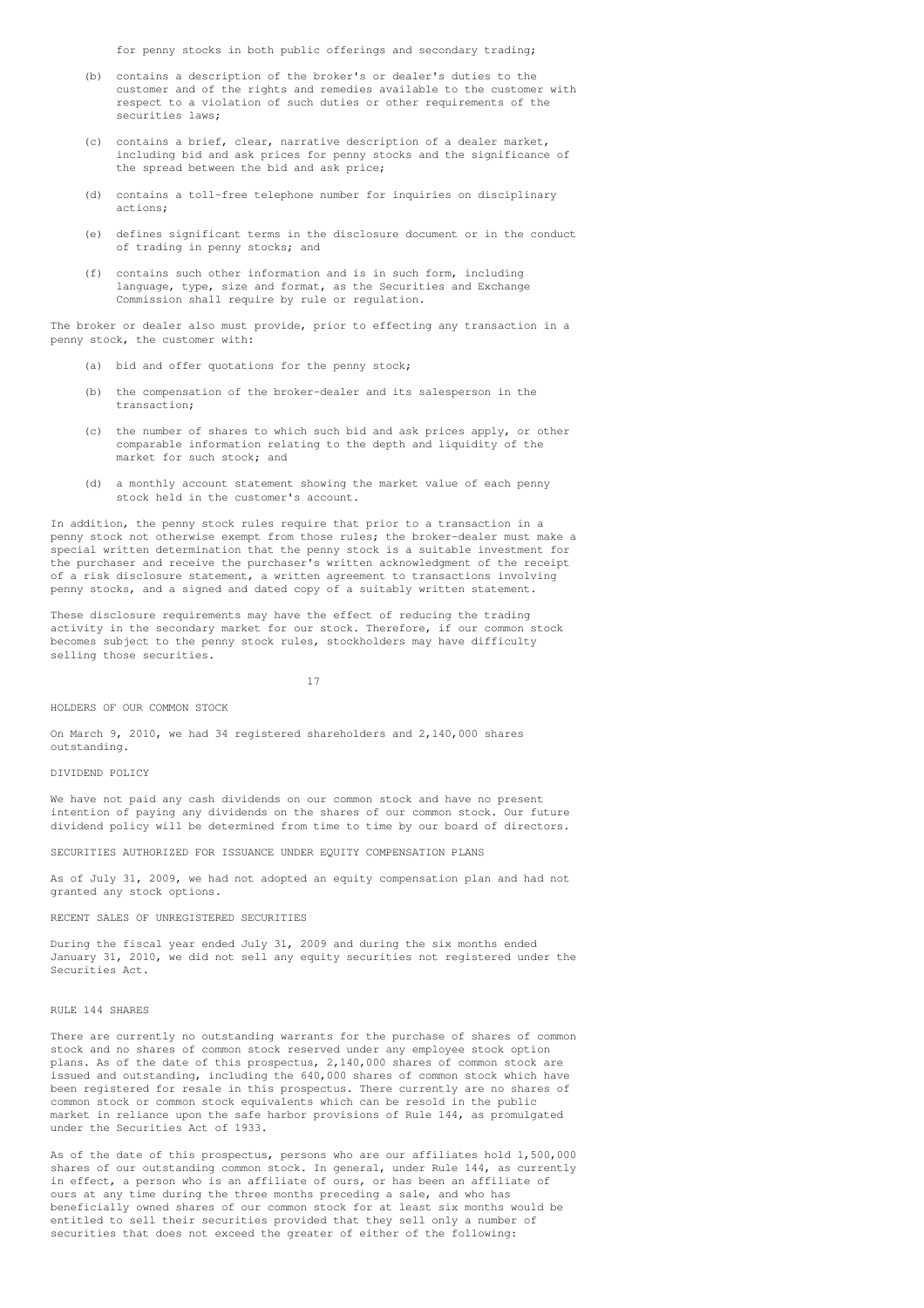- (a) 1% of the number of shares of the company's common stock then outstanding which, in our case, will equal 21,400 shares as of the date of this prospectus; or
- (b) If our shares are listed on a national securities exchange (which listing is not currently contemplated), the average weekly trading volume of our common stock during the four calendar weeks preceding the filing of a notice on Form 144 with respect to the sale.

These sales under Rule 144 are also subject to the continued availability of current public information about us, compliance with certain manner of sale provisions, and the filing of a Form 144 notice of sale if the sale is for an amount in excess of 5,000 shares or for an aggregate sale price of more than \$50,000 in a three-month period. In addition, Rule 144 is not available for re-sales of restricted securities of shell companies or former shell companies until one year elapses from the time that such company is no longer considered a shell company.

## 18 FINANCIAL STATEMENTS

## INDEX TO FINANCIAL STATEMENTS

| Report of Independent Registered Public Accounting Firm<br>$F - 2$                                                                                                                                          |
|-------------------------------------------------------------------------------------------------------------------------------------------------------------------------------------------------------------|
| $F-3$<br>Balance Sheet as of July 31, 2009 and 2008                                                                                                                                                         |
| Statement of Operations for the Period from Inception (February 8, 2008)<br>to July 31, 2009 and 2008<br>$F-4$                                                                                              |
| Statement of Stockholders' Equity as of July 31, 2009 and 2008<br>$F-5$                                                                                                                                     |
| Statement of Cash Flows for the Period from Inception (February 8, 2008)<br>to July 31, 2009 and 2008<br>$F-6$                                                                                              |
| Notes to Financial Statements<br>$F-7$                                                                                                                                                                      |
| Balance Sheets as of January 31, 2010 (unaudited) and<br>July 31, 2009 (audited)<br>$F-13$                                                                                                                  |
| Statements of Operations for the three and six months ended<br>January 31, 2010 and 2009 and the period from inception to<br>January 31, 2010 (unaudited)<br>$F-14$                                         |
| Statement of Stockholders' Equity for the period from inception to<br>$F-15$<br>January 31, 2010 (unaudited)                                                                                                |
| Statements of Cash Flows for the six months ended January 31, 2010<br>and 2009 and the period from inception to January 31, 2010<br>(unaudited)<br>$F-16$                                                   |
| Notes to Financial Statements<br>$F-17$                                                                                                                                                                     |
| $F-1$<br>Maddox Ungar Silberstein, PLLC CPAs and Business Advisors<br>Phone (248) 203-0080<br>Fax (248) 281-0940<br>30600 Telegraph Road, Suite 2175<br>Bingham Farms, MI 48025-4586<br>www.maddoxungar.com |

REPORT OF INDEPENDENT REGISTERED PUBLIC ACCOUNTING FIRM

To the Board of Directors Netventory Solutions, Inc. Reno, Nevada

We have audited the accompanying balance sheets of Netventory Solutions, Inc., a Nevada Corporation, as of July 31, 2009 and 2008 and the related statements of operations, stockholders' equity, and cash flows for the periods then ended and for the period from February 8, 2008 (date of inception) through July 31, 2009. These financial statements are the responsibility of the Company's management. Our responsibility is to express an opinion on these financial statements based on our audits.

We conducted our audits in accordance with the standards of the Public Company Accounting Oversight Board (United States). Those standards require that we plan and perform the audis to obtain reasonable assurance about whether the financial statements are free of material misstatement. The Company has determined that it is not required to have, nor were we engaged to perform, an audit of its internal control over financial reporting. Our audits included consideration of internal control over financial reporting as a basis for designing audit procedures that are appropriate in the circumstances, but not for the purpose of expressing an opinion on the effectiveness of the Company's internal control over financial reporting. Accordingly, we express no such opinion. An audit includes examining on a test basis, evidence supporting the amounts and disclosures in the financial statements. An audit also includes assessing the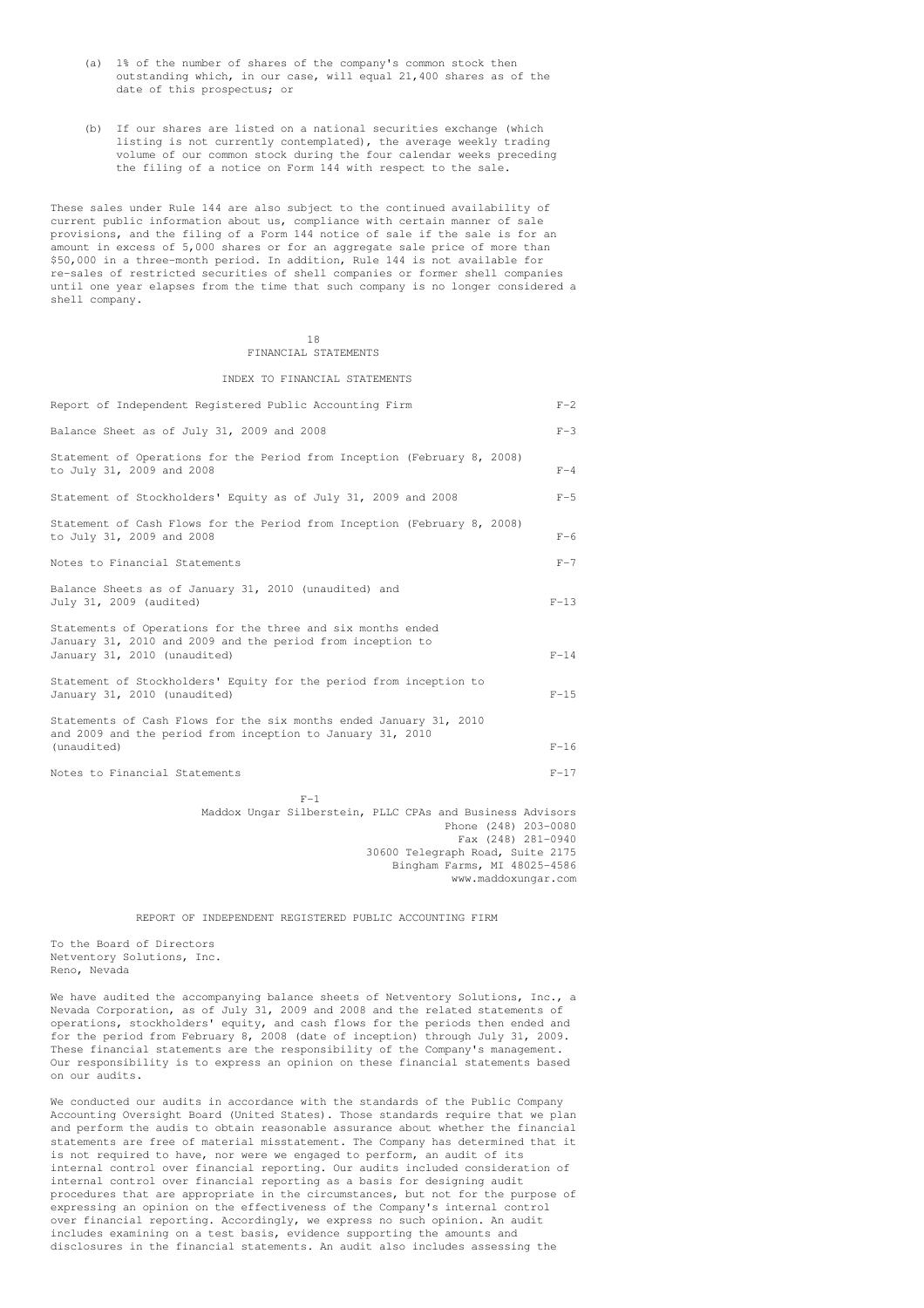accounting principles used and significant estimates made by management, as well as evaluating the overall financial statement presentation. We believe that our audits provide a reasonable basis for our opinion.

In our opinion, the financial statements referred to above present fairly, in all material respects, the financial position of Netventory Solutions, Inc., as of July 31, 2009 and 2008 and the results of its operations and cash flows for the periods then ended and from February 8, 2008 (date of inception) through July 31, 2009, in conformity with accounting principles generally accepted in the United States of America.

The accompanying financial statements have been prepared assuming that Netventory Solutions, Inc. will continue as a going concern. As discussed in Note 7 to the financial statements, the Company has incurred losses from operations, has negative working capital, and is in need of additional capital to grow its operations so that it can become profitable. These factors raise substantial doubt about the Company's ability to continue as a going concern. Management's plans with regard to these matters are described in Note 7. The accompanying financial statements do not include any adjustments that might result from the outcome of this uncertainty.

/s/ Maddox Ungar Silberstein, PLLC

- ------------------------------------------

Bingham Farms, Michigan November 11, 2009

| $F-2$          |  |                              |  |  |  |                               |
|----------------|--|------------------------------|--|--|--|-------------------------------|
|                |  | NETVENTORY SOLUTIONS, INC.   |  |  |  |                               |
|                |  |                              |  |  |  | (A DEVELOPMENT STAGE COMPANY) |
| BALANCE SHEETS |  |                              |  |  |  |                               |
|                |  | AS OF JULY 31, 2009 AND 2008 |  |  |  |                               |

 $<$ TABLE> <CAPTION>

|                                                                                | July 31,<br>2009<br>---------                                                                                             | July 31,<br>2008<br>---------             |
|--------------------------------------------------------------------------------|---------------------------------------------------------------------------------------------------------------------------|-------------------------------------------|
| $<$ S>                                                                         | $\langle$ C>                                                                                                              | $<<$ $>$                                  |
| ASSETS                                                                         |                                                                                                                           |                                           |
| Current Assets                                                                 |                                                                                                                           |                                           |
| Cash<br>Prepaid expenses                                                       | \$9,756<br>5,610                                                                                                          | \$40,763                                  |
| Total Current Assets                                                           | --------<br>15,366<br>--------                                                                                            | --------<br>40,763<br>والمستحدث والمستحدث |
| Other Assets                                                                   |                                                                                                                           |                                           |
| Website                                                                        | 9,000<br>---------                                                                                                        | ---------                                 |
| Total Assets                                                                   | \$24,366                                                                                                                  | \$40,763                                  |
| LIABILITIES                                                                    | ========                                                                                                                  | $=$ = = = = = = = =                       |
| Current Liabilities                                                            |                                                                                                                           |                                           |
| Accounts payable and accrued expenses                                          | \$6,233                                                                                                                   | $\zeta$ $-$                               |
| Due to stockholder                                                             | 12,034<br>________                                                                                                        | 950                                       |
| Total Liabilities                                                              | 18,267<br><u>________</u>                                                                                                 | 950<br>---------                          |
| STOCKHOLDERS' EQUITY                                                           |                                                                                                                           |                                           |
| Common stock: 100,000,000 shares authorized, par value \$0.001;                |                                                                                                                           |                                           |
| 2,140,000 shares issued and outstanding                                        | 2,140                                                                                                                     | 2,140                                     |
| Additional paid in capital<br>Deficit accumulated during the development stage |                                                                                                                           | 44,860 44,860<br>$(40, 901)$ $(7, 187)$   |
| Total Stockholders' Equity                                                     | --------<br>6,099<br>---------                                                                                            | __________<br>39,813<br>---------         |
|                                                                                |                                                                                                                           |                                           |
| Total Liabilities and Stockholders' Equity                                     | \$24,366<br>$\qquad \qquad \doteq\qquad \qquad \doteq\qquad \qquad \doteq\qquad \qquad \qquad \doteq\qquad \qquad \qquad$ | \$40,763                                  |

 $\langle$ /TABLE>

The accompanying notes are an integral part of these financial statements

 $F-3$ NETVENTORY SOLUTIONS, INC. (A DEVELOPMENT STAGE COMPANY) STATEMENTS OF OPERATIONS FOR THE YEARS ENDED JULY 31, 2009 AND 2008 FOR THE PERIOD FROM FEBRUARY 8, 2008 (INCEPTION) TO JULY 31, 2009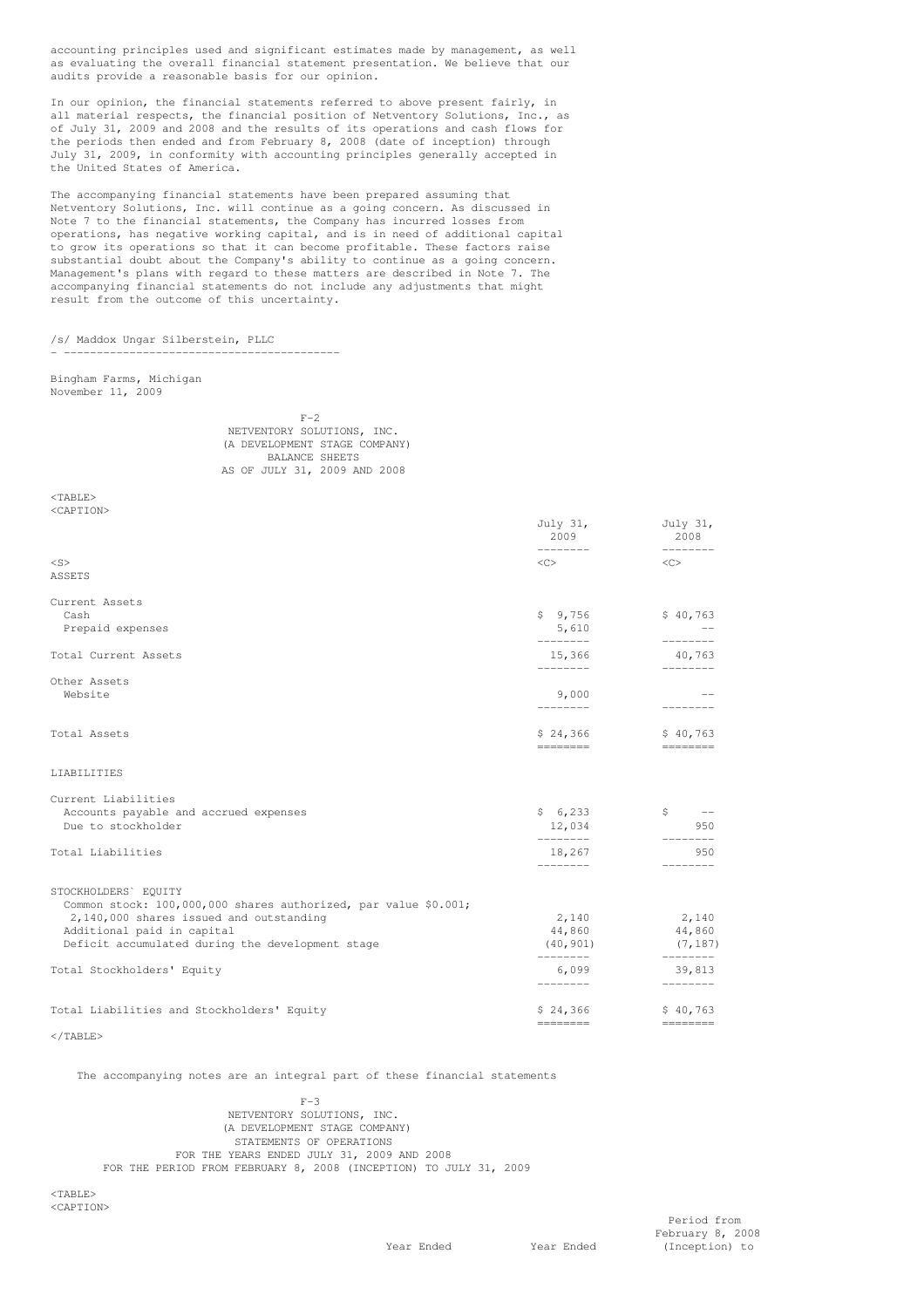|                                               | July 31,<br>2009              | July 31,<br>2008              | July 31,<br>2009                       |  |
|-----------------------------------------------|-------------------------------|-------------------------------|----------------------------------------|--|
| $<$ S>                                        | -----------<br>$<\infty$      | -----------<br><<             | -----------<br>$<\infty$               |  |
| <b>REVENUES</b>                               | \$                            | Ś<br>$\qquad \qquad -$        | \$                                     |  |
| OPERATING EXPENSES                            |                               |                               |                                        |  |
| Professional fees                             | 19,904                        | 6,300                         | 26,204                                 |  |
| Consulting fees                               | 1,000                         |                               | 1,000                                  |  |
| Filing fees                                   | 12,261                        | $- -$                         | 12,261                                 |  |
| General and administrative                    | 549                           | 887                           | 1,436                                  |  |
| TOTAL OPERATING EXPENSES                      | 33,714                        | 7,187                         | 40,901                                 |  |
| NET LOSS PRIOR TO PROVISION FOR INCOME TAXES  | (33, 714)                     | (7, 187)                      | (40, 901)                              |  |
| PROVISION FOR INCOME TAXES                    |                               |                               |                                        |  |
| NET LOSS                                      | (33, 714)<br>S<br>=========== | (7, 187)<br>S.<br>=========== | \$<br>(40, 901)<br>===========         |  |
| NET LOSS PER SHARE: BASIC AND DILUTED         | (0.00)<br>\$.<br>===========  | (0.00)<br>\$<br>===========   | (0.00)<br>S.<br>===========            |  |
| WEIGHTED AVERAGE NUMBER OF SHARES OUTSTANDING | 2,140,000<br>===========      | 2,140,000<br>===========      | 2,140,000<br>$=$ = = = = = = = = = = = |  |
| $<$ /TABLE>                                   |                               |                               |                                        |  |

The accompanying notes are an integral part of these financial statements

 $F-4$ NETVENTORY SOLUTIONS, INC. (A DEVELOPMENT STAGE COMPANY) STATEMENT OF STOCKHOLDERS' EQUITY AS OF JULY 31, 2009

<TABLE> <CAPTION>

| NGAE 11 UNZ                                                   | Common Shares<br>Issued<br>Shares<br>Amount |                          | Additional<br>Paid-in<br>Capital | Deficit<br>Accumulated<br>During<br>Development<br>Stage | Total<br>Equity     |
|---------------------------------------------------------------|---------------------------------------------|--------------------------|----------------------------------|----------------------------------------------------------|---------------------|
| $<$ S><br>Balance, February 8, 2008 (date of inception)       | <<<br>$- -$                                 | $<\infty$<br>Ŝ<br>$-\,-$ | <<<br>Ŝ.<br>$\sim$ $-$           | <<<br>Ŝ.<br>$\overline{\phantom{m}}$                     | $<$ C><br>\$        |
| Shares issued to founder on Feb 8, 2008<br>@ \$0.01 per share | 1,500,000                                   | 1,500                    | 13,500                           |                                                          | 15,000              |
| Private placement at \$0.05 per share on<br>June 30, 2008     | 640,000                                     | 640                      | 31,360                           |                                                          | 32,000              |
| Net (loss)                                                    |                                             |                          |                                  | (7, 187)                                                 | (7, 187)            |
| Balance, July 31, 2008                                        | 2,140,000                                   | 2,140                    | 44,860                           | (7, 187)                                                 | 39,813              |
| Net loss                                                      |                                             |                          |                                  | (33, 714)                                                | (33, 714)           |
| Balance, July 31, 2009<br>$<$ /TABLE>                         | 2,140,000<br>=========                      | \$2,140<br>$=$ = = = = = | \$44,860<br>$=$ = = = = = =      | \$(40, 901)                                              | \$6,099<br>======== |

The accompanying notes are an integral part of these financial statements

## F-5 NETVENTORY SOLUTIONS, INC. (A DEVELOPMENT STAGE COMPANY) STATEMENTS OF CASH FLOWS FOR THE YEARS ENDED JULY 31, 2009 AND 2008 FOR THE PERIOD FROM FEBRUARY 8, 2008 (INCEPTION) TO JULY 31, 2009

 $<$  TABLE  $>$ 

<CAPTION>

|                                |               |            | February 8, 2008    |
|--------------------------------|---------------|------------|---------------------|
|                                | Year Ended    | Year Ended | (Inception) to      |
|                                | July 31,      | July 31,   | July 31,            |
|                                | 2009          | 2008       | 2009                |
|                                |               |            |                     |
| $<$ S>                         | < <sub></sub> | <<         | $\langle C \rangle$ |
| OPERATING ACTIVITIES           |               |            |                     |
| Net loss                       | \$ (33, 714)  | \$(7, 187) | \$(40, 901)         |
| (Increase) in prepaid expenses | (5, 610)      |            | (5, 610)            |
| Increase in accounts payable   | 6,233         |            | 6,233               |
|                                |               |            |                     |

Period from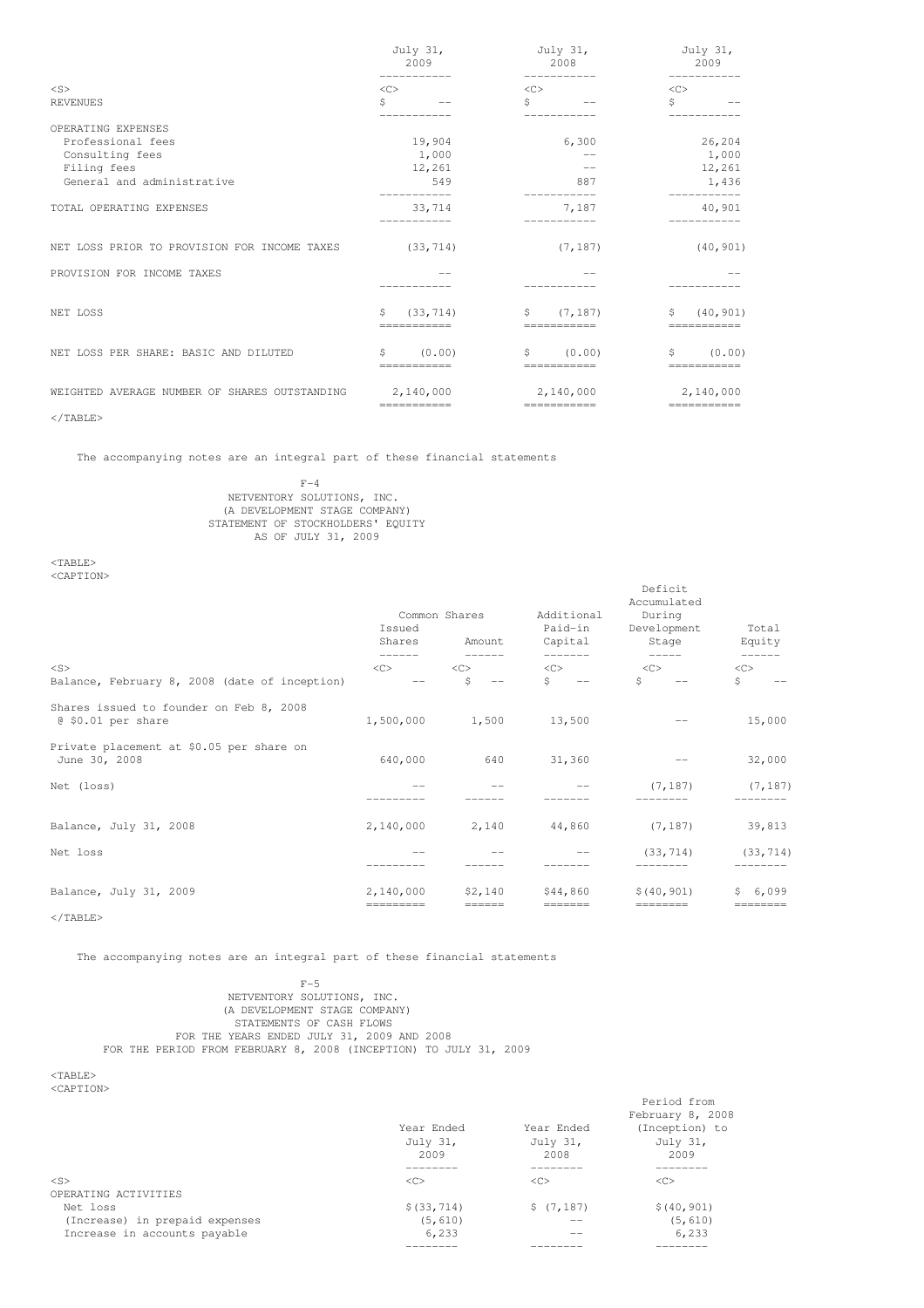| Cash used in operating activities                 | (33, 091)                                       | (7, 187)                                              | (40, 278)                              |
|---------------------------------------------------|-------------------------------------------------|-------------------------------------------------------|----------------------------------------|
| FINANCING ACTIVITIES                              | $\sim$ $ -$                                     | 47,000                                                | 47,000                                 |
| Sale of common stock                              | 11,084                                          | 950                                                   | 12,034                                 |
| Increase in due to stockholder                    | ---------                                       | ---------                                             | ---------                              |
| Cash from financing activities                    | 11,084                                          | 47,950                                                | 59,034                                 |
|                                                   | ---------                                       | _______________                                       | ---------                              |
| INVESTING ACTIVITY<br>Website development         | (9,000)                                         |                                                       | (9,000)                                |
| Cash used in investing activity                   | (9,000)                                         |                                                       | (9,000)                                |
| Increase (Decrease) in cash                       | (31, 007)                                       | 40,763                                                | 9,756                                  |
| Cash, opening                                     | 40,763                                          | $\sim$ $-$                                            |                                        |
| Cash, closing                                     | \$9,756                                         | \$40,763                                              | \$9,756                                |
|                                                   | ========                                        | __________                                            | $=$ = = = = = = = =                    |
| Supplemental disclosure of cash flow information: |                                                 |                                                       |                                        |
| Cash paid for interest                            | $S \qquad \qquad$<br>$- -$<br>$=$ = = = = = = = | $S \qquad \qquad$<br>$\longrightarrow$<br>$=$ ======= | $S \qquad \qquad$<br>$=$ = = = = = = = |
| Cash paid for income taxes                        | Ś                                               | Ŝ.                                                    | Ŝ.                                     |
|                                                   | $=$ =======                                     |                                                       | $=$ = = = = = = =                      |

 $\langle$ /TABLE>

The accompanying notes are an integral part of these financial statements

 $F-6$ NETVENTORY SOLUTIONS, INC. (A DEVELOPMENT STAGE COMPANY) NOTES TO THE FINANCIAL STATEMENTS JULY 31, 2009

## NOTE 1 - NATURE OF OPERATIONS

Netventory Solutions Inc. ("the Company"), incorporated in the state of Nevada on February 8, 2008, has business activities in inventory management solutions.

The company has limited operations and is considered to be in the development stage.

NOTE 2 - SIGNIFICANT ACCOUNTING POLICIES

## Accounting Basis

These financial statements are prepared on the accrual basis of accounting in conformity with accounting principles generally accepted in the United States of America.

#### Financial Instruments

The Company's financial instruments consist of cash, prepaid expenses, accounts payable and an amunt due to stockholder. The amount due to stockholder is non interest-bearing. It is management's opinion that the Company is not exposed to significant interest, currency or credit risks arising from its other financial instruments and that their fair values approximate their carrying values except where separately disclosed.

Use of Estimates

The preparation of financial statements in conformity with generally accepted accounting principles of the United States requires management to make estimates and assumptions that affect the reported amounts of assets and liabilities and disclosure of contingent assets and liabilities at the date of the financial statements and the reported amounts of revenues and expenses during the year. The more significant areas requiring the use of estimates include asset impairment, stock-based compensation, and future income tax amounts. Management bases its estimates on historical experience and on other assumptions considered to be reasonable under the circumstances. However, actual results may differ from the estimates.

### Dividends

The Company has not adopted any policy regarding payment of dividends. No dividends have been paid during the period shown.

Loss Per Share

Net loss per common share is computed based on the weighted average number of common shares outstanding and common stock equivalents, if not anti-dilutive. The Company has not issued any potentially dilutive common shares.

Basic loss per share is calculated using the weighted average number of common shares outstanding and the treasury stock method is used to calculate diluted earnings per share. For the years presented, this calculation proved to be anti-dilutive.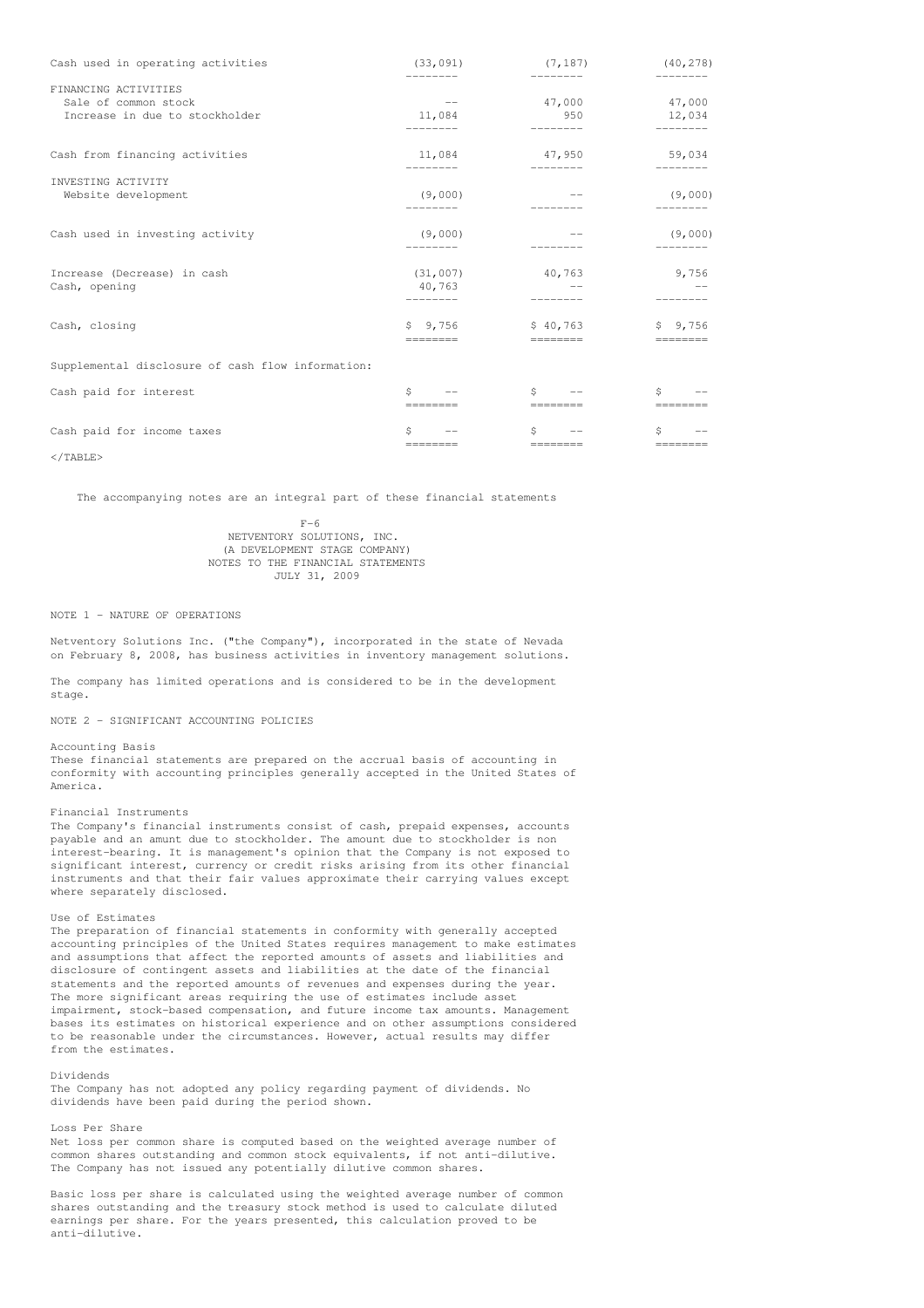# $F-7$

## NETVENTORY SOLUTIONS, INC. (A DEVELOPMENT STAGE COMPANY) NOTES TO THE FINANCIAL STATEMENTS JULY 31, 2009

## NOTE 2 - SIGNIFICANT ACCOUNTING POLICIES (CONTINUED)

Income Taxes

The Company provides for income taxes uisng an asset and liability approach. Deferred tax assets are reduced by a valuation allowance if, based on the weight of available evidence, it is more likely than not that some or all of the deferred tax assets will not be realized. No provision for income taxes is included in the statement due to its immaterial amount, net of the allowance account, based on the likelihood of the Company to utilize the loss carry-forward.

NOTE 3 - DUE TO STOCKHOLDER

The amount owing to stockholder is unsecured, non-interest bearing and has no specific terms of repayment.

NOTE 4 - STOCKHOLDERS' EQUITY

The company has 100,000,000 common shares authorized at a par value of \$0.001 per share. During the period ended July 31, 2008, the company issued 2,140,000 common shares for total proceeds of \$47,000. As of July 31, 2009, the company has no warrants or options outstanding. There were no additional shares issued during the year ended July 31, 2009. Total shares outstanding as of July 31, 2009 were 2,140,000.

NOTE 5 - INCOME TAXES

In the Company's opinion, it is uncertain whether it will generate sufficient taxable income in the future to fully utilize the net deferred tax asset. Accordingly, a valuation allowance equal to the deferred tax asset has been recorded. The total deferred tax asset is \$8,998, which is calculated by multiplying a 22% estimated tax rate by the cumulative NOL of \$40,901.

## NOTE 6 - RELATED PARTY TRANSACTION

As at July 31, 2009, there is a balance owing to a stockholder of the Company in the amount of \$12,034.

The officers and directors of the Company are involved in other business activities and may, in the future, become involved in other business opportunities that become available. They may face a conflict in selecting between the Company and other business interests. The Company has not formulated a policy for the resolution of such conflicts.

## NOTE 7 - GOING CONCERN

The accompanying financial statements have been prepared assuming that the company will continue as a going concern. As discussed in the notes to the financial statements, the Company has no established source of revenue. This raises substantial doubt about the Company's ability to continue as a going concern. Without realization of additional capital, it would be unlikely for the Company to continue as a going concern. The financial statements do not include any adjustments that might result from this uncertainty.

> $F-8$ NETVENTORY SOLUTIONS, INC. (A DEVELOPMENT STAGE COMPANY) NOTES TO THE FINANCIAL STATEMENTS JULY 31, 2009

## NOTE 7 - GOING CONCERN (CONTINUED)

The Company's activities to date have been supported by equity financing. It has sustained losses in all previous reporting periods with an inception to date loss of \$40,901 as of July 31, 2009. Management continues to seek funding from its shareholders and other qualified investors to pursue its business plan. In the alternative, the Company may be amenable to a sale, merger or other acquisition in the event such transaction is deemed by management to be in the best interests of the shareholders.

NOTE 8 - RECENT ACCOUNTING PRONOUNCEMENTS

Below is a listing of the most recent accounting standards and their effect on the Company.

STATEMENT NO. 150 - ACCOUNTING FOR CERTAIN FINANCIAL INSTRUMENTS WITH CHARACTERISTICS OF BOTH LIABILITIES AND EQUITY (ISSUED 5/03)

This Statement establishes standards for how an issuer classifies and measures certain financial instruments with characteristics of both liabilities and equity.

STATEMENT NO. 151- INVENTORY COSTS-AN AMENDMENT OF ARB NO. 43, CHAPTER 4 (ISSUED 11/04)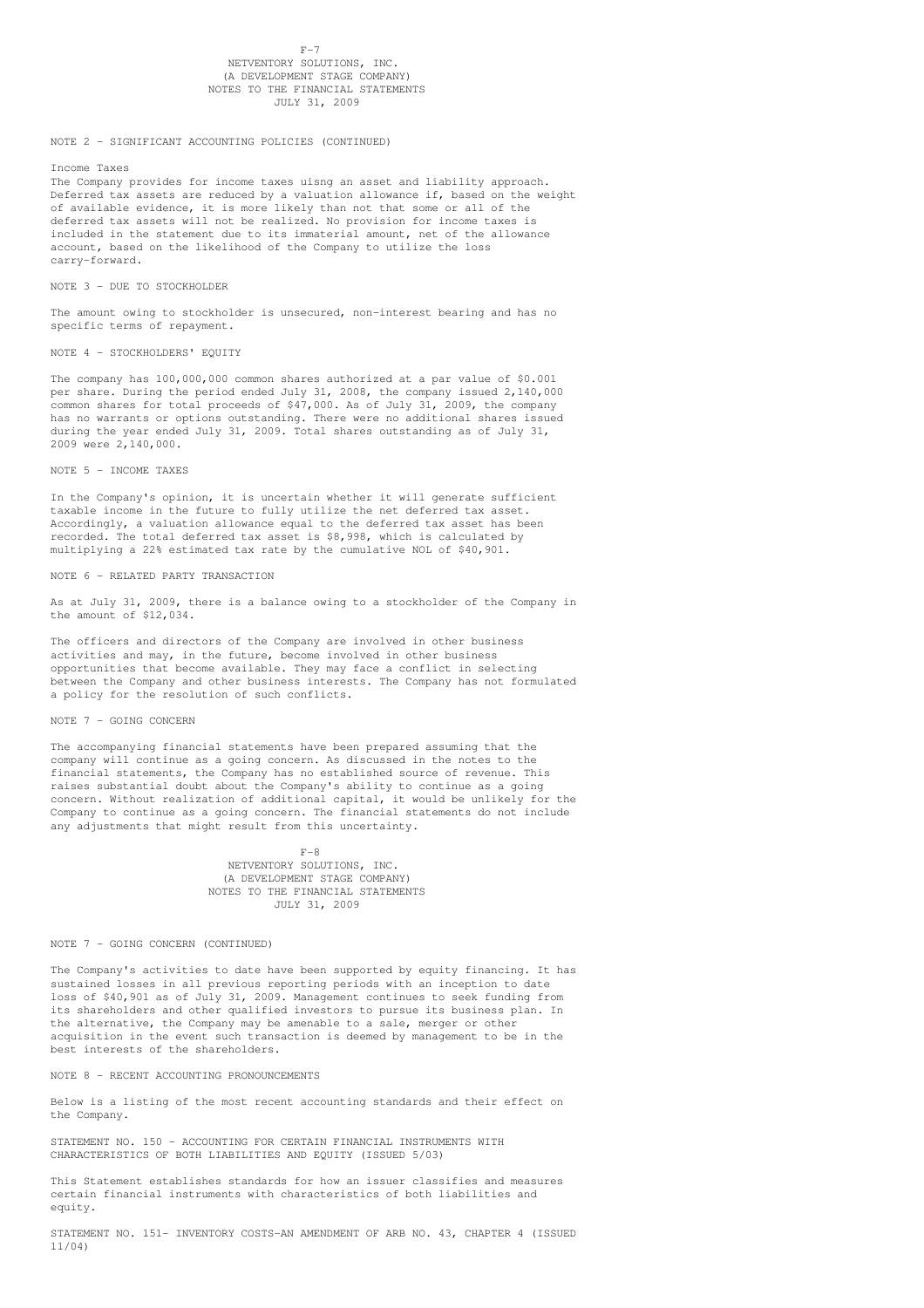This statement amends the guidance in ARB No. 43, Chapter 4, INVENTORY PRICING, to clarify the accounting for abnormal amounts of idle facility expense, freight, handling costs, and wasted material (spoilage). Paragraph 5 of ARB 43, Chapter 4, previously stated that "...under some circumstances, items such as idle facility expense, excessive spoilage, double freight and re-handling costs may be so abnormal ass to require treatment as current period charges...." This Statement requires that those items be recognized as current-period charges regardless of whether they meet the criterion of "so abnormal." In addition, this Statement requires that allocation of fixed production overheads to the costs of conversion be based on the normal capacity of the production facilities.

STATEMENT NO. 152 - ACCOUNTING FOR REAL ESTATE TIME-SHARING TRANSACTIONS (AN AMENDMENT OF FASB STATEMENTS NO. 66 AND 67)

This Statement amends FASB Statement No. 66, ACCOUNTING FOR SALES OF REAL ESTATE, to reference the financial accounting and reporting guidance for real estate time-sharing transactions that is provided in AICPA Statement of Position (SOP) 04-2, ACCOUNTING FOR REAL ESTATE TIME-SHARING TRANSACTIONS.

This Statement also amends FASB Statement No. 67, Accounting FOR COSTS AND INITIAL RENTAL OPERATIONS OF REAL ESTATE PROJECTS, states that the guidance for (a) incidental operations and (b) costs incurred to sell real estate projects does not apply to real estate time-sharing transactions. The accounting for those operations and costs is subject to the guidance in SOP 04-2.

> $F-9$ NETVENTORY SOLUTIONS, INC. (A DEVELOPMENT STAGE COMPANY) NOTES TO THE FINANCIAL STATEMENTS JULY 31, 2009

## NOTE 8 - RECENT ACCOUNTING PRONOUNCEMENTS (CONTINUED)

STATEMENT NO. 153- EXCHANGES OF NON-MONETARY ASSETS (AN AMENDMENT OF APB OPINION NO. 29)

The guidance in APB Opinion No. 29, ACCOUNTING FOR NON-MONETARY TRANSACTIONS, is based on the principle that exchanges of non-monetary assets should be measured based on the fair value of the assets exchanged. The guidance in that Opinion, however, includes certain exceptions to the principle. This Statement amends Opinion 29 to eliminate the exception for non-monetary exchanges of similar productive assts and replaces it with a general exception for exchanges of non-monetary assets that do not have commercial substance. A non-monetary exchange has commercial substance if the future cash flows of the entity are expected to change significantly as a result of the exchange.

STATEMENT NO. 154 - ACCOUNTING CHANGES AND ERROR CORRECTIONS (A REPLACEMENT OF APB OPINION NO. 20 AND FASB STATEMENT NO. 3)

This Statement replaces APB Opinion No. 20, ACCOUNTING CHANGES, and FASB Statement No. 3, REPORTING ACCOUNTING CHANGES IN INTERIM FINANCIAL STATEMENTS, and changes the requirements for the accounting for and reporting of a change in accounting principle. This Statement applies to all voluntary changes in accounting principle. It also applies to changes required by an accounting pronouncement in the unusual instance that the pronouncement does not include specific transition provisions. When a pronouncement includes specific transition provisions, those provisions should be followed.

SFAS NO. 155 ACCOUNTING FOR CERTAIN HYBRID FINANCIAL INSTRUMENTS-AN AMENDMENT OF FASB STATEMENTS NO. 133 AND 140

This statement amends FASB Statements No. 140, Accounting for Transfers and Servicing of Financial Assets and Extinguishments of Liabilities. This statement resolves issues addressed in Statement 133 Implementation Issue No. D1, Application of Statement 133 to Beneficial Interests in Securitized Financial Assets. This statement is effective for all financial instruments acquired or issued after the beginning of an entity's first fiscal year that begins after September 15, 2006.

SFAS NO. 156 ACCOUNTING FOR SERVICING OF FINANCIAL ASSETS-AN AMENDMENT OF FASB STATEMENT NO. 140

This statement amends FASB Statement No. 140 with respect to the accounting for separately recognized servicing liabilities. An entity should adopt this statement as of the beginning of its first fiscal year that begins after September 15, 2006.

#### SFAS NO. 157 FAIR VALUE MEASUREMENTS

In September 2006, the FASB issued SFAS No. 157, FAIR VALUE MEASUREMENTS, which defines fair value, establishes a framework for measuring fair value in generally accepted accounting principles, and expands disclosures about fair value measurements. SFAS No. 157 does not require any new fair value measurements, but provides guidance on how to measure fair value by providing a fair value hierarchy used to classify the source of the information. This statement is effective for us beginning May 1, 2008.

> $F-10$ NETVENTORY SOLUTIONS, INC.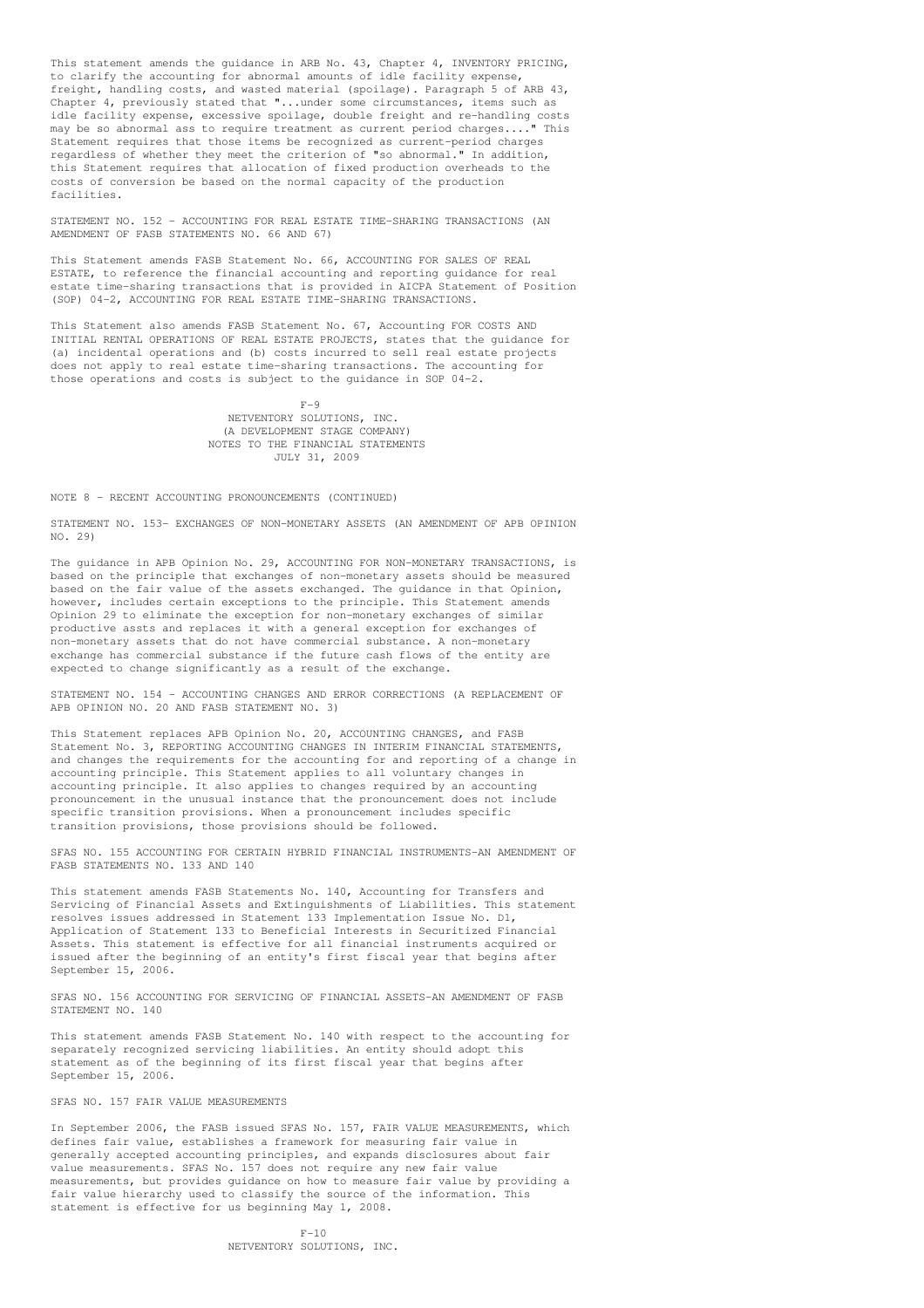## (A DEVELOPMENT STAGE COMPANY) NOTES TO THE FINANCIAL STATEMENTS JULY 31, 2009

NOTE 8 - RECENT ACCOUNTING PRONOUNCEMENTS (CONTINUED)

SFAS NO. 158 EMPLOYERS' ACCOUNTING FOR DEFINED BENEFIT PENSION AND OTHER POSTRETIREMENT PLANS-AN AMENDMENT OF FASB STATEMENTS NO. 87, 88, 106, AND 132(R))

This statement improves the financial reporting by requiring an employer to recognize the overfunded or underfunded status of a defined benefit postretirement plan (other than a multiemployer plan) as an asset or liabilities in its statement of financial positions and to recognize changes in that funded status in the year in which the changes occur through comprehensive income of a business entity. This statement also improves financial reporting by requiring an employer to measure the funded status of a plan as of the date of its year-end statement of financial position, with limited exceptions.

SFAS NO. 159 THE FAIR VALUE OPTION FOR FINANCIAL ASSETS AND FINANCIAL LIABILITIES-INCLUDING AN AMENDMENT OF FASB STATEMENT NO. 115

This statement permits entities to choose to measure many financial instruments and certain items at fair value. The objective is to improve the financial reporting by providing entities with the opportunity to mitigate volatility in reported earnings caused by measuring related assets and liabilities differently without having to apply complex hedge accounting provisions. This statement is expected to expand the use of fair value measurement objectives for accounting for financial instruments. This statement is effective as of the beginning of an entity's first fiscal year that begins after November 15, 2007.

SFAS NO. 160 NON-CONTROLLING INTEREST IN CONSOLIDATED FINANCIAL STATEMENTS-AN AMENDMENT OF ARB NO. 51

This statement amends ARB 51 to establish accounting and reporting standards for the non-controlling interest in a subsidiary and for the deconsolidation of a subsidiary. It also changes the way the consolidated income statement is presented for non-controlling interest. This statement improves comparability by eliminating diversity of methods. This statement also requires expanded disclosure.

SFAS NO. 161

This statement is intended to enhance the disclosure requirements for derivative instruments and hedging activities as required by SFAS 133.

SFAS 162

This statement indentifies the sources of accounting principles and the framework for selecting the principles to by used in the preparation of financial statements for entities that are presented in conformity with generally accepted accounting principles in the United States, (the GAAP hierarchy).

> F-11 NETVENTORY SOLUTIONS, INC. (A DEVELOPMENT STAGE COMPANY) NOTES TO THE FINANCIAL STATEMENTS JULY 31, 2009

NOTE 8 - RECENT ACCOUNTING PRONOUNCEMENTS (CONTINUED)

FIN NO. 48

In June 2006, the FASB issued Interpretation No. 48 ("FIN No. 48"), ACCOUNTING FOR UNCERTAINTY IN INCOME TAXES--AN INTERPRETATION OF FASB STATEMENT NO. 109, which clarifies the accounting for uncertainty in income taxes recognized in an enterprise's financial statements in accordance with SFAS No. 109, ACCOUNTING FOR INCOME TAXES. The Interpretation provides a recognition threshold and measurement attribute for the financial statement recognition and measurement of a tax position taken or expected to be taken in a tax return. Under FIN No. 48, the Company may recognize the tax benefit from an uncertain tax position only if it is more likely than not that the tax position will be sustained on examination by the taxing authorities, based on the technical merits of the position. The tax benefits recognized in the financial statements from such a position should be measured based on the largest benefit that has a greater than 50% likelihood of being realized upon ultimate settlement. FIN No. 48 also provides guidance on de-recognition, classification, interest and penalties, accounting in interim periods, disclosure, and transition. FIN No. 48 is effective for us beginning July 1, 2007.

In June 2006, the FASB ratified the Emerging Issues Task Force ("EITF") consensus on EITF Issue No. 06-2, "Accounting for Sabbatical Leave and Other Similar Benefits Pursuant to FASB Statement No. 43." EITF Issue No. 06-2 requires companies to accrue the costs of compensated absences under a sabbatical or similar benefit arrangement over the requisite service period. EITF Issue No. 06-2 is effective for us beginning July 1, 2007. The cumulative effect of the application of this consensus on prior period results should be recognized through a cumulative-effect adjustment to retained earnings as of the beginning of the year of adoption. Elective retrospective application is also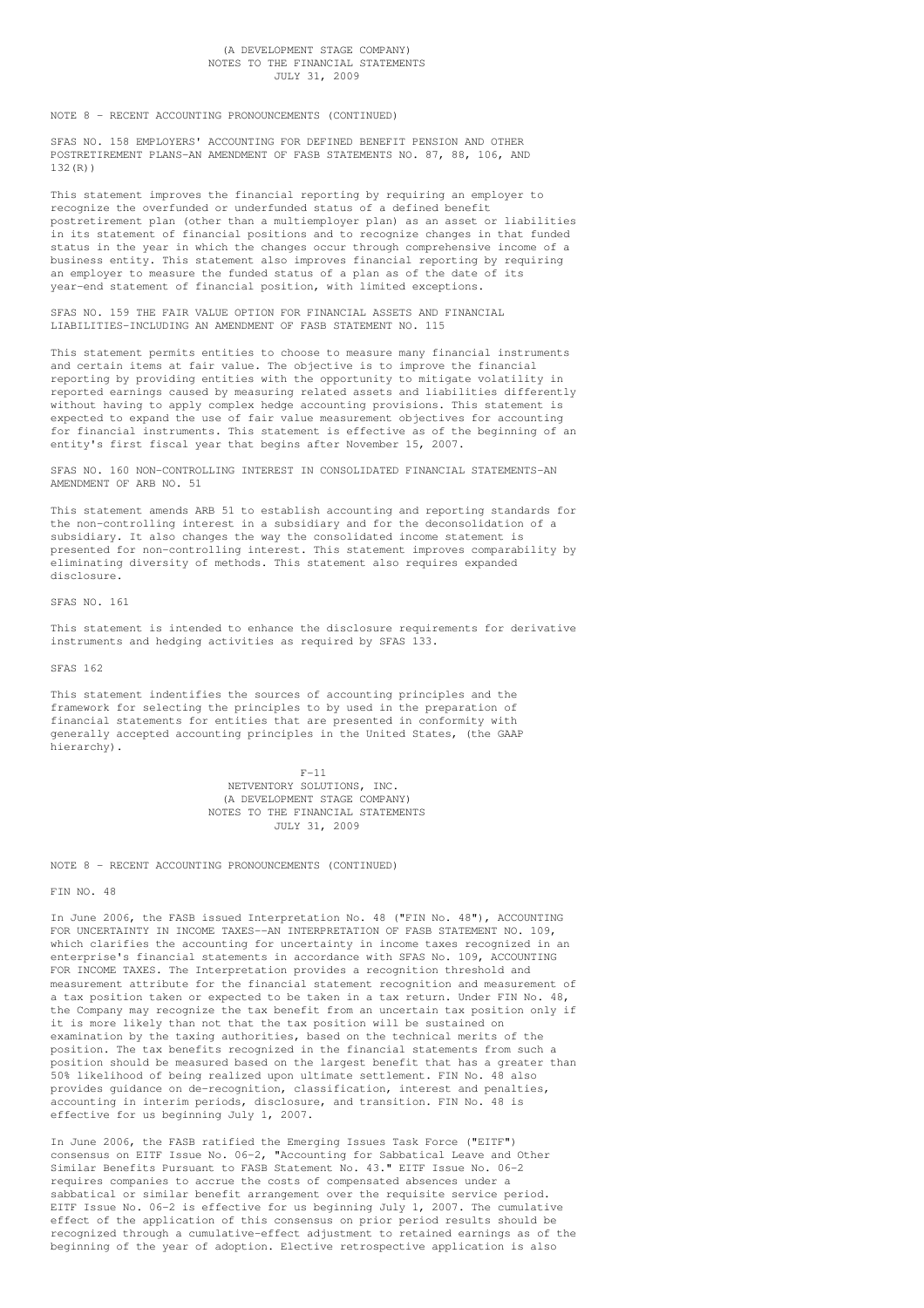## permitted.

Staff Accounting Bulletin ("SAB") No. 108, Considering the Effects of Prior Year Misstatements when Quantifying Current Year Misstatements. SAB No. 108 requires companies to quantify misstatements using both a balance sheet (iron curtain) and an income statement (rollover) approach to evaluate whether either approach results in an error that is material in light of relevant quantitative and qualitative factors, and provides for a one-time cumulative effect transition adjustment. SAB No. 108.

The FASB has replaced SFAS No. 141 with a new statement on Business Combinations that changes the way that minority interest is recorded and modified as a parent's interest in a subsidiary changes. The adoption of these and other new Statements is not expected to have a material effect on the Company's current financial position, results or operations, or cash flows.

## NOTE 9 - SUBSEQUENT EVENTS

The Company has analyzed its operations subsequent to July 31, 2009 through November 13, 2009 and has determined that it does not have any material subsequent events to disclose in these financial statements.

## $F-12$ Netventory Solutions Inc. (A Development Stage Company) Balance Sheets As of January 31, 2010 and July 31, 2009

<TABLE> <CAPTION>

|                                                                                                | January 31,<br>2010<br>--------- | July 31,<br>2009<br>$- - - - - - - -$ |
|------------------------------------------------------------------------------------------------|----------------------------------|---------------------------------------|
|                                                                                                | (unaudited)                      | (audited)                             |
| $<$ S>                                                                                         | <<                               | <<>                                   |
| ASSETS                                                                                         |                                  |                                       |
| <b>CURRENT ASSETS</b>                                                                          |                                  |                                       |
| Cash                                                                                           | \$2,827                          | \$9,756                               |
| Prepaid expenses                                                                               | 610<br>---------                 | 5,610                                 |
| Total current assets                                                                           | 3,437                            | 15,366                                |
| OTHER ASSET                                                                                    |                                  |                                       |
| Website                                                                                        | 9,000<br>--------                | 9,000<br>$- - - - - - - -$            |
| Total other asset                                                                              | 9,000                            | 9,000                                 |
|                                                                                                | --------                         |                                       |
| Total Assets                                                                                   | \$12,437<br>========             | \$24,366<br>========                  |
| LIABILITIES AND STOCKHOLDERS' EQUITY (DEFICIT)                                                 |                                  |                                       |
| LIABILITIES                                                                                    |                                  |                                       |
| CURRENT LIABILITIES                                                                            |                                  |                                       |
| Accounts payable and accrued liabilities                                                       | \$3,851                          | \$3,500                               |
| Due to stockholder                                                                             | 12,034<br>---------              | 12,034<br>$- - - - - - - -$           |
|                                                                                                |                                  |                                       |
| Total Liabilities                                                                              | 15,885<br>كاكت كاكت              | 15,534                                |
| STOCKHOLDERS' EQUITY (DEFICIT) (NOTE 4)                                                        |                                  |                                       |
| Common stock authorized -                                                                      |                                  |                                       |
| 100,000,000 common shares with a par value of \$0.001<br>Common stock issued and outstanding - |                                  |                                       |
| 2,140,000 common shares                                                                        | 2,140                            | 2,140                                 |
| Additional paid in capital                                                                     | 44,860                           | 44,860                                |
| Deficit accumulated during the development stage                                               | ---------                        | $(50, 448)$ $(38, 168)$<br>---------  |
| Total Stockholders' Equity (Deficit)                                                           | (3, 448)<br>---------            | 8,832<br>$- - - - - - - -$            |
|                                                                                                |                                  |                                       |
| Total Liabilities and Stockholders' Equity (Deficit)                                           | \$12,437                         | \$24,366                              |
|                                                                                                |                                  |                                       |

</TABLE>

The accompanying notes are an integral part of these financial statements

 $F-13$ Netventory Solutions Inc. (A Development Stage Company) Statements of Operations (unaudited) For the Three and Six Months ended January 31, 2010 and 2009 and the period from Inception (February 8, 2008) to January 31, 2010

 $ZTAPLFA$ <CAPTION>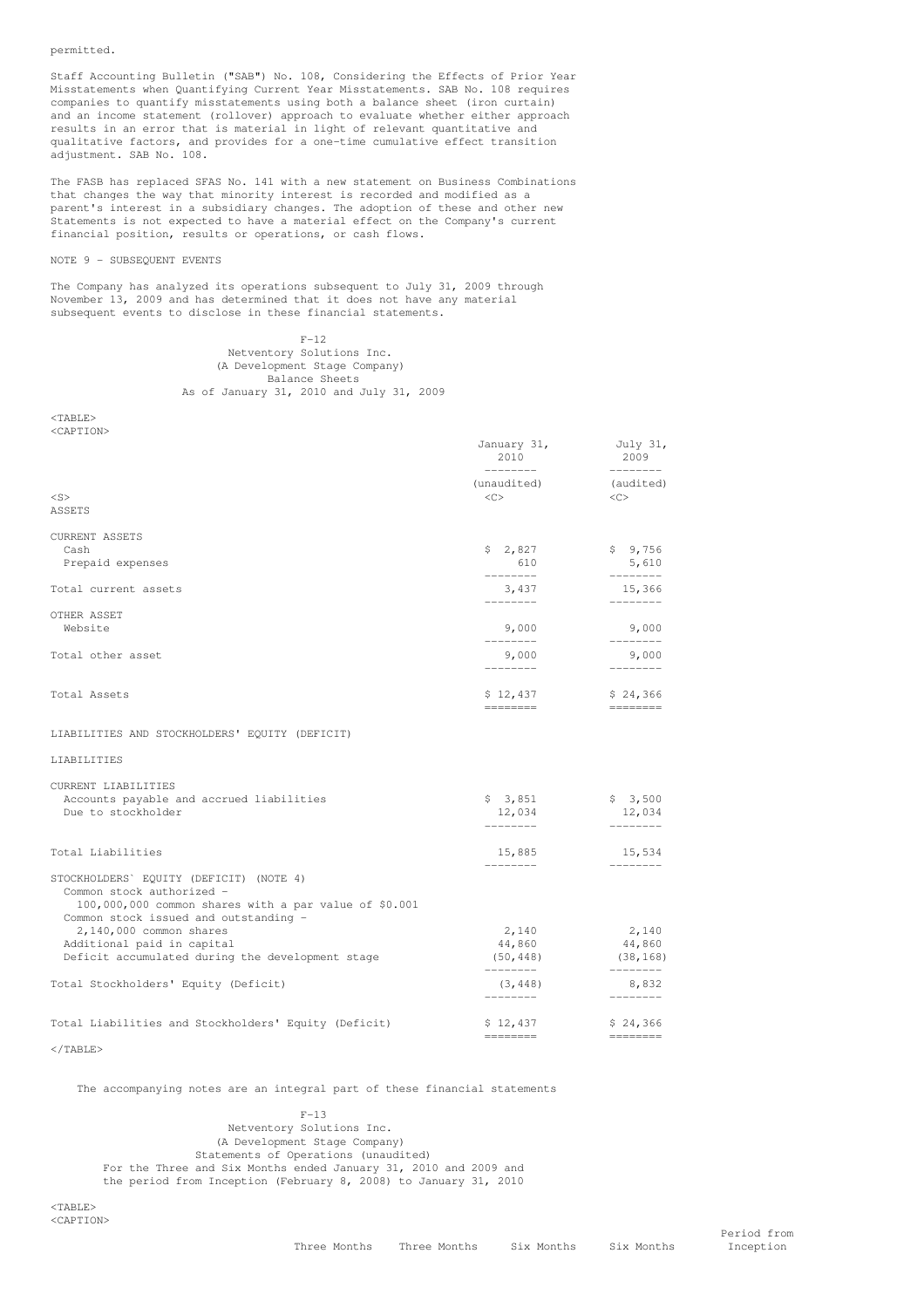|                                                         | ended<br>January 31,<br>2010<br><< |                                      | ended<br>January 31,<br>2009<br>< <sub></sub> |                                      | ended<br>January 31,<br>2010<br>$\langle C \rangle$ |                                                | ended<br>January 31,<br>2009<br>< <sub></sub> |                                 | (February 8, 2008) to<br>January 31,<br>2010<br>< <c></c> |                                      |
|---------------------------------------------------------|------------------------------------|--------------------------------------|-----------------------------------------------|--------------------------------------|-----------------------------------------------------|------------------------------------------------|-----------------------------------------------|---------------------------------|-----------------------------------------------------------|--------------------------------------|
| $<$ S>                                                  |                                    |                                      |                                               |                                      |                                                     |                                                |                                               |                                 |                                                           |                                      |
| Revenue                                                 | \$                                 | $- -$<br>-----------                 | Ŝ.                                            | $  \,$<br>-------                    | Ŝ.                                                  | $\overline{\phantom{m}}$                       | S                                             | $\sim$ $-$                      | Š.                                                        |                                      |
| Expenses:                                               |                                    |                                      |                                               |                                      |                                                     |                                                |                                               |                                 |                                                           |                                      |
| Professional                                            |                                    | 450                                  |                                               | 350                                  |                                                     | 3,750 14,171                                   |                                               |                                 |                                                           | 27,221                               |
| Consulting                                              |                                    | 750                                  |                                               | $\sim$ $-$                           |                                                     | 1,750                                          |                                               | $\longrightarrow$               |                                                           | 2,750                                |
| Filing fees                                             |                                    | 3,431                                |                                               | 333                                  |                                                     | 6,631 5,923                                    |                                               |                                 |                                                           | 18,892                               |
| General and administrative                              |                                    |                                      |                                               | 30                                   |                                                     | 149                                            |                                               | 259                             |                                                           | 1,585                                |
| Net (loss) before income taxes                          |                                    | (4, 630)                             |                                               | (713)                                |                                                     | (12, 280)                                      |                                               | (20, 353)                       |                                                           | (50, 448)                            |
| Provision for income taxes                              |                                    |                                      |                                               |                                      |                                                     |                                                |                                               |                                 |                                                           |                                      |
| Net (loss)                                              | \$                                 | (4, 630)<br>$=$ = = = = = = = = = =  | \$                                            | (713)<br>$=$ ==========              |                                                     | \$(12, 280)<br>==========                      | S.                                            | (20, 353)<br>$=$ ==========     | S.                                                        | (50, 448)<br>$=$ = = = = = = = = = = |
| Basic and diluted (loss) per<br>common share            | \$                                 | (0.00)<br>$=$ = = = = = = = = = =    | S.                                            | (0.00)<br>$=$ = = = = = = = = = =    | S.                                                  | (0.01)<br>$=$ = = = = = = = = = =              | S                                             | (0.01)<br>$=$ = = = = = = = = = |                                                           |                                      |
| Weighted average number of common<br>shares outstanding |                                    | 2,140,000<br>$=$ = = = = = = = = = = |                                               | 2,140,000<br>$=$ = = = = = = = = = = |                                                     | 2,140,000 2,140,000<br>$=$ = = = = = = = = = = |                                               | $=$ = = = = = = = = = =         |                                                           |                                      |

 $\langle$ /TABLE>

The accompanying notes are an integral part of these financial statements

F-14 Netventory Solutions Inc. (A Development Stage Company) Statement of Stockholders' Equity (unaudited) For the period from Inception (February 8, 2008) to January 31, 2010

<TABLE>

<CAPTION>

|                                                               | Issued<br>Shares                 | Common Shares<br>Amount                                                                                                                                                                                                                                                                                                                                                                                                                                                                    | Additional<br>Paid-in<br>Capital          | レビエエレエロ<br>Accumulated<br>During<br>Development<br>Stage | Total<br>Equity                          |
|---------------------------------------------------------------|----------------------------------|--------------------------------------------------------------------------------------------------------------------------------------------------------------------------------------------------------------------------------------------------------------------------------------------------------------------------------------------------------------------------------------------------------------------------------------------------------------------------------------------|-------------------------------------------|----------------------------------------------------------|------------------------------------------|
| $<$ S $>$                                                     | -------<br>$<\infty$             | $- - - - - -$<br><<                                                                                                                                                                                                                                                                                                                                                                                                                                                                        | --------<br><<                            | $\langle C \rangle$                                      | $\qquad \qquad - - - - - -$<br>$<\infty$ |
| Balance, February 8, 2008                                     |                                  | Ś<br>$-\,-$                                                                                                                                                                                                                                                                                                                                                                                                                                                                                | \$<br>$\longrightarrow$ $\longrightarrow$ | Ŝ.<br>$\overline{\phantom{m}}$                           | \$                                       |
| Shares issued to founder on Feb 8, 2008<br>@ \$0.01 per share | 1,500,000                        | 1,500                                                                                                                                                                                                                                                                                                                                                                                                                                                                                      | 13,500                                    |                                                          | 15,000                                   |
| Private placement at \$0.05 per share on<br>June 30, 2008     | 640,000                          | 640                                                                                                                                                                                                                                                                                                                                                                                                                                                                                        | 31,360                                    |                                                          | 32,000                                   |
| Net (loss)                                                    |                                  |                                                                                                                                                                                                                                                                                                                                                                                                                                                                                            |                                           | (7, 187)                                                 | (7, 187)                                 |
| Balance, July 31, 2008                                        | 2,140,000                        | 2,140                                                                                                                                                                                                                                                                                                                                                                                                                                                                                      | 44,860                                    | (7, 187)                                                 | 39,813                                   |
| Net (loss)                                                    |                                  |                                                                                                                                                                                                                                                                                                                                                                                                                                                                                            |                                           | (30, 981)                                                | (30, 981)                                |
| Balance, July 31, 2009                                        | 2,140,000                        | 2,140                                                                                                                                                                                                                                                                                                                                                                                                                                                                                      | 44,860                                    | (38, 168)                                                | 8,832                                    |
| Net (loss)                                                    |                                  |                                                                                                                                                                                                                                                                                                                                                                                                                                                                                            |                                           | (12, 280)                                                | (12, 280)                                |
| Balance, January 31, 2010                                     | 2,140,000<br>$=$ = = = = = = = = | \$2,140<br>$\qquad \qquad \doteq \qquad \qquad \doteq \qquad \qquad \doteq \qquad \qquad \doteq \qquad \qquad \doteq \qquad \qquad \doteq \qquad \qquad \doteq \qquad \qquad \doteq \qquad \qquad \doteq \qquad \qquad \doteq \qquad \qquad \doteq \qquad \qquad \doteq \qquad \qquad \doteq \qquad \qquad \doteq \qquad \qquad \doteq \qquad \qquad \doteq \qquad \qquad \doteq \qquad \qquad \doteq \qquad \qquad \doteq \qquad \qquad \doteq \qquad \qquad \doteq \qquad \qquad \doteq$ | \$44,860<br>$=$ = = = = = = =             | \$ (50, 448)<br>$=$ = = = = = = = = =                    | \$ (3, 448)<br>$=$ = = = = = = = =       |
| $<$ /TABLE>                                                   |                                  |                                                                                                                                                                                                                                                                                                                                                                                                                                                                                            |                                           |                                                          |                                          |

The accompanying notes are an integral part of these financial statements

 $F-15$ Netventory Solutions Inc. (A Development Stage Company) Statements of Cash Flows (unaudited) For the Six Months ended January 31, 2010 and 2009 and for the period from Inception (February 8, 2008) to January 31, 2010

<TABLE> <CAPTION>

Six Months Six Months<br>ended ended

Period from<br>Inception ended ended (February 8, 2008) to January 31, January 31, January 31,

Deficit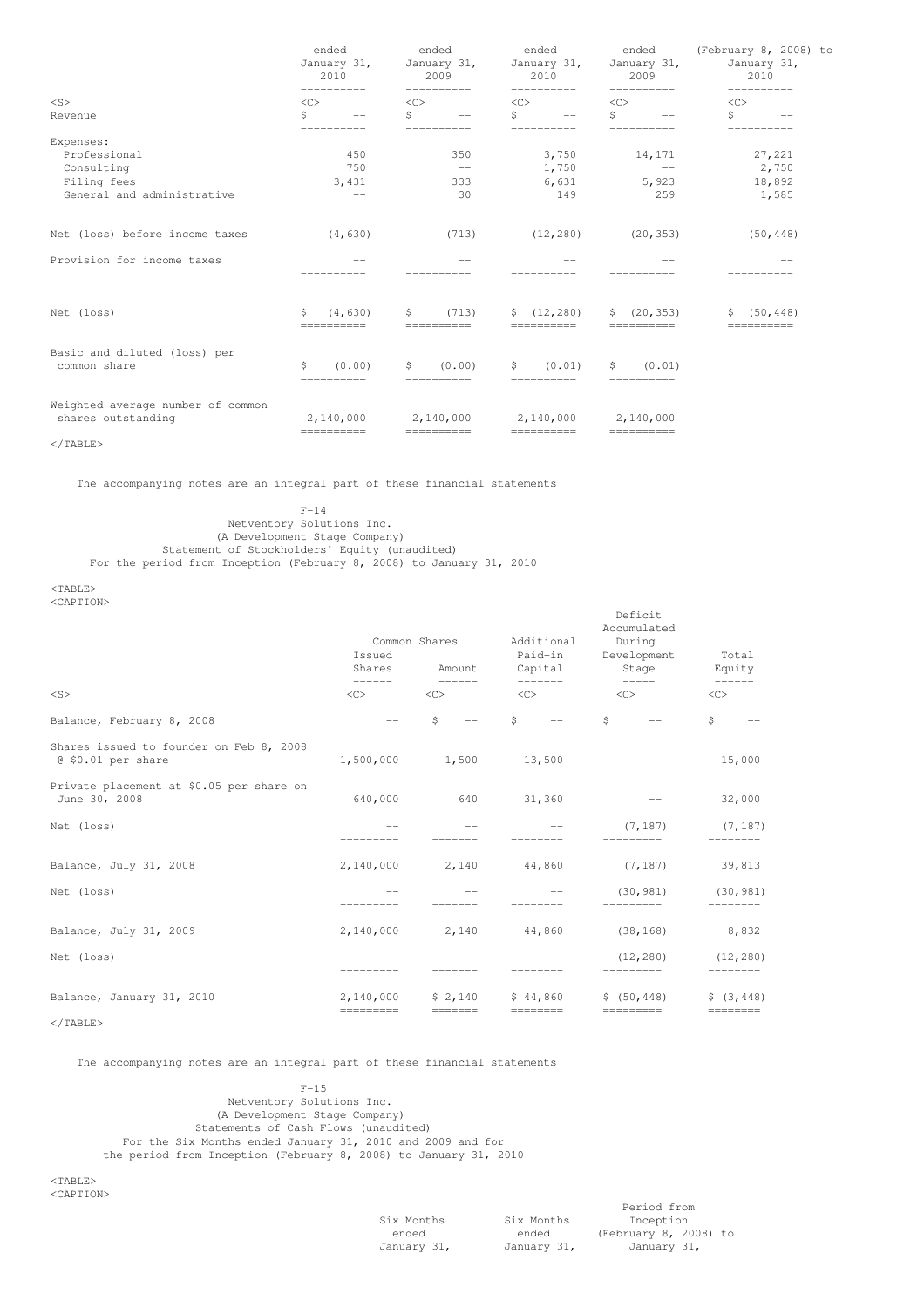|                                         | 2010                | 2009                    | 2010                |
|-----------------------------------------|---------------------|-------------------------|---------------------|
| $<$ S>                                  | $\langle C \rangle$ | $\langle C \rangle$     | $\langle C \rangle$ |
| OPERATING ACTIVITIES                    |                     |                         |                     |
| Net (loss)                              | \$(12, 280)         | \$(20, 353)             | \$(50, 448)         |
| (Increase) decrease in prepaid expenses | 5,000               | $\sim 100$ km s $^{-1}$ | (610)               |
| (Increase) in accounts payable          | 351<br>________     | 1,400<br>---------      | 3,851<br>---------  |
| Cash used in operating activities       | (6, 929)            | (18, 953)               | (47, 207)           |
|                                         |                     |                         |                     |
| INVESTING ACTIVITY                      |                     |                         |                     |
| Website development                     |                     | (9,000)                 | (9,000)             |
|                                         |                     |                         |                     |
| Cash used in investing activity         |                     | (9,000)                 | (9,000)             |
|                                         |                     |                         |                     |
| FINANCING ACTIVITIES                    |                     |                         |                     |
| Sale of stock                           | $- -$               | $\frac{1}{2}$           | 47,000              |
| Increase in due to stockholder          |                     |                         | 12,034              |
|                                         |                     |                         | --------            |
| Cash from financing activities          |                     | $-$                     | 59,034              |
|                                         |                     |                         |                     |
| Increase (Decrease) in cash             | (6, 929)            | (27, 593)               | 2,827               |
| Cash, opening                           | 9,756               | 40,763                  |                     |
|                                         |                     |                         |                     |
| Cash, closing                           |                     | $$2,827$ $$12,810$      | \$2,827             |
|                                         | $=$ =======         | __________              | $=========$         |

 $\langle$ /TABLE>

The accompanying notes are an integral part of these financial statements

 $F-16$ Netventory Solutions Inc. (A Development Stage Company) Notes to Financial Statements January 31, 2010

## NOTE 1 - NATURE OF OPERATIONS

Netventory Solutions Inc. ("the Company"), incorporated in the state of Nevada on February 8, 2008, and is planning to have business activities in inventory management solutions.

The company has limited operations and is considered to be in the development stage.

NOTE 2 - SIGNIFICANT ACCOUNTING POLICIES

## ACCOUNTING BASIS

These financial statements are prepared on the accrual basis of accounting in conformity with accounting principles generally accepted in the United States of America.

## BASIS OF PRESENTATION

Certain information and footnote disclosures normally included in annual financial statements prepared in accordance with generally accepted accounting principles have been condensed or omitted. We believe that the disclosures are adequate to make the financial information presented not misleading. These condensed financial statements should be read in conjunction with the audited consolidated financial statements and the notes thereto for the year ended July 31, 2009. All adjustments were of a normal recurring nature unless otherwise disclosed. In the opinion of management, all adjustments necessary for a fair statement of the results of operations for the interim period have been included. The results of operations for such interim periods are not necessarily indicative of the results for the full year.

## FINANCIAL INSTRUMENTS

The Company's financial instruments consist of cash, prepaid expenses, accounts payable and an amount due to stockholder. The amount due to stockholder is non interest-bearing. It is management's opinion that the Company is not exposed to significant interest, currency or credit risks arising from its other financial instruments and that their fair values approximate their carrying values except where separately disclosed.

#### USE OF ESTIMATES

The preparation of financial statements in conformity with generally accepted accounting principles of the United States requires management to make estimates and assumptions that affect the reported amounts of assets and liabilities and disclosure of contingent assets and liabilities at the date of the financial statements and the reported amounts of revenues and expenses during the year. The more significant areas requiring the use of estimates include asset impairment, stock-based compensation, and future income tax amounts. Management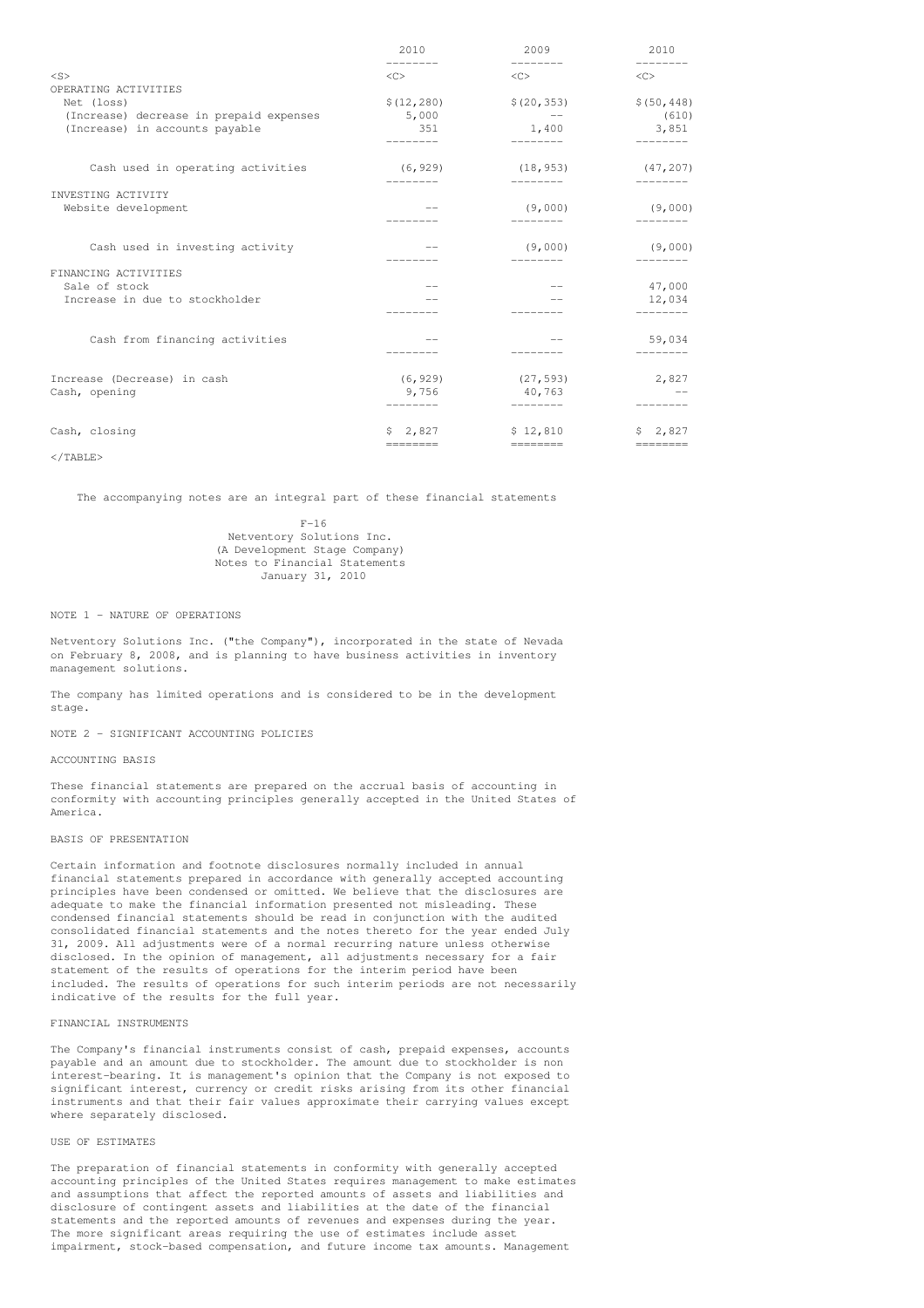bases its estimates on historical experience and on other assumptions considered to be reasonable under the circumstances. However, actual results may differ from the estimates.

> $F-17$ Netventory Solutions Inc. (A Development Stage Company) Notes to Financial Statements January 31, 2010

NOTE 2 - SIGNIFICANT ACCOUNTING POLICIES (CONTINUED)

LOSS PER SHARE

Net income (loss) per common share is computed based on the weighted average number of common shares outstanding and common stock equivalents, if not anti-dilutive. The Company has not issued any potentially dilutive common shares.

Basic loss per share is calculated using the weighted average number of common shares outstanding and the treasury stock method is used to calculate diluted earnings per share. For the years presented, this calculation proved to be anti-dilutive.

DIVIDENDS

The Company has not adopted any policy regarding payment of dividends. No dividends have been paid during the period shown.

#### INCOME TAXES

The Company provides for income taxes using an asset and liability approach.

Deferred tax assets are reduced by a valuation allowance if, based on the weight of available evidence, it is more likely than not that some or all of the deferred tax assets will not be realized. No provision for income taxes is included in the statement due to its immaterial amount, net of the allowance account, based on the likelihood of the Company to utilize the loss carry-forward.

NOTE 3 - DUE TO STOCKHOLDER

The amount owing to stockholder is unsecured, non-interest bearing and has no specific terms of repayment.

NOTE 4 - STOCKHOLDERS' EQUITY

Common Shares - Authorized

The company has 100,000,000 common shares authorized at a par value of \$0.001 per share.

Common Shares - Issued and Outstanding

During the period ended July 31, 2008, the company issued 2,140,000 common shares for total proceeds of \$47,000.

As at January 31, 2010, the company has no warrants or options outstanding.

 $F-18$ Netventory Solutions Inc. (A Development Stage Company) Notes to Financial Statements January 31, 2010

NOTE 5 - INCOME TAXES

The Company provides for income taxes using an asset and liability approach.Deferred tax assets and liabilities are recorded based on the differences between the financial statement and tax bases of assets and liabilities and the tax rates in effect currently.

Deferred tax assets are reduced by a valuation allowance if, based on the weight of available evidence, it is more likely than not that some or all of the deferred tax assets will not be realized. In the Company's opinion, it is uncertain whether they will generate sufficient taxable income in the future to fully utilize the net deferred tax asset. Accordingly, a valuation allowance equal to the deferred tax asset has been recorded. The total deferred tax asset is \$11,098, which is calculated by multiplying a 22% estimated tax rate by the cumulative NOL of \$50,448.

NOTE 6 - RELATED PARTY TRANSACTION

As at January 31, 2010, there is a balance owing to a stockholder of the Company in the amount of \$12,034.

The officers and directors of the Company are involved in other business activities and may, in the future, become involved in other business opportunities that become available. They may face a conflict in selecting between the Company and other business interests. The Company has not formulated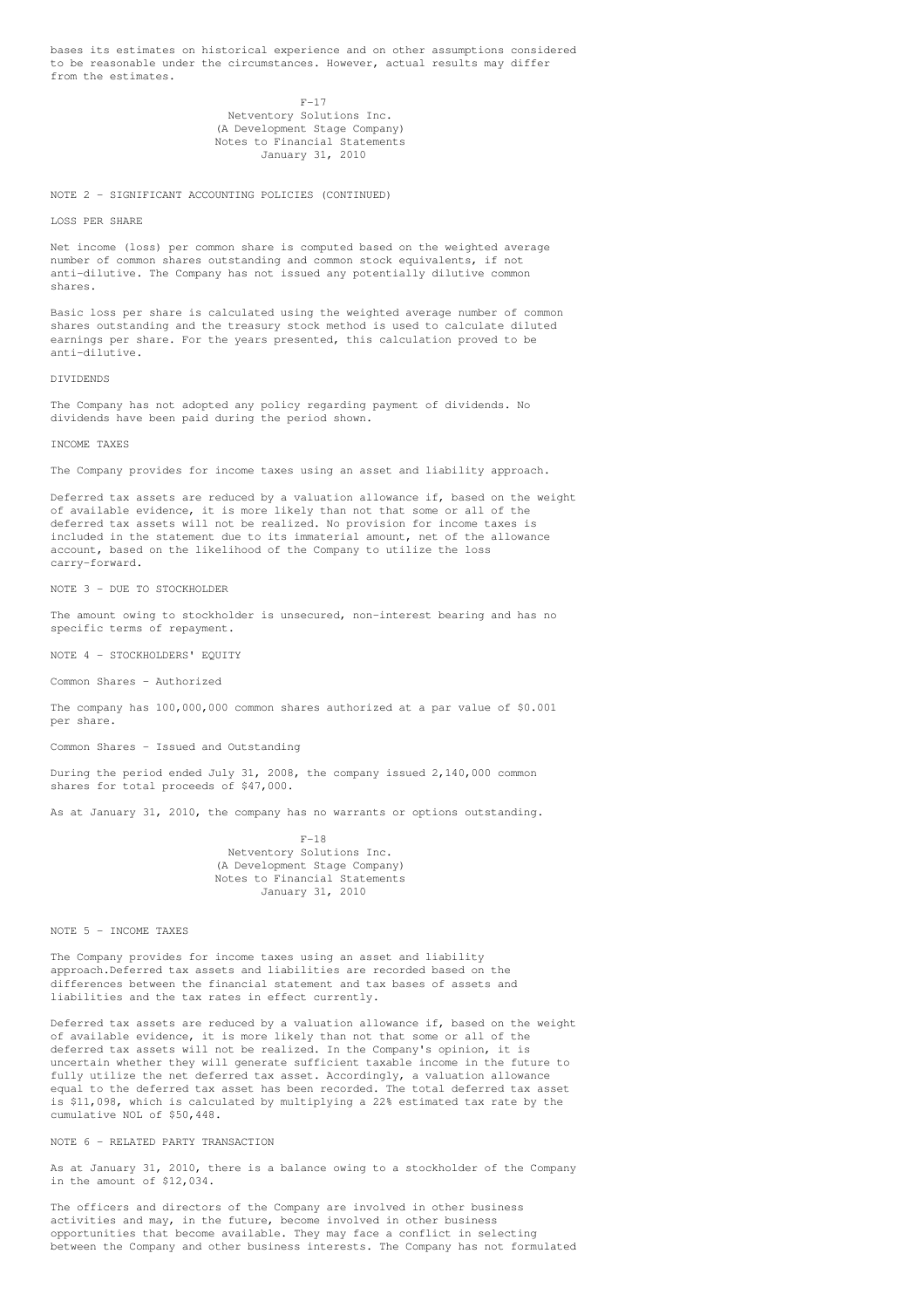a policy for the resolution of such conflicts.

### NOTE 7 - GOING CONCERN

The accompanying financial statements have been prepared assuming that the company will continue as a going concern. As discussed in the notes to the financial statements, the Company has no established source of revenue. This raises substantial doubt about the Company's ability to continue as a going concern. Without realization of additional capital, it would be unlikely for the Company to continue as a going concern. The financial statements do not include any adjustments that might result from this uncertainty.

> $F-19$ Netventory Solutions Inc. (A Development Stage Company) Notes to Financial Statements January 31, 2010

#### NOTE 7 - GOING CONCERN (CONTINUED)

The Company's activities to date have been supported by equity financing. It has sustained losses in all previous reporting periods with an inception to date loss of \$50,448 as of January 31, 2010. Management continues to seek funding from its shareholders and other qualified investors to pursue its business plan. In the alternative, the Company may be amenable to a sale, merger or other acquisition in the event such transaction is deemed by management to be in the best interests of the shareholders.

## NOTE 8 - RECENT ACCOUNTING PRONOUNCEMENTS

The adoption of new accounitng pronouncements is not expected to have a material effect on the Company's current financial position, results or operations, or cash flows.

#### NOTE 9 - SUBSEQUENT EVENTS

The Company has analyzed its operations subsequent to January 31, 2010 to the date these financial statements were submitted to the Securities and Exchange Commission and has determined that it does not have any material subsequent events to disclose in these in financial statements.

## $F-20$

## SPECIAL NOTE REGARDING FORWARD LOOKING STATEMENTS

THIS PROSPECTUS CONTAINS "FORWARD-LOOKING STATEMENTS" AND INFORMATION RELATING TO OUR BUSINESS THAT ARE BASED ON OUR BELIEFS AS WELL AS ASSUMPTIONS MADE BY US OR BASED UPON INFORMATION CURRENTLY AVAILABLE TO US. WHEN USED IN THIS PROSPECTUS, THE WORDS "ANTICIPATE," "BELIEVE," "ESTIMATE," "EXPECT," "INTEND," "MAY," "PLAN," "PROJECT," "SHOULD" AND SIMILAR EXPRESSIONS ARE INTENDED TO IDENTIFY FORWARD-LOOKING STATEMENTS. THESE FORWARD-LOOKING STATEMENTS INCLUDE, BUT ARE NOT LIMITED TO, STATEMENTS RELATING TO OUR PERFORMANCE IN "BUSINESS" AND "MANAGEMENT'S DISCUSSION AND ANALYSIS OF FINANCIAL CONDITION AND RESULTS OF OPERATIONS." THESE STATEMENTS REFLECT OUR CURRENT VIEWS AND ASSUMPTIONS WITH RESPECT TO FUTURE EVENTS AND ARE SUBJECT TO RISKS AND UNCERTAINTIES. ACTUAL AND FUTURE RESULTS AND TRENDS COULD DIFFER MATERIALLY FROM THOSE SET FORTH IN SUCH STATEMENTS DUE TO VARIOUS FACTORS. SUCH FACTORS INCLUDE, AMONG OTHERS: GENERAL ECONOMIC AND BUSINESS CONDITIONS; INDUSTRY CAPACITY; INDUSTRY TRENDS; COMPETITION; CHANGES IN BUSINESS STRATEGY OR DEVELOPMENT PLANS; PROJECT PERFORMANCE; AVAILABILITY, TERMS, AND DEPLOYMENT OF CAPITAL; AND AVAILABILITY OF QUALIFIED PERSONNEL. THESE FORWARD-LOOKING STATEMENTS SPEAK ONLY AS OF THE DATE OF THIS PROSPECTUS. SUBJECT AT ALL TIMES TO RELEVANT SECURITIES LAW DISCLOSURE REQUIREMENTS, WE EXPRESSLY DISCLAIM ANY OBLIGATION OR UNDERTAKING TO DISSEMINATE ANY UPDATE OR REVISIONS TO ANY FORWARD-LOOKING STATEMENT CONTAINED HEREIN TO REFLECT ANY CHANGE IN OUR EXPECTATIONS WITH REGARD THERETO OR ANY CHANGES IN EVENTS, CONDITIONS OR CIRCUMSTANCES ON WHICH ANY SUCH STATEMENT IS BASED. IN ADDITION, WE CANNOT ASSESS THE IMPACT OF EACH FACTOR ON OUR BUSINESS OR THE EXTENT TO WHICH ANY FACTOR, OR COMBINATION OF FACTORS, MAY CAUSE ACTUAL RESULTS TO DIFFER MATERIALLY FROM THOSE CONTAINED IN ANY FORWARD-LOOKING STATEMENTS.

## MANAGEMENT'S DISCUSSION AND ANALYSIS OF FINANCIAL CONDITION AND RESULTS OF OPERATION

The following discussion should be read in conjunction with our audited and unaudited financial statements and the related notes that appear elsewhere in this prospectus. The following discussion contains forward-looking statements that reflect our plans, estimates and beliefs. Our actual results could differ materially from those discussed in the forward looking statements. Factors that could cause or contribute to such differences include those discussed below and elsewhere in this prospectus.

Our financial statements are stated in United States dollars and are prepared in accordance with United States generally accepted accounting principles.

## APPLICATION OF CRITICAL ACCOUNTING ESTIMATES

The preparation of financial statements in conformity with United States generally accepted accounting principles requires management to make estimates and assumptions that affect the reported amounts of assets and liabilities and disclosure of contingent assets and liabilities at the date of the financial statements and the reported amounts of revenues and expenses during the year.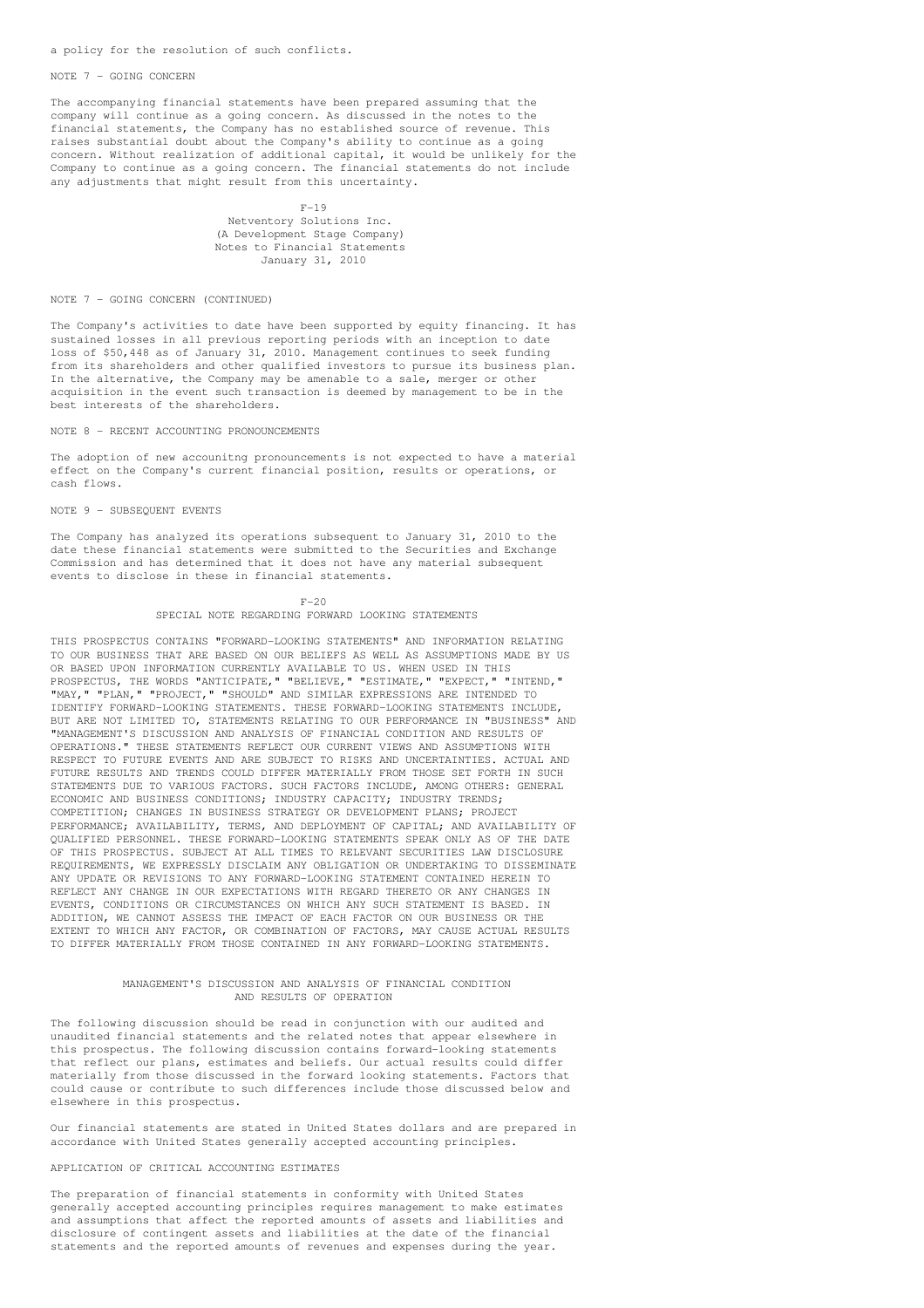The more significant areas requiring the use of estimates include asset impairment, stock-based compensation, and future income tax amounts. Management bases its estimates on historical experience and on other assumptions considered to be reasonable under the circumstances. However, actual results may differ from the estimates.

## ACCOUNTING BASIS

These financial statements are prepared on the accrual basis of accounting in conformity with accounting principles generally accepted in the United States of America.

#### BASIS OF PRESENTATION

Certain information and footnote disclosures normally included in annual financial statements prepared in accordance with generally accepted accounting principles have been condensed or omitted. We believe that the disclosures are adequate to make the financial information presented not misleading. These condensed financial statements for the period ended January 31, 2010 should be read in conjunction with the audited consolidated financial statements and the notes thereto for the year ended July 31, 2009. All adjustments were of a normal recurring nature unless otherwise disclosed. In the opinion of management, all adjustments necessary for a fair statement of the results of operations for the interim period have been included. The results of operations for such interim periods are not necessarily indicative of the results for the full year.

#### FINANCIAL INSTRUMENTS

The Company's financial instruments consist of cash, prepaid expenses, accounts payable and due to stockholder. The amount due to stockholder is non interest-bearing. It is management's opinion that the Company is not exposed to significant interest, currency or credit risks arising from its other financial instruments and that their fair values approximate their carrying values except where separately disclosed.

19

## USE OF ESTIMATES

The preparation of financial statements in conformity with generally accepted accounting principles of the United States requires management to make estimates and assumptions that affect the reported amounts of assets and liabilities and disclosure of contingent assets and liabilities at the date of the financial statements and the reported amounts of revenues and expenses during the year. The more significant areas requiring the use of estimates include asset impairment, stock-based compensation, and future income tax amounts. Management bases its estimates on historical experience and on other assumptions considered to be reasonable under the circumstances. However, actual results may differ from the estimates.

## LOSS PER SHARE

Net income (loss) per common share is computed based on the weighted average number of common shares outstanding and common stock equivalents, if not anti-dilutive. The Company has not issued any potentially dilutive common shares. Basic loss per share is calculated using the weighted average number of common shares outstanding and the treasury stock method is used to calculate diluted earnings per share. For the years presented, this calculation proved to be anti-dilutive.

#### DIVIDENDS

The Company has not adopted any policy regarding payment of dividends. No dividends have been paid during the period shown.

#### INCOME TAXES

The Company provides for income taxes using of an asset and liability approach.

Deferred tax assets are reduced by a valuation allowance if, based on the weight of available evidence, it is more likely than not that some or all of the deferred tax assets will not be realized. No provision for income taxes is included in the statement due to its immaterial amount, net of the allowance account, based on the likelihood of the Company to utilize the loss carry-forward.

#### EXECUTIVE OVERVIEW

We are a development stage company with limited operations and no revenues from our business operations. Our auditors have issued a going concern opinion. This means that our auditors believe there is substantial doubt that we can continue as an on-going business for the next twelve months. We do not anticipate that we will generate significant revenues until we have completed our development of our software and marketing plan to generate customers. Accordingly, we must raise cash from sources other than our operations in order to implement our marketing plan.

In our management's opinion, there is a need for wireless network services enabling the creation of wireless communities. We are focused on developing an authentication and billing software product, and offering a wireless networking service for the creation of wireless communities. We intend to enable service providers, organizations, and individuals to deploy wireless networks, and to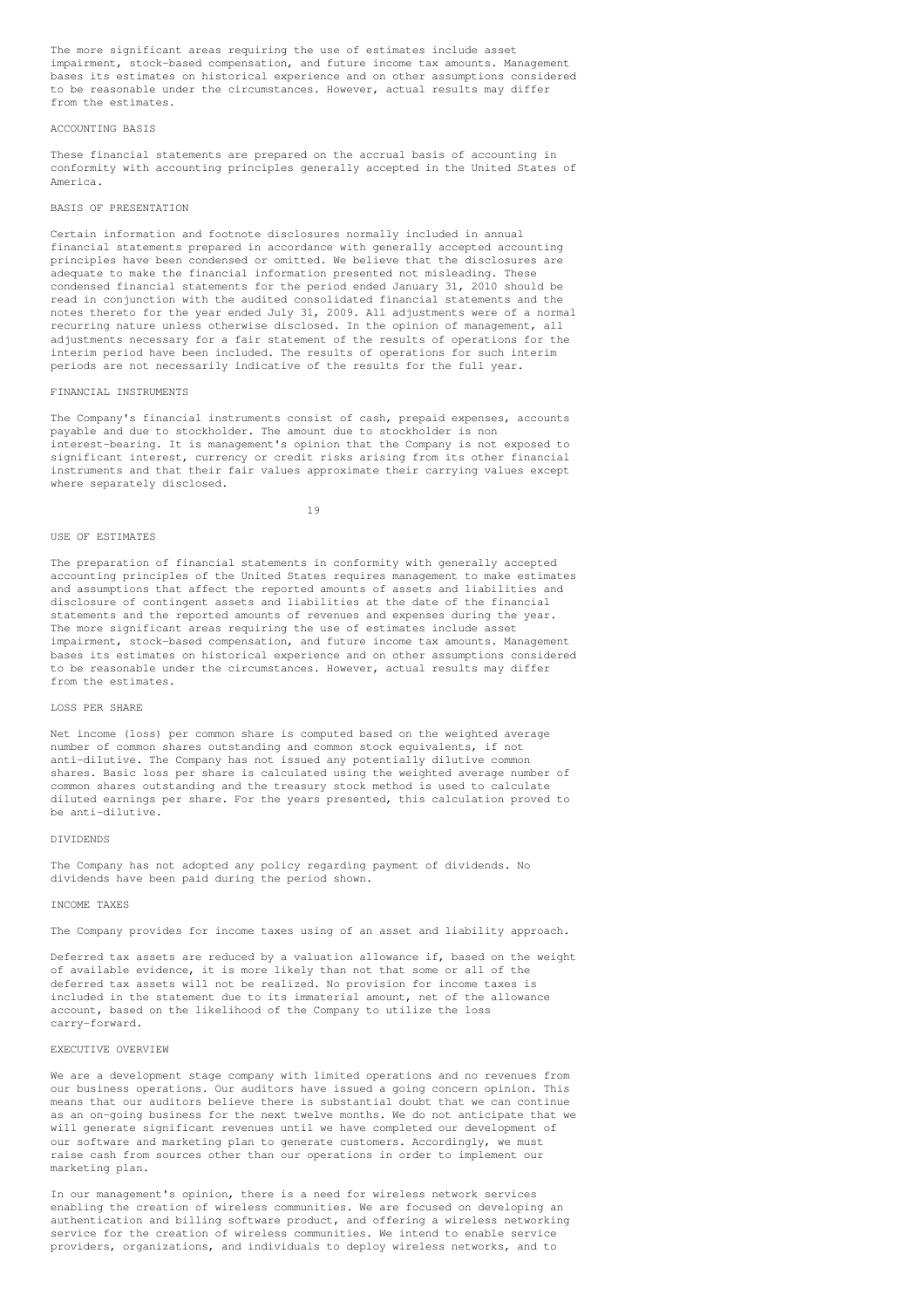sell subscriptions to end-users to access such wireless networks. Our goal is to provide users with the ability to roam across Quuibus-powered wireless networks. A user with a Quuibus account will be able to connect through and roam across any of our partner wireless networks, similar to the way cellular phone companies allow their customers to roam across different networks.

To meet a portion of our need for cash, we raised money from the sale of 2,140,000 shares of our common stock, which generated \$47,000 in gross proceeds. We believe that this will allow us to begin our product development, market our website, and remain in business for twelve months. If we are unable to generate revenues after the twelve months for any reason, or if we are unable to make a reasonable profit after twelve months, we may have to suspend or cease operations. At the present time, we have not made any arrangements to raise additional cash, other than through this offering. Because we raised less than the maximum amount and need additional funds, we may seek to obtain additional funds through a second public offering, private placement of securities, or loans.

#### GENERAL

We were incorporated in the state of Nevada in February 8, 2008, under the name NetVentory Solutions, Inc. and are engaged in the provision of online inventory services to small and medium sized companies. Our goal is to offer comprehensive inventory management and product fulfillment services to our customers. Our target clientele will include small to medium sized business owners who demand convenient and cost effective ways to monitor and control their company's inventory.

In order to satisfy global demand for online inventory services, we plan to develop a network of international and domestic resellers, and also retain a foreign sales force that manages various call centers, which develop client networks and contact potential customers.

As the popularity of the Internet continues to surge, we plan to capitalize on the continually maturing marketplace for online inventory management services. Automated inventory services are becoming an increasingly necessary tool to reduce costs and increase productivity. From scanning the bar codes on products stored in warehouses and storage bins, to tracking the cost of goods sold to customers, inventory management is becoming an essential part of everyday life for many businesses.

We believe that our company has a strategic advantage over our competition because our customers will have access to a protected local copy of their inventory at their premises to which they can refer to in the event of a failure in Internet connectivity. By granting our customers a local copy of their

20

inventory that will be readily available, our customers will have the ability to continue with a project such as an inventory count (despite the lack of internet service), without disruptions. In addition, once Internet connection is restored, the local copy will automatically synch with the client's online inventory system, updating any changes that may have occurred during the interruption. We believe our unique technology will find a comfortable niche in the online inventory system business, and will continue to refine our product and related services in order to meet the needs of small and medium sized businesses.

### PRODUCTION

Registered subscribers will be able to log into our web site using the access codes they set up during the registration process. After entering their user name and password the person will be redirected to a designated secure folder that contains their customized inventory management system. The infrastructure of the web site will allow a subscriber to have multiple users online simultaneously with no limitations on the number of hours of use. The subscriber's staff will be able to access the same or different elements of their online inventory management system at the same time if they like. An access code hierarchy will be available to allow an administrator from the subscriber firm, to limit or restrict the rights of users within their own group. In this way sensitive information will be restricted to predetermined members of the subscriber group.

A prominent feature of our online inventory management system will be to the ease of access to a client's information. We plan to design an online system that will be able to harness the growing ubiquity of Internet access. The portability of the user name and password will allow subscribers to access our company's web site from anywhere that they have Internet access. Our subscribers are will be able to access the inventory via any web-compliant browser on a PC, Laptop or a PDA.

Our product will enable our clients to manage their inventory and related logistics. For example, when a shipment of materials arrives at the loading dock of a client company, the client's staff person can log into the site and enter the incoming items by product description, quantity and include notes such as damaged goods for return. The entry will immediately update the existing inventory for the goods already on hand, change the re-order status and advise the production department that the goods have been received and are now available. In another example, a client's sales representative that is visiting a customer at the customer's office and needs to check the status of a customer order, can check from a remote location to see if an item the customer wants is in stock or to modify an existing order that has not yet shipped. The sales rep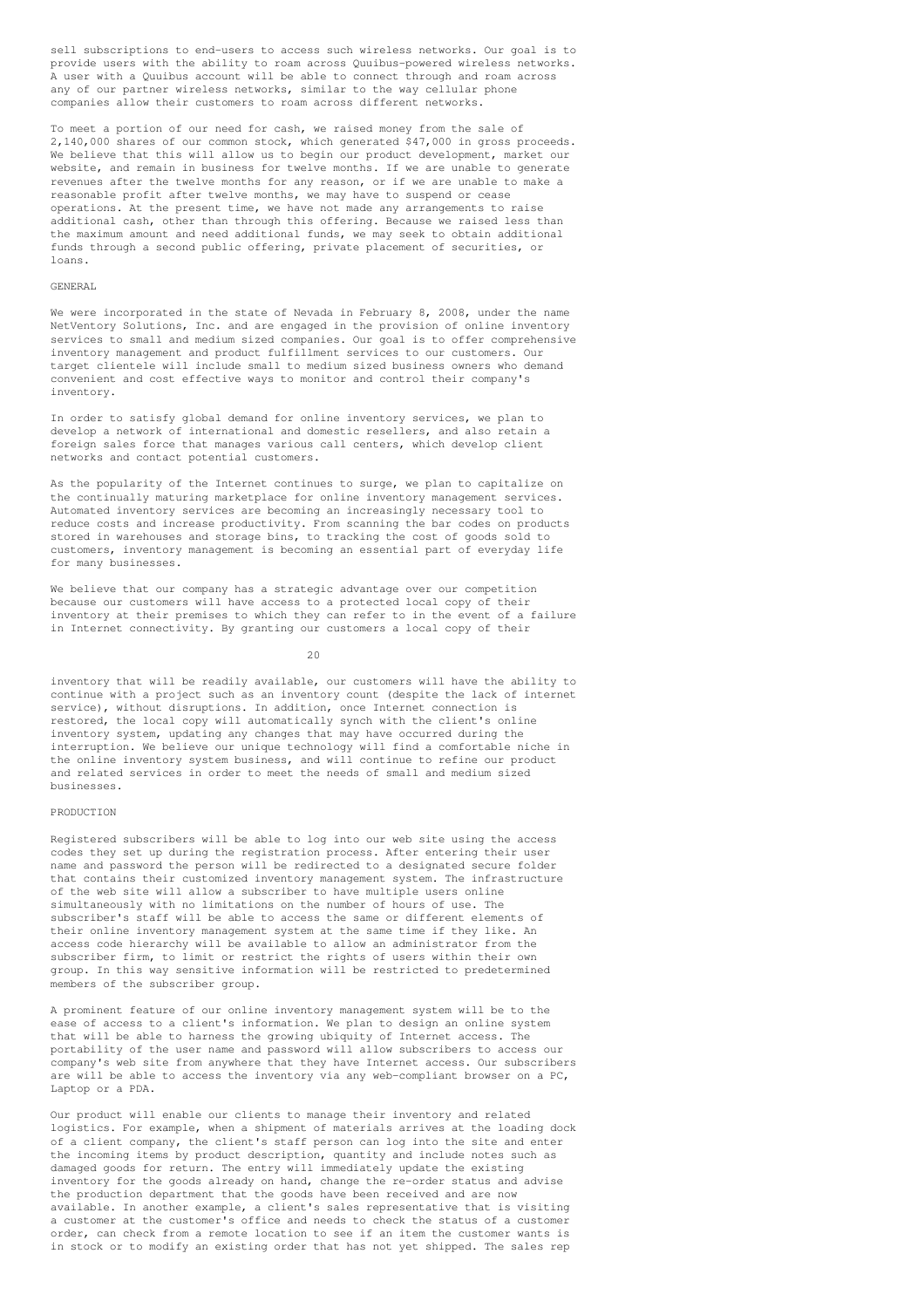will be able to use a wireless device to access the Internet, log in and complete any one of these or other tasks thereby help to increase the level of service the sales rep can give to the customer.

Our online inventory management services will feature a relational database that will be developed using the open source MYSOL and the PhP programming language. By using these software development tools we will be able to keep our costs down and still produce a high quality product. The customer may opt for a local copy of their inventory hosted on a server at their premises. If the Internet fails, the local copy is still available for the customer to use. When the problem is remedied, the local copy will synch with the online inventory system. This option will be available at an additional fee.

#### PLAN OF OPERATION

Our plan of operation for the 12 months following the date of this prospectus is to focus on developing a strong network of international and domestic resellers who will offer our online inventory management services to small and medium sized companies. Initially, the majority of our revenue will come from the sales contracts made by the international and domestic resellers. We anticipate that a portion of our revenue will also come from sales to direct subscribers of our software. We feel that our marketing strategy of developing an international and domestic network of resellers will bring us long term profitability and allow us to grow the business over time.

Over the next 12 months, we anticipate spending approximately \$20,000 for business operations. The budget includes all anticipated costs associated with technological requirements, professional fees-which include the filing of this registration statement and future compliance with reporting obligations, marketing expenses, and also various expenses related to maintaining an office space.

In addition, our management team will contribute to the long-term growth and success of the business by donating their time without charge to the business. Directors will spend at least 25 to 30 hours per week on company business.

RESULTS OF OPERATIONS

## REVENUES

We had no revenues for the periods from February 8, 2008 (date of inception) to July 31, 2009 or to January 31, 2010.

#### EXPENSES

Our expenses for the twelve month periods ended July 31, 2009 and 2008, were \$33,714 and \$7,187, respectively. During the period from February 8, 2008 (date of inception), through July 31, 2009, we incurred expenses of \$40,901. These expenses were comprised primarily of office rent, legal expenses, accounting expenses, SEC filing fees, transfer agent fees, as well as bank fees.

Our expenses for the three month periods ended January 31, 2010 and 2009, were \$4,630 and \$713, respectively. Our expenses for the six month periods ended January 31, 2010 and 2009, were \$12,280 and \$20,353, respectively. During the

#### $21$

period from February 8, 2008 (date of inception), through January 31, 2010, we incurred expenses of \$50,448. These expenses were comprised primarily of legal, accounting, administration, and web site development fees.

#### NET INCOME (LOSS)

Our net loss for the twelve-month periods ended July 31, 2009, and 2008, were \$33,714 and \$7,187, respectively. During the period from February 8, 2008 (date of inception), through July 31, 2009, we incurred a net loss of \$40,901. This loss consisted of office rent, legal expenses, accounting expenses, SEC filing fees, transfer agent fees, as well as bank fees.

Our net loss for the three month periods ended January 31, 2010 and 2009 were \$4,630 and \$713, respectively. Our net loss for the six month periods ended January 31, 2010 and 2009 were \$12,280 and \$20,353, respectively. During the period from February 8, 2008 (date of inception) through January 31, 2010, we incurred a net loss of \$50,448. This loss consisted primarily of incorporation costs, professional fees and filing fees.

Since inception, we have sold 2,140,000 shares of common stock.

PURCHASE OR SALE OF EQUIPMENT

We do not expect to purchase or sell any plant or significant equipment. We have leased web hosting space needed for hosting our website at a cost of \$240 annually.

## LIQUIDITY AND CAPITAL RESOURCES

Our balance sheet as of July 31, 2009, reflects assets of \$24,366 in the form of cash, prepaid expenses and a website. Our balance sheet as of January 31, 2010, reflects assets of \$12,437. Since inception, we have sold 2,140,000 shares of common stock with gross proceeds of \$47,000. Cash and cash equivalents from inception to date have been insufficient to provide the working capital necessary to operate to date.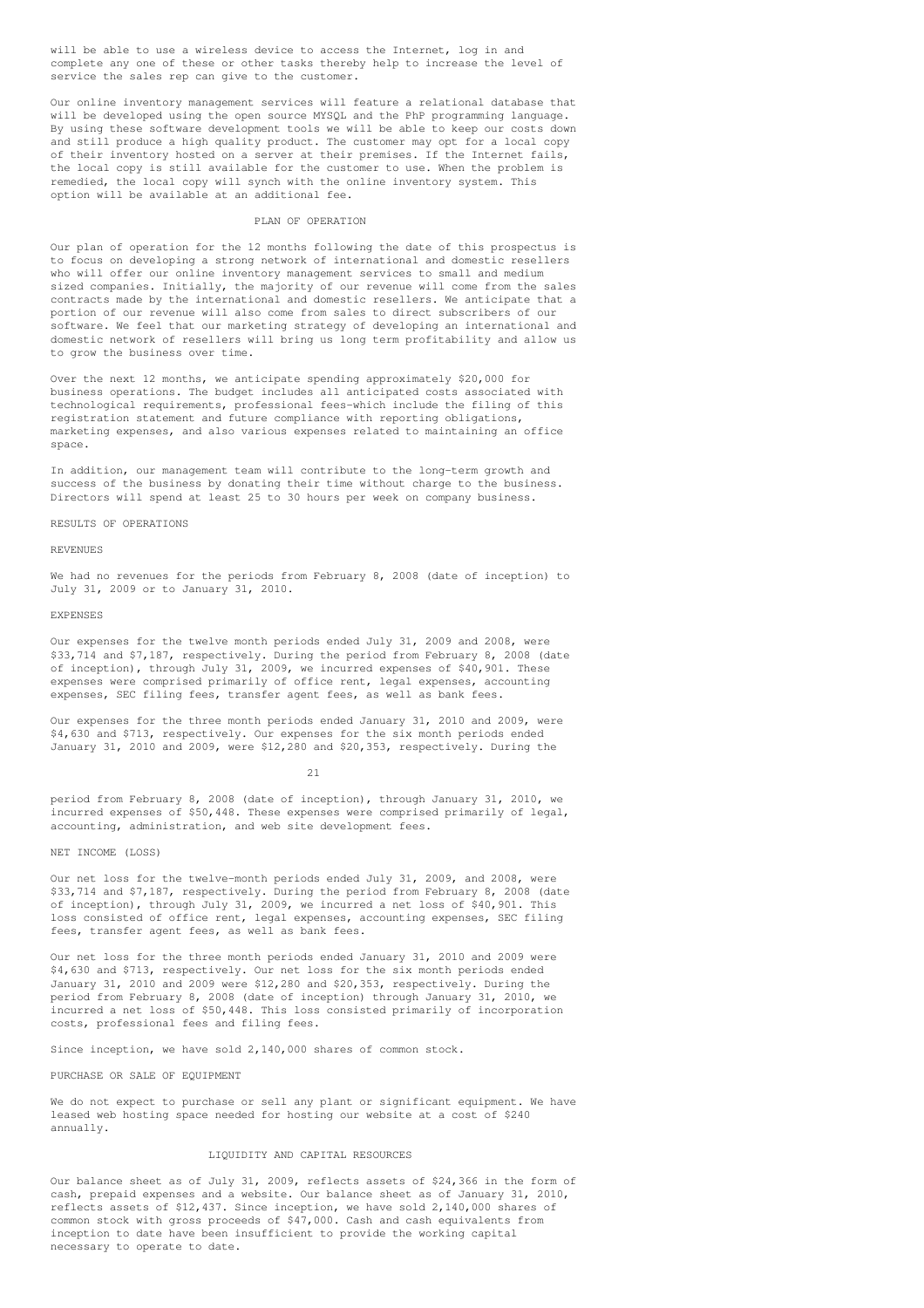We anticipate generating losses and, therefore, may be unable to continue operations in the future. If we require additional capital, we would have to issue debt or equity or enter into a strategic arrangement with a third party. There can be no assurance that additional capital will be available to us. We currently have no agreements, arrangements or understandings with any person to obtain funds through bank loans, lines of credit or any other sources.

## GOING CONCERN CONSIDERATION

Our registered independent auditors included an explanatory paragraph in their report on the accompanying financial statements regarding concerns about our ability to continue as a going concern. Our financial statements contain additional note disclosures describing the circumstances that lead to this disclosure by our registered independent auditors.

In the past, we have been able to raise a limited amount of capital through private placements of our equity stock, but we are uncertain about our continued ability to raise funds privately. If we are unable to secure adequate capital to implement our current business plan, our business may fail and our stockholders may lose some or all of their investment.

## CHANGES IN AND DISAGREEMENTS WITH ACCOUNTANTS ON ACCOUNTING AND FINANCIAL DISCLOSURE

We have not had changes in or disagreements with accountants on accounting and financial disclosure.

> $22$ DIRECTORS AND EXECUTIVE OFFICERS

Our executive officers and directors and their respective ages as of the date of this prospectus are as follows:

#### DIRECTORS:

| Name of Director    | Age |           |
|---------------------|-----|-----------|
|                     |     |           |
| Ronald C. Dela Cruz | 33  |           |
| David Marby         | 2.8 |           |
| EXECUTIVE OFFICER:  |     |           |
| Name of Officer     | Age | Position  |
| _________           |     |           |
| Ronald C. Dela Cruz | 33  | President |

## BIOGRAPHICAL INFORMATION

Set forth below is a brief description of the background and business experience of our executive officer and director for the past five years.

RONALD C. DELA CRUZ, PRESIDENT AND BOARD MEMBER. Mr. Dela Cruz is currently employed as a PhP software developer for CitizensSoft Inc. in the Philippines where he has worked since February of 2007. Prior to that he held a similar position as a PhP software developer at the Institute for Popular Democracy where he worked on web based database management software products beginning in 2005. In this role, Mr. Dela Cruz was involved in both the software development and the migration to a web-based platform for users. Prior to that, from 2002 to 2005, he worked as an independent software developer on projects related to wireless, multimedia, web development and artificial intelligence. Mr. Dela Cruz has worked extensively with Java, ASP, PhP, MySQL, PostgreSQL and C++. Prior to working as a freelance developer he worked for UP Diliman as a Graduate Research Assistant from June 2000 to April 2002 and at Software Brewers Inc. in the Philippines from July 1997 to April 1999.

He graduated with a Bachelor's degree in Computer Science / Information Technology from the Polytechnic University of the Philippines in April 1997. Since then he has completed 30 units of credit towards his Masters degree in Computer Science.

DAVID MARBY, BOARD MEMBER. Mr. Marby is currently employed as a Senior Account Manager for Pixel Pro Design Studio in the Philippines, a position he held since October 2006. His responsibilities include all aspects of sales and marketing account management activities. Between January 2005 and September 2006, Mr. Marby was employed as the Customer Service Representative (CSR) Supervisor at Wi-Max Business Innovations Inc. His job responsibilities included handling all customer requests as well as sales enquiries. He assisted the sales staff in resolving problems brought forth by the company's customers and handled various aspects of staff operations.

Mr. Marby attended the Technological Institute of the Philippines from 1997 to 1998 with a focus on Civil Engineering. From 1998 to 2000, he attended AMA Computer Learning Center where he focused on computer system design and programming courses.

## TERM OF OFFICE

Our directors are appointed for a one-year term to hold office until the next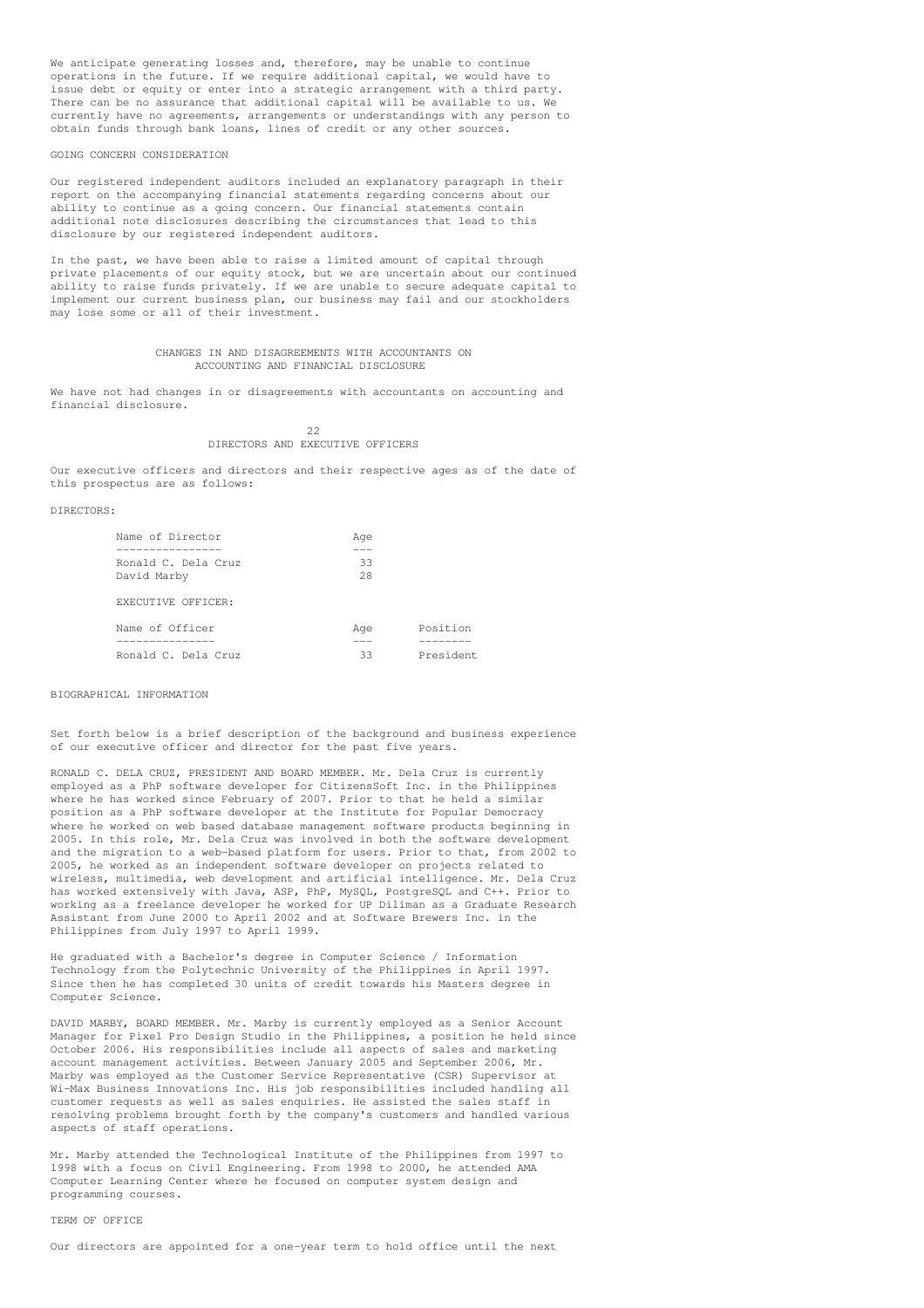annual meeting of our shareholders or until removed from office in accordance with our bylaws. Our officers are appointed by our board of directors and hold office until removed by the board.

## BOARD COMMITTEES

To date, our Board of Directors has not established a nominating and governance committee, a compensation committee, nor an audit committee.

#### CODE OF ETHICS

We currently do not have a Code of Ethics.

## $23$ EXECUTIVE COMPENSATION

The particulars of compensation paid to the following persons during the fiscal period ended July 31, 2009 are set out in the summary compensation table below:

- our Chief Executive Officer (Principal Executive Officer);
- our Chief Financial Officer (Principal Financial Officer);
- each of our three most highly compensated executive officers, other than the Principal Executive Officer and the Principal Financial Officer, who were serving as executive officers at the end of the fiscal year ended July 31, 2009; and
- up to two additional individuals for whom disclosure would have been provided under the item above but for the fact that the individual was not serving as our executive officer at the end of the fiscal year ended July<sup>31</sup>, 2009 (collectively, the "Named Executive Officers"):

## SUMMARY COMPENSATION TABLE

<TABLE> <CAPTION>

| Name and<br>Principal<br>Position | Fiscal<br>Year<br>Ended<br>July 31, | Salary (\$)   | Bonus (\$) | Stock<br>Awards (\$) | Option<br>Awards (\$) | Non-Equity<br>Incentive<br>Plan<br>Compensation $(\hat{S})$ | Nonqualified<br>Deferred<br>Compensation<br>Earnings(\$) | All Other<br>Compensation (\$) | Totals(\$) |
|-----------------------------------|-------------------------------------|---------------|------------|----------------------|-----------------------|-------------------------------------------------------------|----------------------------------------------------------|--------------------------------|------------|
| $<$ S>                            | <<                                  | < <sub></sub> | <<         | <<                   | < <sub></sub>         | < <sub></sub>                                               | $\langle C \rangle$                                      | <<                             | <<         |
| Ronald Dela                       | 2009                                |               | 0          | $\circ$              | 0                     | $\Omega$                                                    | 0                                                        |                                |            |
| Cruz(1)                           | 2008                                |               | 0          | 0                    |                       |                                                             | 0                                                        |                                |            |
| President/Board<br>Member         |                                     |               |            |                      |                       |                                                             |                                                          |                                |            |

</TABLE>

 $<$ TABLE>

- ---------- (1) Mr. Dela Cruz has been our President and a Director since we were incorporated on February 8, 2008.

OUTSTANDING EQUITY AWARDS AT 2009 FISCAL YEAR END

<CAPTION> Option Awards Stock Awards ---------------------------------------------------------------- ------------------------------------------------ Equity Incentive<br>Plan Equity Incentive Awards: Plan Market or Awards: Payout Equity Number of Value of Unearned<br>Market Shares Plan Awards; example and the Control of Market Shares, Shares, Shares, Number of Number of Number of Shares Value of Units or Units or<br>
Securities Securities Securities Securities or Units Shares or Other Other<br>
Underlying Underlying Underlying Cherlying of Stock Units of Rights Rights Securities Securities Securities Securities Securities Securities Securities Shares or Other Other Other<br>
Underlying Underlying Underlying Charles of Stock Units of Rights Rights Underlying Unexercised Unexercised Unexercised Option Option That Stock That That That Options Options Unearned Exercise Expiration Have Not Have Not Have Not Have Not Name Exercisable(#) Unexercisable(#) Options(#) Price(\$) Date Vested(#) Vested(\$) Vested(#) Vested(#) - ---- -------------- ---------------- ---------- ----- ---- --------- --------- --------- --------- <S> <C> <C> <C> <C> <C> <C> <C> <C> <C> Ronald -- -- -- -- -- -- -- -- -- Dela Cruz

 $\langle$ /TABLE>

OPTION GRANTS AND EXERCISES

There were no option grants or exercises by any of the executive officers named in the Summary Compensation Table above.

#### EMPLOYMENT AGREEMENTS

We have not entered into employment and/or consultant agreements with our Directors and officers.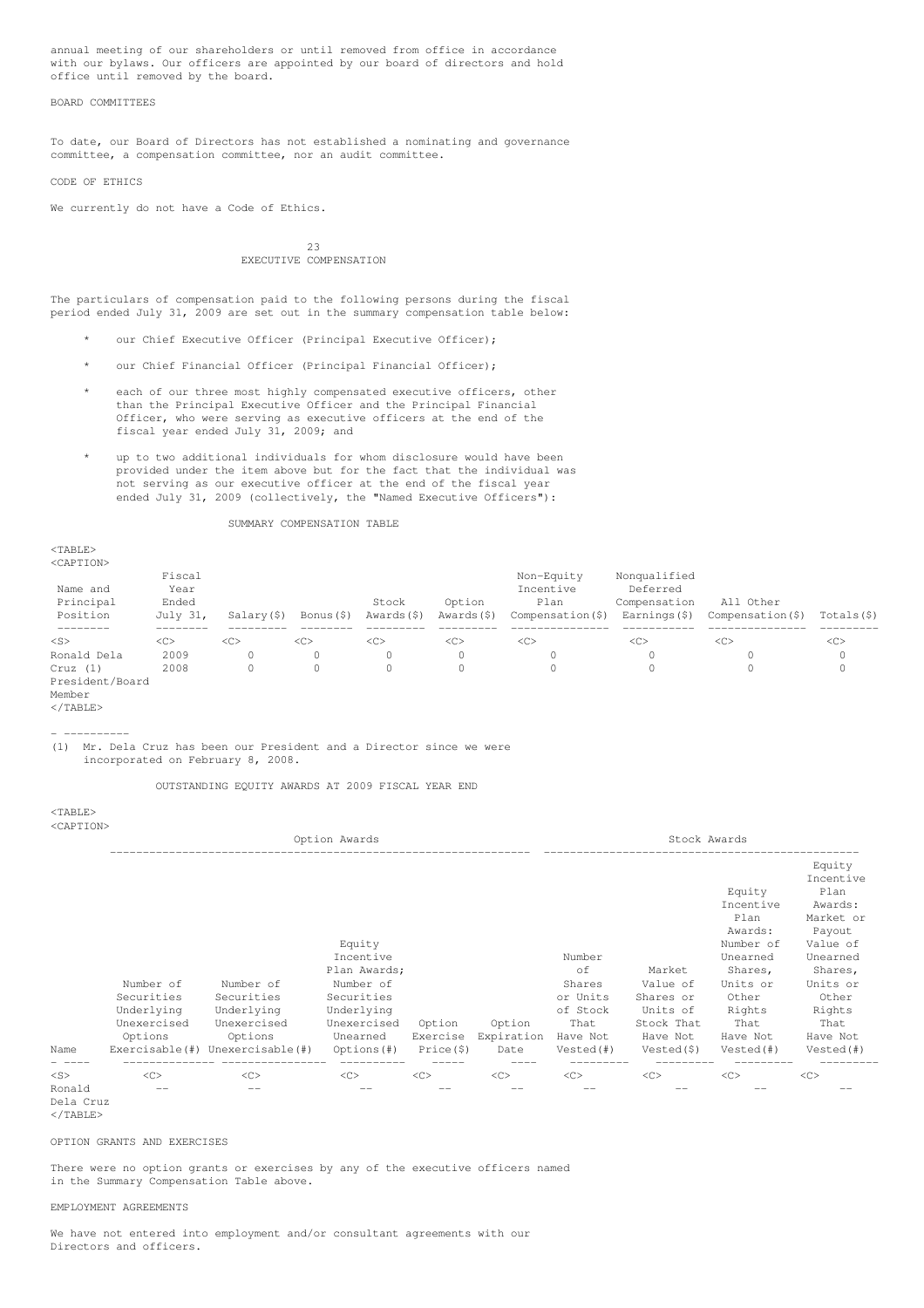## COMPENSATION OF DIRECTORS

All directors receive reimbursement for reasonable out-of-pocket expenses in attending board of directors meetings and for promoting our business. From time to time we may engage certain members of the board of directors to perform

## $24$

services on our behalf. In such cases, we compensate the members for their services at rates no more favorable than could be obtained from unaffiliated parties. Our directors have not received any compensation for the fiscal year ended July 31, 2009.

## SECURITY OWNERSHIP OF CERTAIN BENEFICIAL OWNERS AND MANAGEMENT

The table below sets forth the number and percentage of shares of our common stock owned as of March 9, 2010, by the following persons: (i) stockholders known to us who own 5% or more of our outstanding shares, (ii) each of our Directors, and (iii) our officers and Directors as a group. Unless otherwise indicated, each of the stockholders has sole voting and investment power with respect to the shares beneficially owned.

Our total authorized capital stock consists of 100,000,000 shares of common stock, par value \$0.001 per share. As of March 9, 2010, there were 2,140,000 shares of our common stock outstanding, all of which were fully paid, non-assessable and entitled to vote. Each share of our common stock entitles its holder to one vote on each matter submitted to our stockholders. As of the date of this prospectus, there were no shares of preferred stock issued and outstanding.

<TABLE> <CAPTION>

| Title of Class<br>Name and Address of Beneficial Owner |                                                   | Amount and<br>Nature of<br>Beneficial<br>Percentage<br>of Class (2)<br>Ownership (1) |        |  |
|--------------------------------------------------------|---------------------------------------------------|--------------------------------------------------------------------------------------|--------|--|
| $<$ S>                                                 | < <sub></sub>                                     | < <sub></sub>                                                                        | <<     |  |
| Common Stock                                           | Ronald Dela Cruz                                  | 750,000                                                                              | 35.09% |  |
| Common Stock                                           | David Marby                                       | 750,000                                                                              | 35.09% |  |
| $\cdot$ /mnm = $\cdot$                                 | All directors and officers as a group (2 persons) | 1,500,000                                                                            | 70.09% |  |

</TABLE>

- ----------

(1) Pursuant to the rules and regulations of the Securities and Exchange Commission, shares of common stock that an individual or group has a right to acquire within 60 days pursuant to the exercise of options or warrants are deemed to be outstanding for the purposes of computing the percentage ownership of such individual or group, but are not deemed to be outstanding for the purposes of computing the percentage ownership of any other person shown in the table.

(2) Based on 2,140,000 shares of our common stock outstanding.

CHANGES IN CONTROL

There are no existing arrangements that may result in a change in control of the Company.

SECURITIES AUTHORIZED FOR ISSUANCE UNDER EQUITY COMPENSATION PLANS.

The following table sets forth information regarding our equity compensation plans.

#### $<$ TABLE> <CAPTION>

|                                                            | Number of         |                   | Number of          |
|------------------------------------------------------------|-------------------|-------------------|--------------------|
|                                                            | Securities to be  |                   | Securities         |
|                                                            | Issued upon       | Weighted Average  | Remaining          |
|                                                            | Exercise of       | Exercise Price of | Available for      |
|                                                            | Outstanding       | Outstanding       | Future Issuance    |
|                                                            | Options, Warrants | Options, Warrants | under Equity       |
| Plan category                                              | and Rights        | and Rights        | Compensation Plans |
|                                                            | (a)               | (b)               | (C)                |
| $<$ S>                                                     | <<                | < <sub></sub>     | <<                 |
| Equity compensation plans approved by security holders     | --                |                   | --                 |
| Equity compensation plans not approved by security holders | --                |                   | --                 |
| Total                                                      |                   |                   |                    |

 $<$ /TABLE>

## CERTAIN RELATIONSHIPS AND RELATED TRANSACTIONS

Other than the transactions discussed below, we have not entered into any transaction nor are there any proposed transactions in which any of our Directors, executive officers, stockholders or any member of the immediate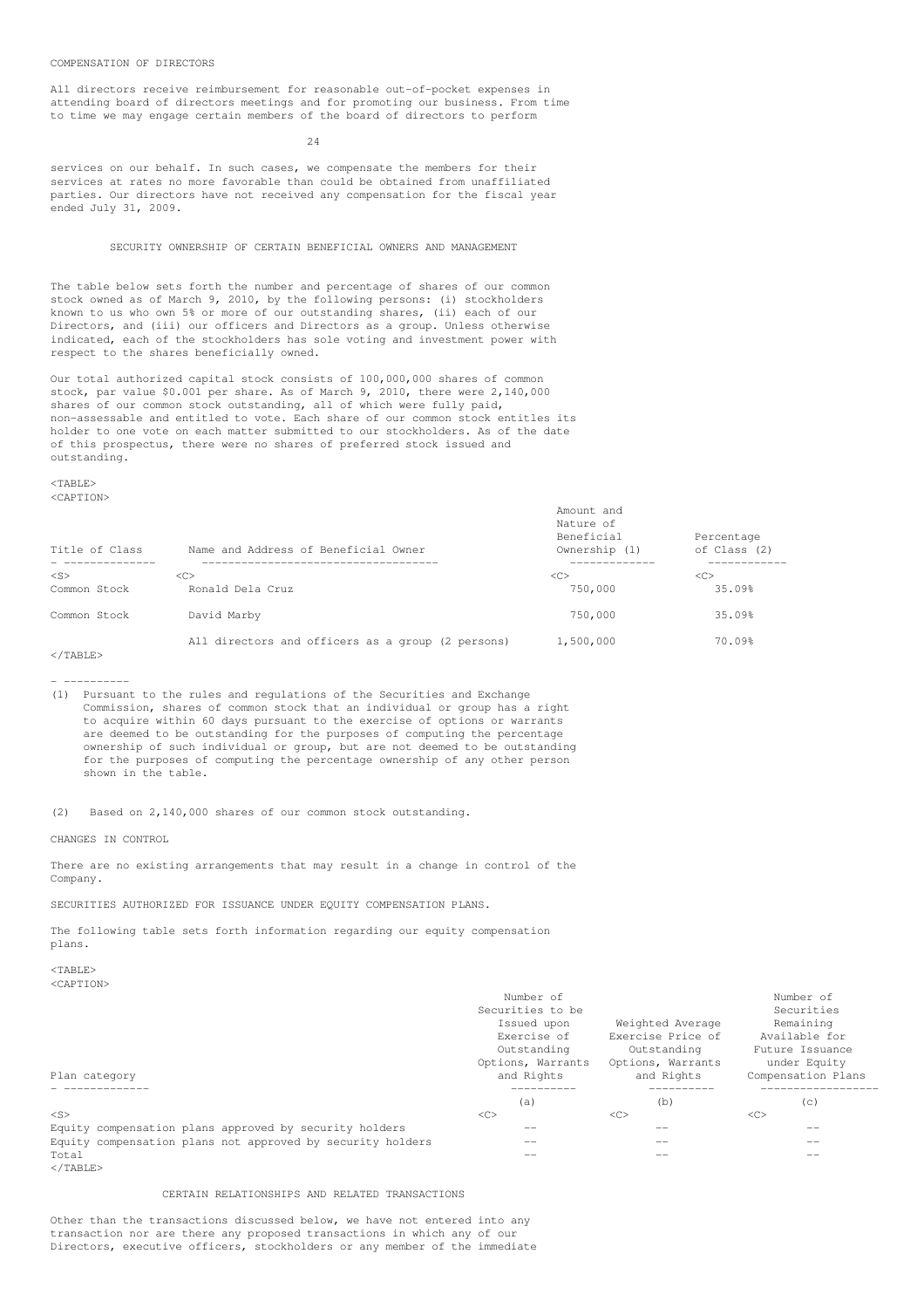family of any of the foregoing had or is to have a direct or indirect material interest.

 $25$ 

As at July 31, 2009, there is a balance owing to a stockholder of the Company in the amount of \$12,034.

The officers and directors of the Company are involved in other business activities and may, in the future, become involved in other business opportunities that become available. They may face a conflict in selecting between the Company and other business interests. The Company has not formulated a policy for the resolution of such conflicts.

## DISCLOSURE OF COMMISSION POSITION OF INDEMNIFICATION FOR SECURITIES ACT LIABILITIES

Insofar as indemnification for liabilities arising under the Securities Act of 1933 (the "Act") may be permitted to directors, officers and controlling persons of the small business issuer pursuant to the foregoing provisions, or otherwise, the Company has been advised that in the opinion of the Securities and Exchange Commission such indemnification is against public policy as expressed in the Act and is, therefore, unenforceable.

## WHERE YOU CAN FIND ADDITIONAL INFORMATION

We have filed with the SEC a registration statement on Form S-1 under the Securities Act with respect to the shares of common stock described herein. This prospectus, which constitutes part of the registration statement, does not include all of the information contained in the registration statement. You should refer to the registration statement and its exhibits for additional information. Whenever we make reference in this prospectus to any of our contracts, agreements or other documents, the references are not necessarily complete and you should refer to the exhibits attached to the registration statement or incorporated by referenced therein for copies of the actual contract, agreement or other document. We are currently required to file annual, quarterly and special reports, proxy statements and other information with the SEC. We anticipate making these documents publicly available, free of charge, on our website at www.solmaya.net as soon as reasonably practicable after filing such documents with the SEC. The information on our website is not incorporated by reference into this prospectus and should not be considered to be a part of this prospectus. We have included our website address as an inactive textual reference only.

You can read the registration statement and our future filings with the SEC, over the Internet at the SEC's web site at http://www.sec.gov. You may also read and copy any document that we file with the SEC at its public reference room at 100 F Street, N.E., Washington, DC 20549.

You may also obtain copies of the documents at prescribed rates by writing to the Public Reference Section of the SEC at 100 F Street, N.E., Washington, DC 20549. Please call the SEC at 1-800-SEC-0330 for further information on the operation of the public reference room.

> 26 NETVENTORY SOLUTIONS, INC.

> > 640,000 SHARES OF COMMON STOCK

PROSPECTUS

YOU SHOULD RELY ONLY ON THE INFORMATION CONTAINED IN THIS DOCUMENT OR THAT WE HAVE REFERRED YOU TO. WE HAVE NOT AUTHORIZED ANYONE TO PROVIDE YOU WITH INFORMATION THAT IS DIFFERENT. THIS PROSPECTUS IS NOT AN OFFER TO SELL COMMON STOCK AND IS NOT SOLICITING AN OFFER TO BUY COMMON STOCK IN ANY STATE WHERE THE OFFER OR SALE IS NOT PERMITTED.

UNTIL \_\_\_\_\_\_\_\_\_\_\_\_\_\_\_\_\_\_\_\_, 2010, ALL DEALERS THAT EFFECT TRANSACTIONS IN THESE SECURITIES, WHETHER OR NOT PARTICIPATING IN THE OFFERING, MAY BE REQUIRED TO DELIVER A PROSPECTUS. THIS IS IN ADDITION TO THE DEALERS' OBLIGATION TO DELIVER A PROSPECTUS WHEN ACTING AS UNDERWRITERS AND WITH RESPECT TO THEIR UNSOLD ALLOTMENTS OR SUBSCRIPTIONS.

> $-$ , 2010 PART II INFORMATION NOT REQUIRED IN PROSPECTUS

ITEM 13. OTHER EXPENSES OF ISSUANCE AND DISTRIBUTION

The following table sets forth estimated expenses expected to be incurred in connection with the issuance and distribution of the securities being registered. All such expenses will be paid by us. The amounts listed below are estimates subject to future contingencies.

Expenses: Dollar amount

- --------- -------------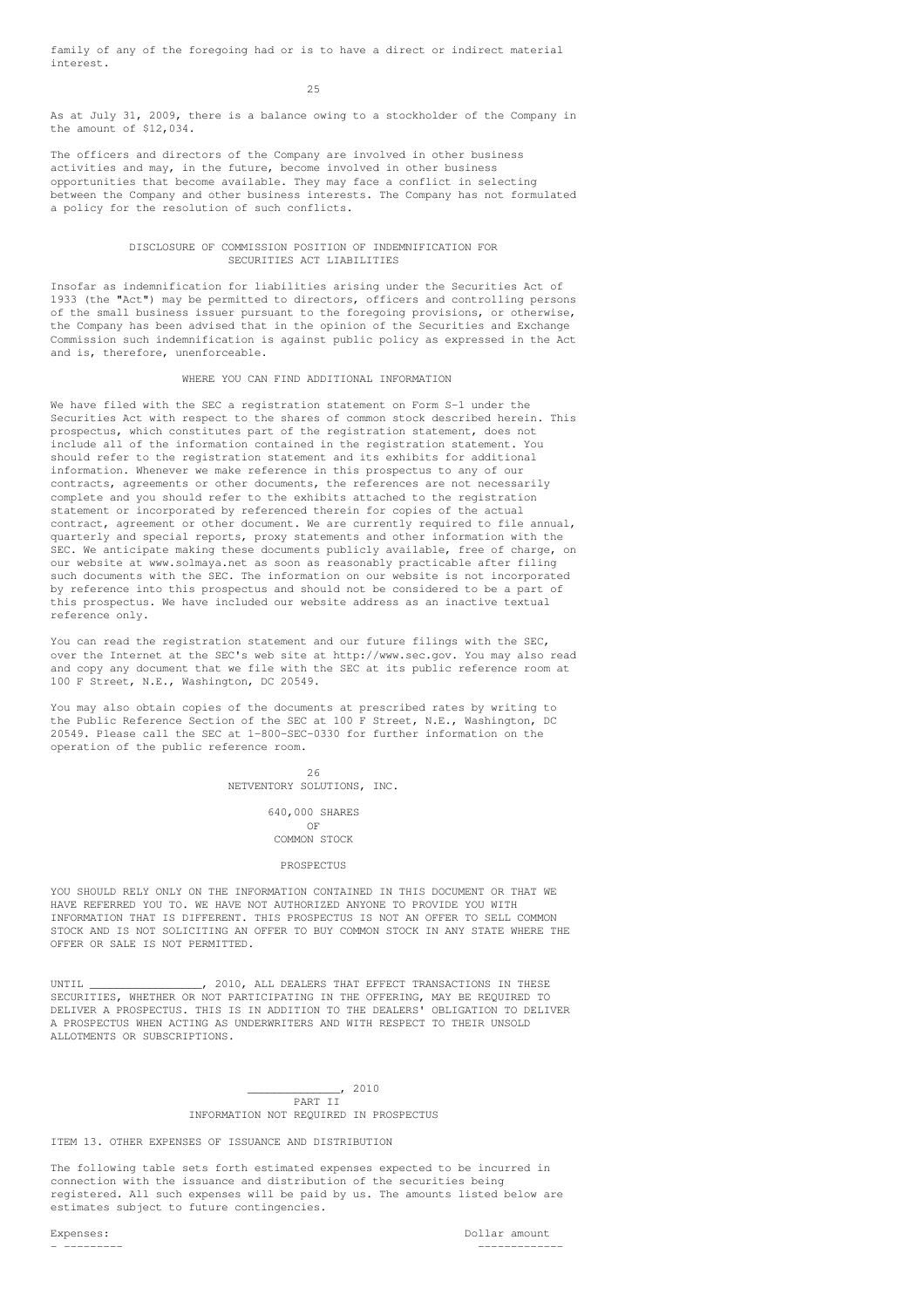Securities and Exchange Commission Registration Fee  $\begin{array}{c} \xi = 1.26 \\ \xi = 1.000.00 \end{array}$ Edgarization, Printing and Engraving  $\frac{1}{2}$  and Expenses  $\frac{1}{2}$  and  $\frac{1}{2}$  and  $\frac{1}{2}$  and  $\frac{1}{2}$  and Expenses  $\frac{1}{2}$  and  $\frac{1}{2}$  and  $\frac{1}{2}$  and  $\frac{1}{2}$  and  $\frac{1}{2}$  and  $\frac{1}{2}$  and  $\frac{1}{2}$  and Accounting Fees and Expenses  $$ 4,300.00$ <br>
Legal Fees and Expenses  $$ 15.000.00$ Legal Fees and Expenses Miscellaneous \$ 5,000.00

---------- TOTAL \$25,301.26 ==========

## ITEM 14. INDEMNIFICATION OF DIRECTORS AND OFFICERS

(a) Indemnification of Directors and Officers.

- (i) For purposes of this Article, (A) "Indemnitee" shall mean each director or officer who was or is a party to, or is threatened to be made a party to, or is otherwise involved in, any Proceeding (as hereinafter defined), by reason of the fact that he or she is or was a director or officer of the corporation or member, manager or managing member of a predecessor limited liability company or affiliate of such limited liability company or is or was serving in any capacity at the request of the corporation as a director, officer, employee, agent, partner, member, manager or fiduciary of, or in any other capacity for, another corporation or any partnership, joint venture, limited liability company, trust, or other enterprise; and (B) "Proceeding" shall mean any threatened, pending, or completed action, suit or proceeding (including, without limitation, an action, suit or proceeding by or in the right of the corporation), whether civil, criminal, administrative, or investigative.
- (ii) Each Indemnitee shall be indemnified and held harmless by the corporation to the fullest extent permitted by Nevada law, against all expense, liability and loss (including, without limitation, attorneys' fees, judgments, fines, taxes, penalties, and amounts paid or to be paid in settlement) reasonably incurred or suffered by the Indemnitee in connection with any Proceeding; provided that such Indemnitee either is not liable pursuant to NRS 78.138 or acted in good faith and in a manner such Indemnitee reasonably believed to be in or not opposed to the best interests of the corporation and, with respect to any Proceeding that is criminal in nature, had no reasonable cause to believe that his or her conduct was unlawful. The termination of any Proceeding by judgment, order, settlement, conviction or upon a plea of nolo contendere or its equivalent, does not, of itself, create a presumption that the Indemnitee is liable pursuant to NRS 78.138 or did not act in good faith and in a manner in which he or she reasonably believed to be in or not opposed to the best interests of the corporation, or that, with respect to any criminal proceeding he or she had reasonable cause to believe that his or her conduct was unlawful. The corporation shall not indemnify an Indemnitee for any claim, issue or matter as to which the Indemnitee has been adjudged by a court of competent jurisdiction, after exhaustion of all appeals therefrom, to be liable to the corporation or for any amounts paid in settlement to the corporation, unless and only to the extent that the court in which the Proceeding was brought or other court of competent jurisdiction determines upon application that in view of all the circumstances of the case, the Indemnitee is fairly and reasonably entitled to indemnity for such amounts as the court deems proper. Except as so ordered by a court and for advancement of expenses pursuant to this Section, indemnification may not be made to or on behalf of an Indemnitee if a final adjudication establishes that his or her acts or omissions involved intentional misconduct, fraud or a knowing violation of law and was material to the cause of action.
- (iii) Indemnification pursuant to this Section shall continue as to an Indemnitee who has ceased to be a director or officer of the corporation or member, manager or managing member of a predecessor limited liability company or affiliate of such limited liability company or a director, officer, employee, agent, partner, member, manager or fiduciary of, or to serve in any other capacity for, another corporation or any partnership, joint venture, limited liability company, trust, or other enterprise and shall inure to the benefit of his or her heirs, executors and administrators.
- (iv) The expenses of Indemnitees must be paid by the corporation or through insurance purchased and maintained by the corporation or through other financial arrangements made by the corporation, as they are incurred

#### $II-1$

and in advance of the final disposition of the Proceeding, upon receipt of an undertaking by or on behalf of the director or officer to repay the amount if it is ultimately determined by a court of competent jurisdiction that he or she is not entitled to be indemnified by the corporation. To the extent that a director or officer of the corporation is successful on the merits or otherwise in defense of any Proceeding, or in the defense of any claim, issue or matter therein, the corporation shall indemnify him or her against expenses, including attorneys' fees, actually and reasonably incurred in by him or her in connection with the defense.

(b) Indemnification of Employees and Other Persons. The corporation may, by action of its Board of Directors and to the extent provided in such action,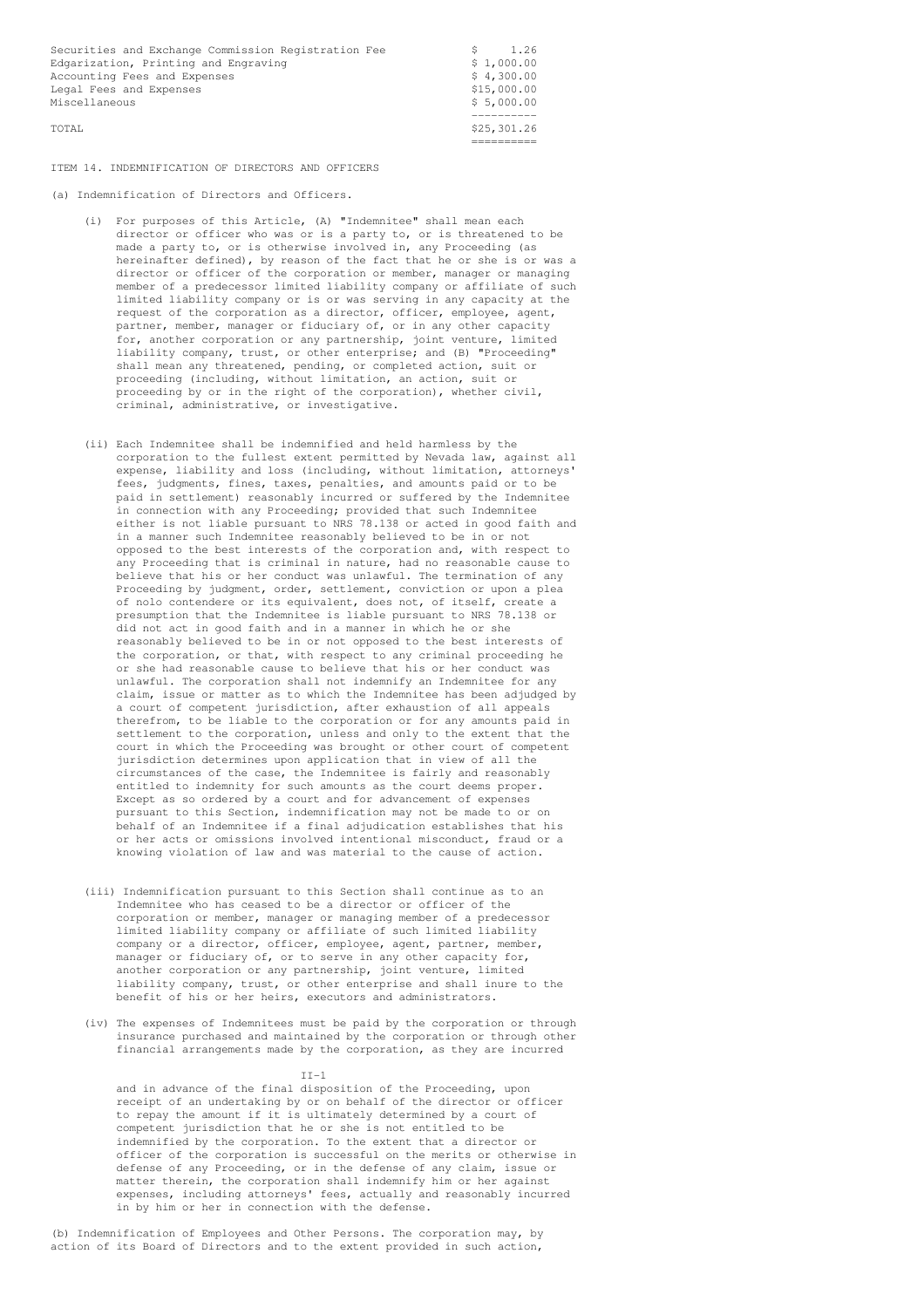indemnify employees and other persons as though they were Indemnitees.

(c) Non-Exclusivity of Rights. The rights to indemnification provided in this Article shall not be exclusive of any other rights that any person may have or hereafter acquire under any statute, provision of the Articles of Incorporation or these Bylaws, agreement, vote of stockholders or directors, or otherwise.

(d) Insurance. The corporation may purchase and maintain insurance or make other financial arrangements on behalf of any Indemnitee for any liability asserted against him or her and liability and expenses incurred by him or her in his or her capacity as a director, officer, employee, member, managing member or agent, or arising out of his or her status as such, whether or not the corporation has the authority to indemnify him or her against such liability and expenses.

(e) Other Financial Arrangements. The other financial arrangements which may be made by the corporation may include the following (i) the creation of a trust fund; (ii) the establishment of a program of self-insurance; (iii) the securing of its obligation of indemnification by granting a security interest or other lien on any assets of the corporation; (iv) the establishment of a letter of credit, guarantee or surety. No financial arrangement made pursuant to this subsection may provide protection for a person adjudged by a court of competent jurisdiction, after exhaustion of all appeals therefrom, to be liable for intentional misconduct, fraud, or a knowing violation of law, except with respect to advancement of expenses or indemnification ordered by a court.

(f) Other Matters Relating to Insurance or Financial Arrangements. Any insurance or other financial arrangement made on behalf of a person pursuant to this Section may be provided by the corporation or any other person approved by the Board of Directors, even if all or part of the other person's stock or other Board of Directors, even if all or part of the other person's securities is owned by the corporation. In the absence of fraud (i) the decision of the Board of Directors as to the propriety of the terms and conditions of any insurance or other financial arrangement made pursuant to this Section and the choice of the person to provide the insurance or other financial arrangement is conclusive; and (ii) the insurance or other financial arrangement is not void or voidable and does not subject any director approving it to personal liability for his action; even if a director approving the insurance or other financial arrangement is a beneficiary of the insurance or other financial arrangement.

(g) Amendment. The provisions of this Article relating to indemnification shall constitute a contract between the corporation and each of its directors and officers which may be modified as to any director or officer only with that person's consent or as specifically provided in this Section. Notwithstanding any other provision of these Bylaws relating to their amendment generally, any repeal or amendment of this Article which is adverse to any director or officer shall apply to such director or officer only on a prospective basis, and shall not limit the rights of an Indemnitee to indemnification with respect to any action or failure to act occurring prior to the time of such repeal or amendment. Notwithstanding any other provision of these Bylaws, no repeal or amendment of these Bylaws shall affect any or all of this Article so as to limit or reduce the indemnification in any manner unless adopted by the unanimous vote of the directors of the corporation then serving; provided that no such amendment shall have a retroactive effect inconsistent with the preceding sentence.

## ITEM 15. RECENT SALES OF UNREGISTERED SECURITIES

During the past three years, we sold unregistered securities as described below. We believe that the issuances of the following securities were considered to be exempt from registration under Section 4(2) of the Securities Act and/or Rule 506 of Regulation D promulgated there under. The purchasers of the securities in such transactions represented their intention to acquire the securities for investment purposes only and not with a view to or for sales in connection with any distribution thereof and appropriate legends were affixed to the certificates for the securities issued in such transactions. The purchasers of the securities in the transactions below were each sophisticated investors who were provided information about us and were able to bear the risk of loss of their entire investment.

1. On February 8 2008, we issued 750,000 shares of our common stock to each of Ronald C. Dela Crus, our President and director, and David Marby, our director, for a purchase price of \$0.01 per share, or aggregate proceeds of \$15,000 for an aggregate of 1,500,000 shares.

2. On June 30, 2008, we sold and issued an aggregate of 640,000 shares of common stock to 32 individuals at a price of \$0.05 per share, in one offering for total proceeds of \$32,000.

#### $TT-2$

ITEM 16. EXHIBITS AND FINANCIAL STATEMENT SCHEDULES

# (a) Exhibits:

The following exhibits are filed as part of this registration statement:

# Exhibit Description of Exhibit

- ------- ---------------------- 3.1 Certificate of Incorporation of NetVentory Solutions, Inc. (Attached as Exhibit 3.1 to our Registration Statement on Form S-1 originally filed with the SEC on September 3, 2008 and incorporated herein by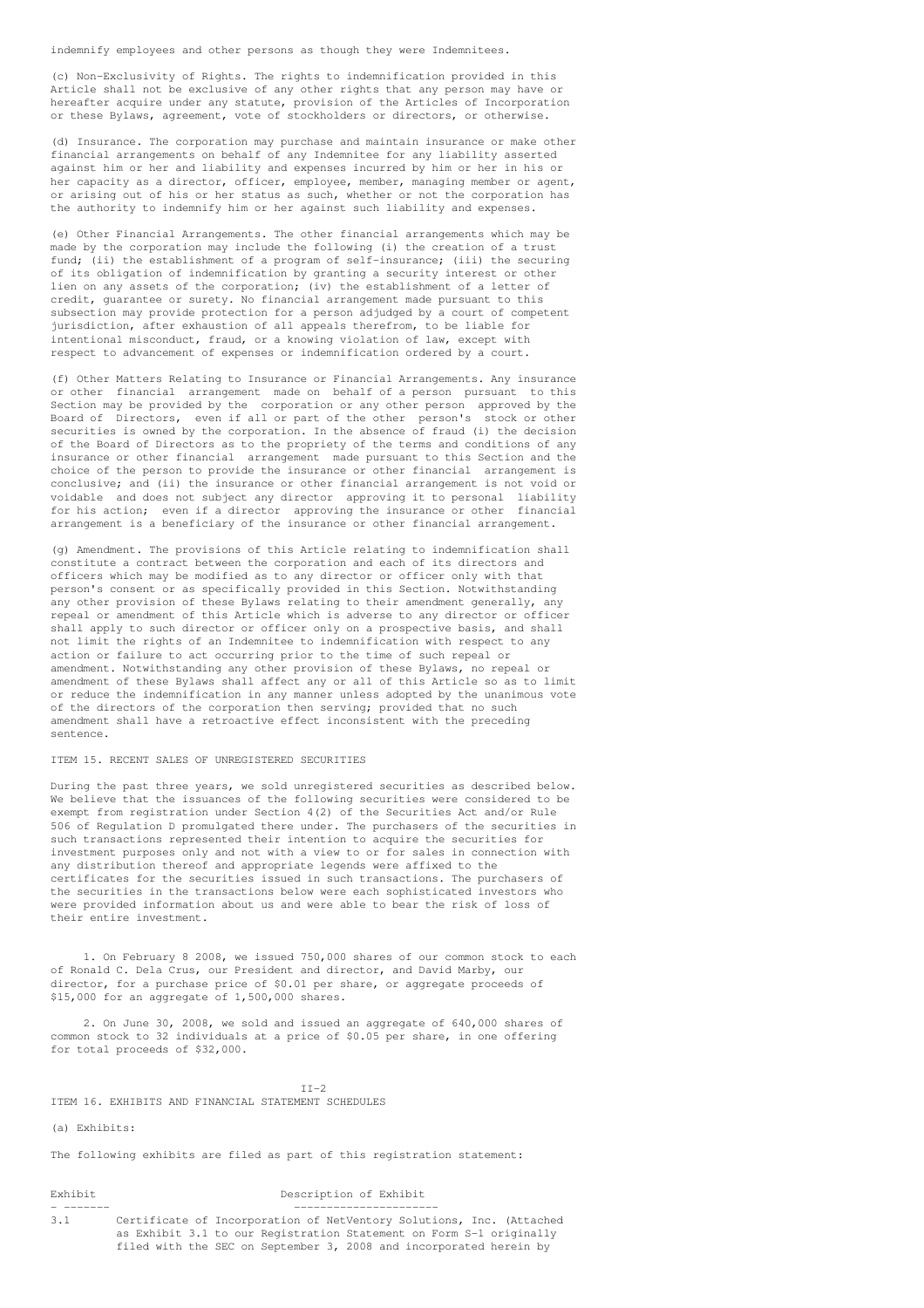reference.)

- 3.2 Bylaws of NetVentory Solutions, Inc. (Attached as an Exhibit 3.2 to our Registration Statement on Form S-1 originally filed with the SEC on September 3, 2008 and incorporated herein by reference.)
- 5.1 Opinion of Gersten Savage LLP. (Attached as an Exhibit 5.1 to our Registration Statement on Form S-1 originally filed with the SEC on September 3, 2008 and incorporated herein by reference.)
- 23.1 Consent of Silberstein Ungar, PLLC (formerly known as Maddox Ungar Silberstein, PLLC).
- 23.2 Consent of Gersten Savage LLP (included in Exhibit 5.1).

ITEM 17. UNDERTAKINGS

The undersigned Registrant hereby undertakes:

(1) To file, during any period in which offers or sales are being made, a post-effective amendment to this registration statement:

(i) to include any prospectus required by Section 10(a)(3) of the Securities Act of 1933, as amended (the "Act");

(ii) to reflect in the prospectus any facts or events arising after the effective date of this registration statement (or the most-recent post-effective amendment thereof) which, individually or in the aggregate, represent a fundamental change in the information set forth in the registration statement. Notwithstanding the foregoing, any increase or decrease in volume of securities offered (if the total dollar value of securities offered would not exceed that which was registered) and any deviation from the low or high end of the estimated maximum offering range may be reflected in the form of prospectus filed with the Commission pursuant to Rule 424(b) if, in the aggregate, the changes in volume and price represent no more than a 20 percent change in the maximum aggregate offering price set forth in the "Calculation of Registration Fee" table in the effective registration statement;

(iii) to include any material information with respect to the plan of distribution not previously disclosed in the registration statement or any material change to such information in the registration statement.

(2) That, for the purpose of determining any liability under the Act, each such post-effective amendment shall be deemed to be a new registration statement relating to the securities offered therein, and the offering of such securities at that time shall be deemed to be the initial bona fide offering thereof.

(3) To remove from registration by means of a post-effective amendment any of the securities being registered which remain unsold at the termination of the offering.

(4) Insofar as indemnification for liabilities arising under the Act may be permitted to directors, officers and controlling persons of the Registrant pursuant to the foregoing provisions, or otherwise, the Registrant has been advised that in the opinion of the Securities and Exchange Commission such indemnification is against public policy as expressed in the Act and is, therefore, unenforceable. In the event that a claim for indemnification against such liabilities (other than the payment by the Registrant of expenses incurred or paid by a director, officer or controlling person of the Registrant in the successful defense of any action, suit or proceeding) is asserted by such director, officer or controlling person in connection with the securities being registered, the Registrant will, unless in the opinion of its counsel the matter has been settled by controlling precedent, submit to a court of appropriate jurisdiction the question whether such indemnification by it is against public policy as expressed in the Securities Act and will be governed by the final adjudication of such issue.

#### $TT-3$

(5) That, for the purpose of determining liability under the Act to any purchaser, each prospectus filed pursuant to Rule 424(b) as part of a registration statement relating to an offering, other than registration statements relying on Rule 430B or other than prospectuses filed in reliance on Rule 430A, shall be deemed to be part of and included in the registration statement as of the date it is first used after effectiveness. Provided, however, that no statement made in a registration statement or prospectus that is part of the registration statement or made in a document incorporated or deemed incorporated by reference into the registration statement or prospectus that is part of the registration statement will, as to a purchaser with a time of contract of sale prior to such first use, supersede or modify any statement that was made in the registration statement or prospectus that was part of the registration statement or made in any such document immediately prior to such date of first use.

> $TT-4$ SIGNATURES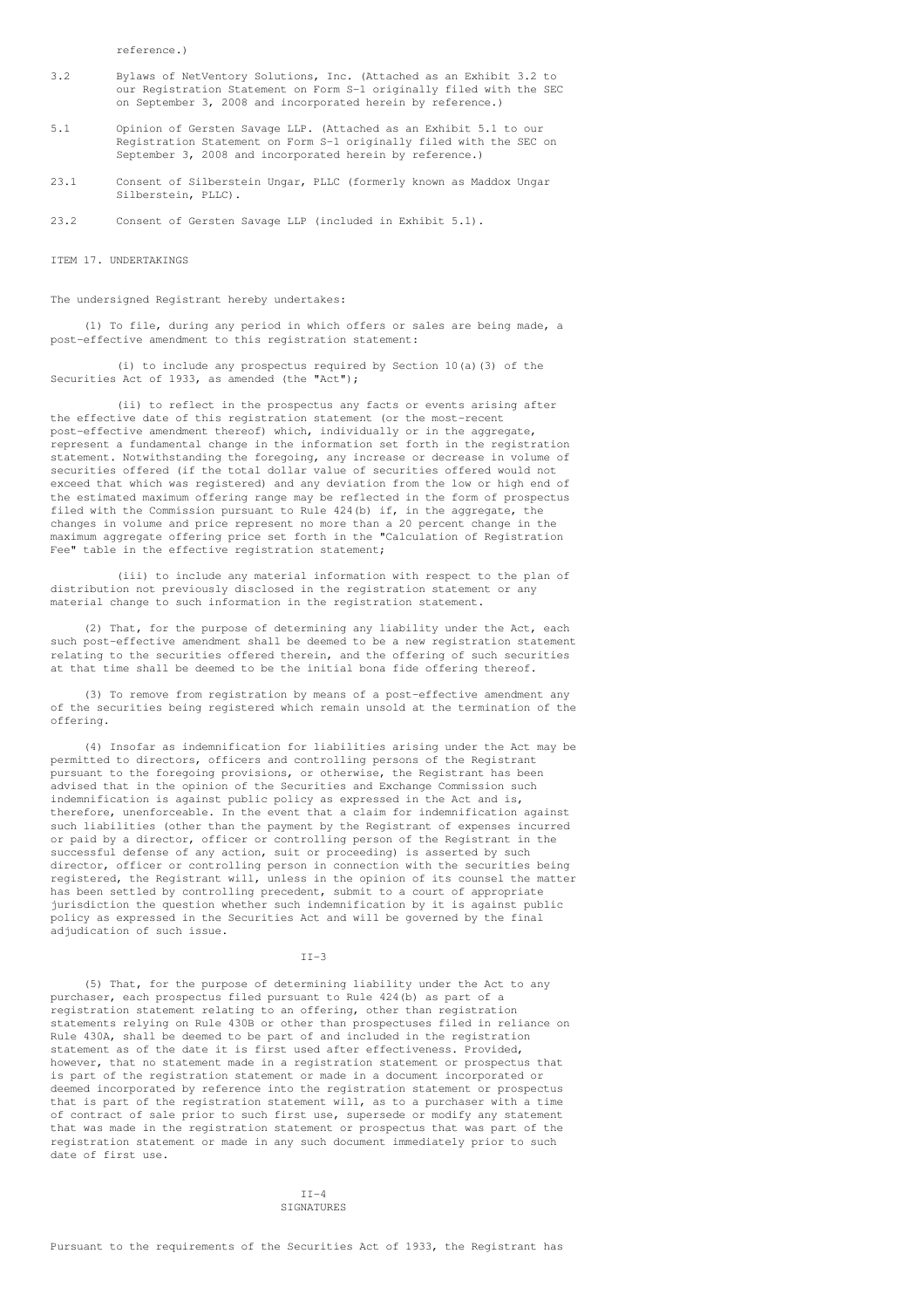duly caused this Post-Effective Amendment No. 1 to the Registration Statement to be signed on its behalf by the undersigned, thereunto duly authorized in the City of Mandaluyong, Philippines on March 9, 2010.

NETVENTORY SOLUTIONS, INC.

By: /s/ Ronald C. Dela Cruz ------------------------------------------- Ronald C. Dela Cruz President (Principal Executive Officer, Principal Financial Officer and Principal Accounting Officer)

In accordance with the requirements of the Securities Act of 1933, this Post-Effective Amendment No. 1 to the Registration Statement was signed by the following persons in the capacities and on the dates stated.

| Signature               | Capacity in Which Signed | Date          |  |  |
|-------------------------|--------------------------|---------------|--|--|
| /s/ Ronald C. Dela Cruz | President and Director   | March 9, 2010 |  |  |

- ---------------------------------

Ronald C. Dela Cruz

| /s/ David Marby | Director | March 9, 2010 |  |
|-----------------|----------|---------------|--|
|                 |          |               |  |

David Marby

 $II-5$ EXHIBITS

Exhibit Description of Exhibit - ------- ----------------------

- 3.1 Certificate of Incorporation of NetVentory Solutions, Inc. (Attached as Exhibit 3.1 to our Registration Statement on Form S-1 originally filed with the SEC on September 3, 2008 and incorporated herein by reference.)
- 3.2 Bylaws of NetVentory Solutions, Inc. (Attached as an Exhibit 3.2 to our Registration Statement on Form S-1 originally filed with the SEC on September 3, 2008 and incorporated herein by reference.)
- 5.1 Opinion of Gersten Savage LLP. (Attached as an Exhibit 5.1 to our Registration Statement on Form S-1 originally filed with the SEC on September 3, 2008 and incorporated herein by reference.)
- 23.1 Consent of Silberstein Ungar, PLLC (formerly known as Maddox Ungar Silberstein, PLLC).

23.2 Consent of Gersten Savage LLP (included in Exhibit 5.1).